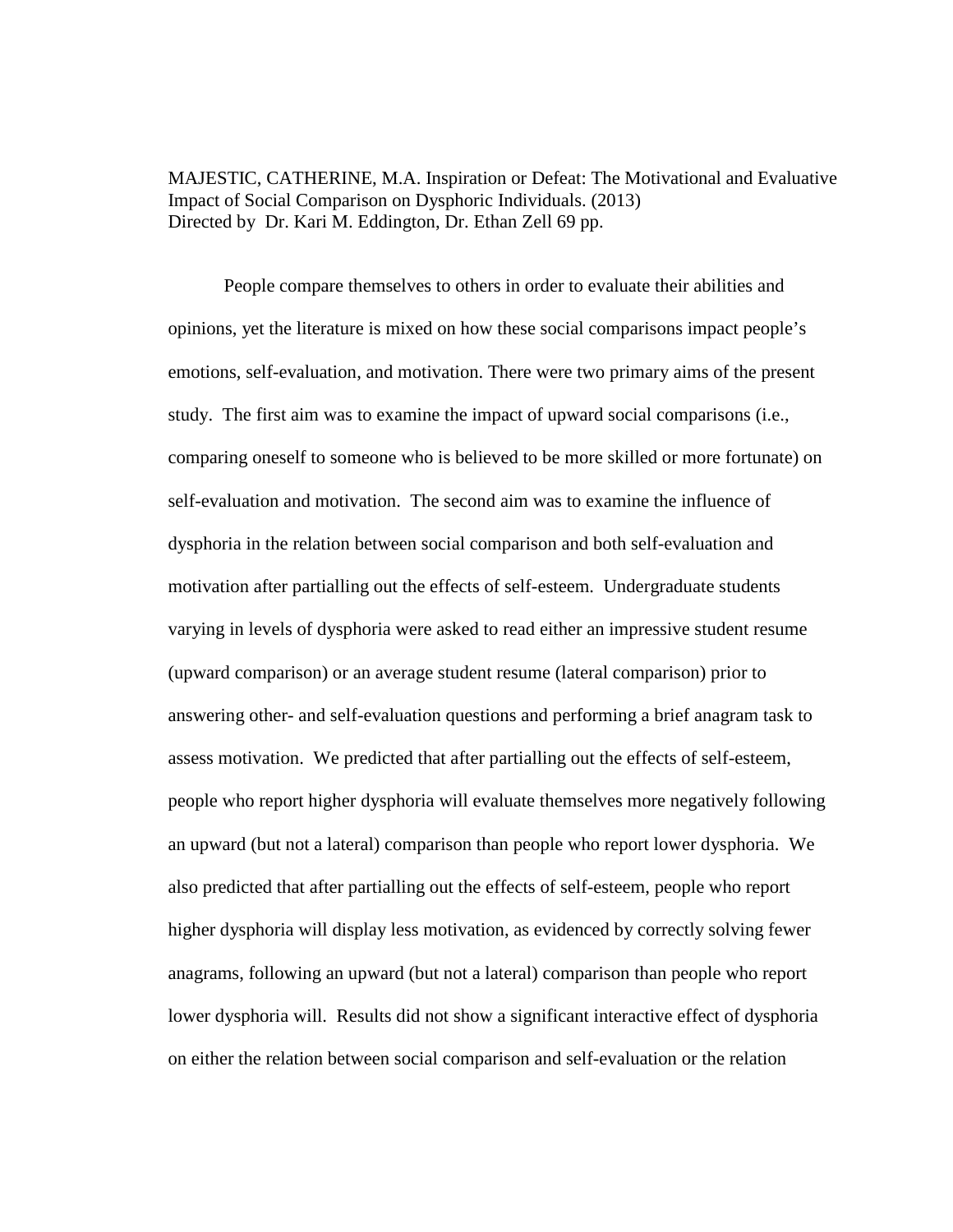between social comparison and motivation. However, results did indicate a main effect of self-esteem (β = .71,  $p < .001$ ) and comparison (β = -.13,  $p < .05$ ) on self-evaluation.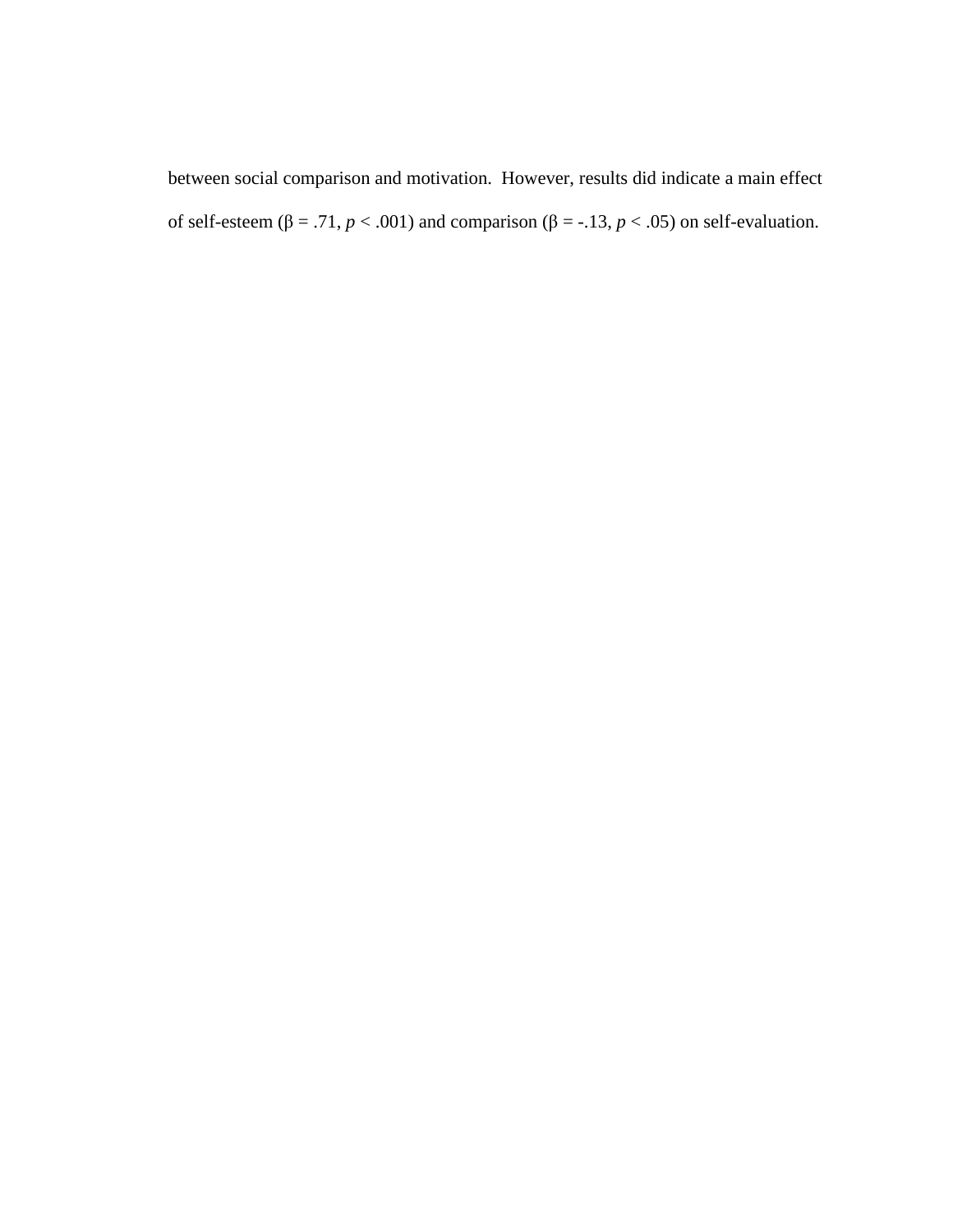# INSPIRATION OR DEFEAT: THE MOTIVATIONAL AND EVALUATIVE IMPACT

## OF SOCIAL COMPARISON ON DYSPHORIC INDIVIDUALS

by

Catherine Majestic

A Thesis Submitted to the Faculty of The Graduate School at The University of North Carolina at Greensboro in Partial Fulfillment of the Requirements for the Degree Master of Arts

> Greensboro 2013

> > Approved by

 $\overline{a}$ 

 $\overline{a}$ 

Committee Co-Chair

Committee Co-Chair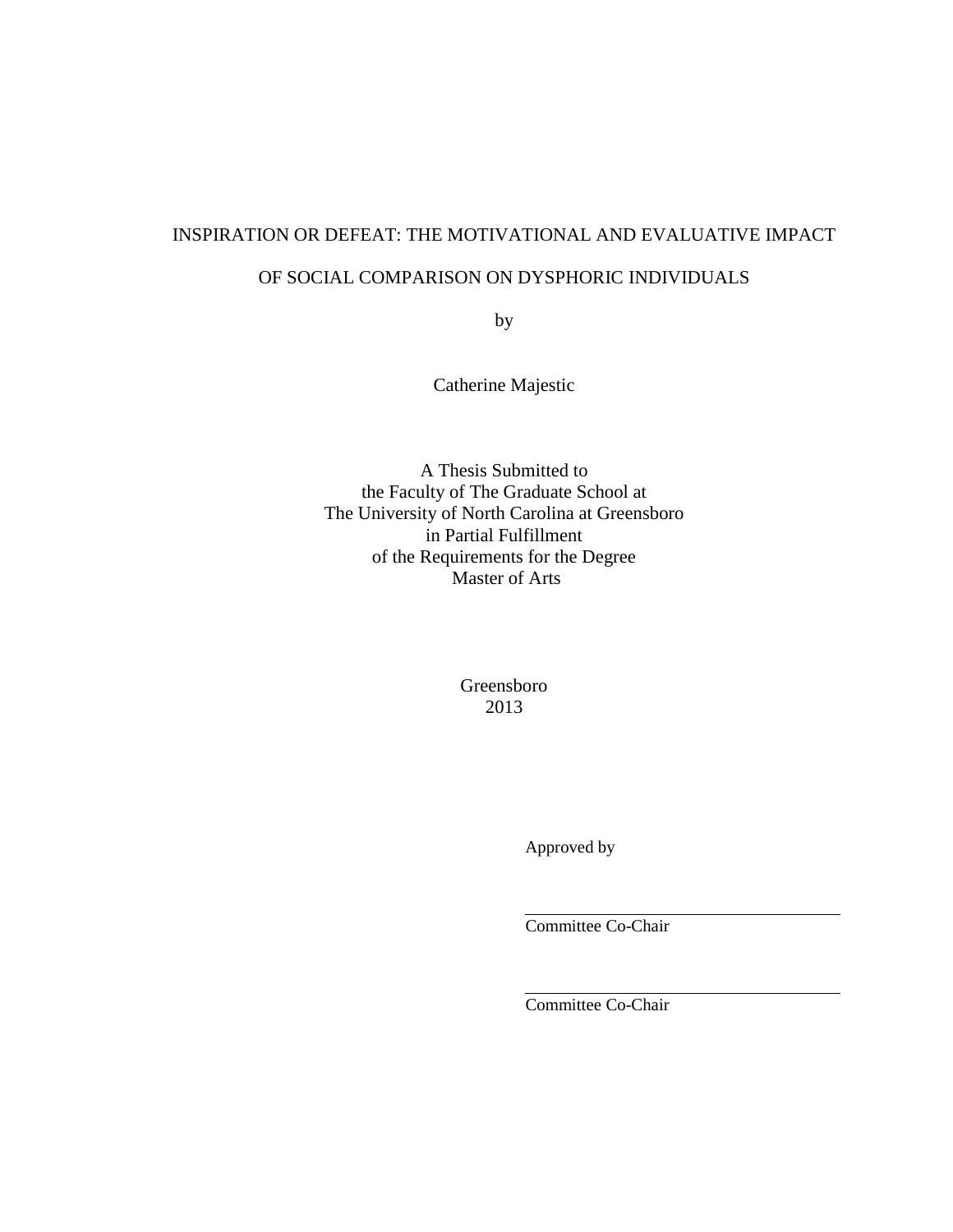## APPROVAL PAGE

This thesis has been approved by the following committee of the Faculty of The Graduate School at The University of North Carolina at Greensboro.

Committee Co-Chair

Dr. Kari M. Eddington

Committee Co-Chair

Dr. Ethan Zell

Committee Member

Dr. Thomas Kwapil

\_\_\_\_\_\_\_\_\_\_\_\_\_\_\_\_\_\_\_\_\_\_\_\_\_\_\_\_ Date of Acceptance by Committee

\_\_\_\_\_\_\_\_\_\_\_\_\_\_\_\_\_\_\_\_\_\_\_\_\_ Date of Final Oral Examination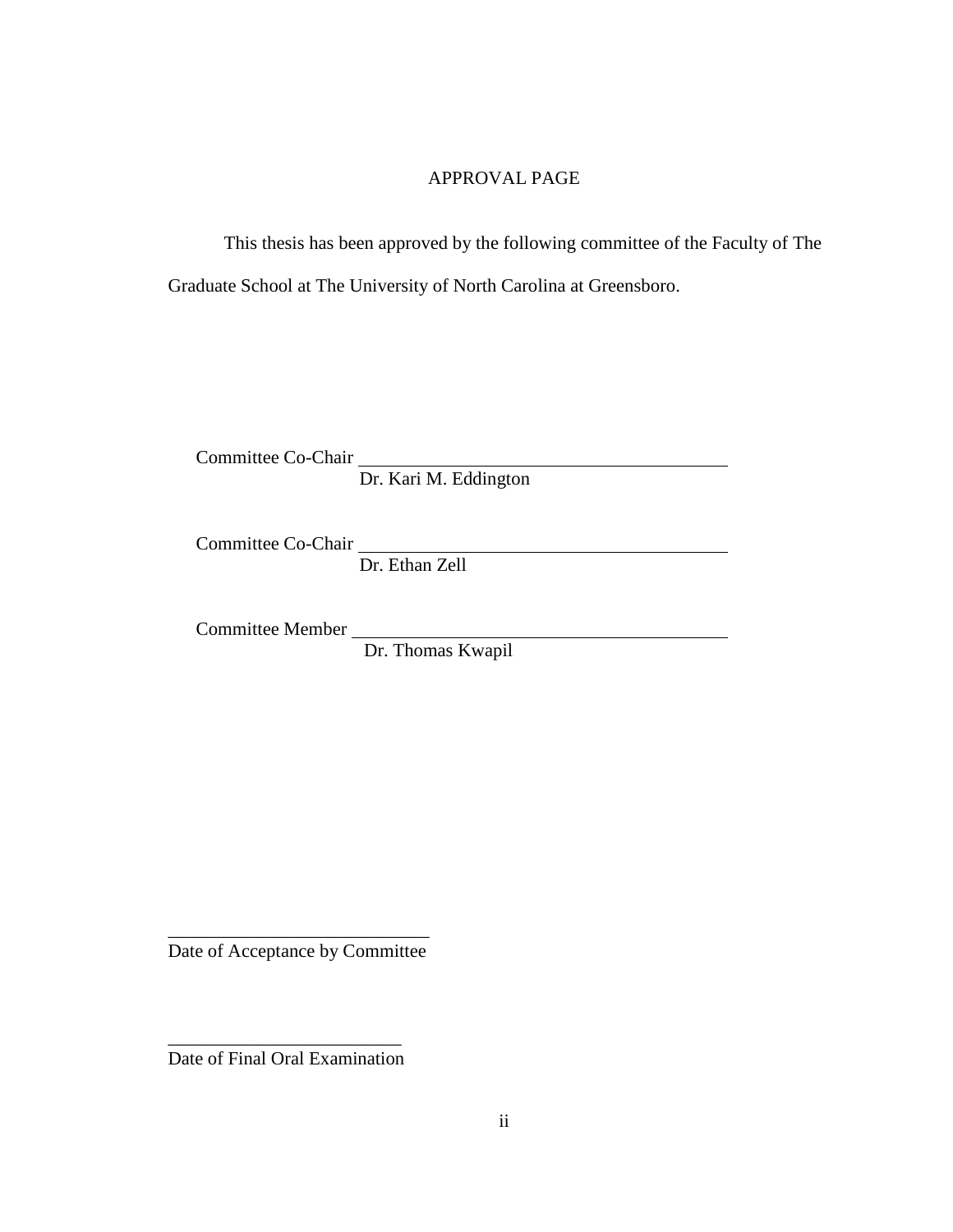# **TABLE OF CONTENTS**

|                                                            | Page |
|------------------------------------------------------------|------|
|                                                            |      |
|                                                            |      |
| <b>CHAPTER</b>                                             |      |
|                                                            |      |
|                                                            |      |
|                                                            |      |
|                                                            |      |
|                                                            |      |
|                                                            |      |
|                                                            |      |
|                                                            |      |
|                                                            |      |
|                                                            |      |
|                                                            |      |
|                                                            |      |
|                                                            |      |
|                                                            |      |
|                                                            |      |
|                                                            |      |
| Influence of Dysphoria on Social Comparison Consequences28 |      |
|                                                            |      |
|                                                            |      |
|                                                            |      |
|                                                            |      |
|                                                            |      |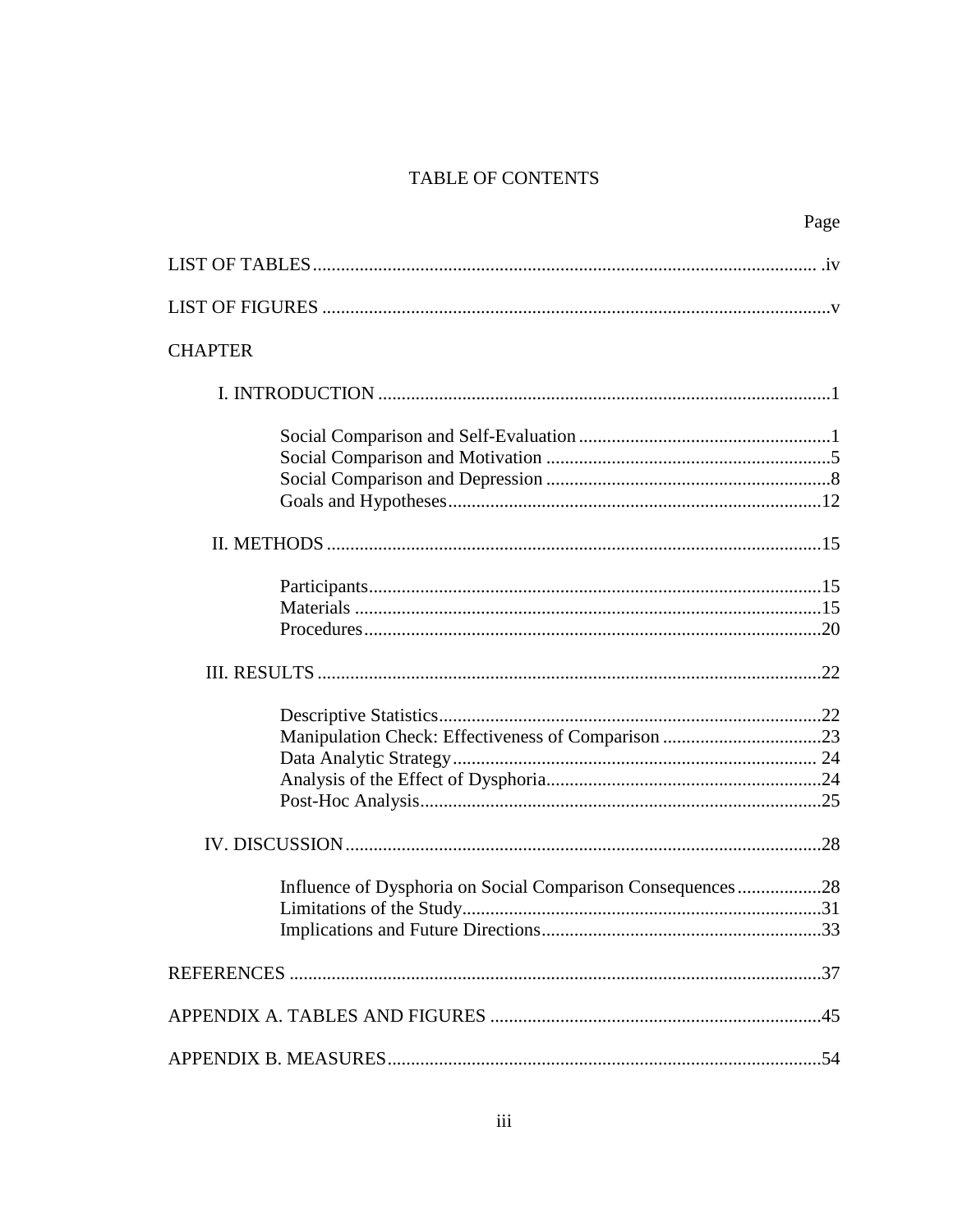# LIST OF TABLES

| Table 2a. Descriptive Statistics of Study Variables in Total Sample 46    |  |
|---------------------------------------------------------------------------|--|
|                                                                           |  |
|                                                                           |  |
| Table 4a. Dysphoria and Social Comparison Regressed on Self-Evaluation 49 |  |
|                                                                           |  |
| Table 5. Dysphoria and Social Comparison Regressed on Total Time Spent on |  |
| Table 6. Dysphoria and Social Comparison Regressed on Self-Reported       |  |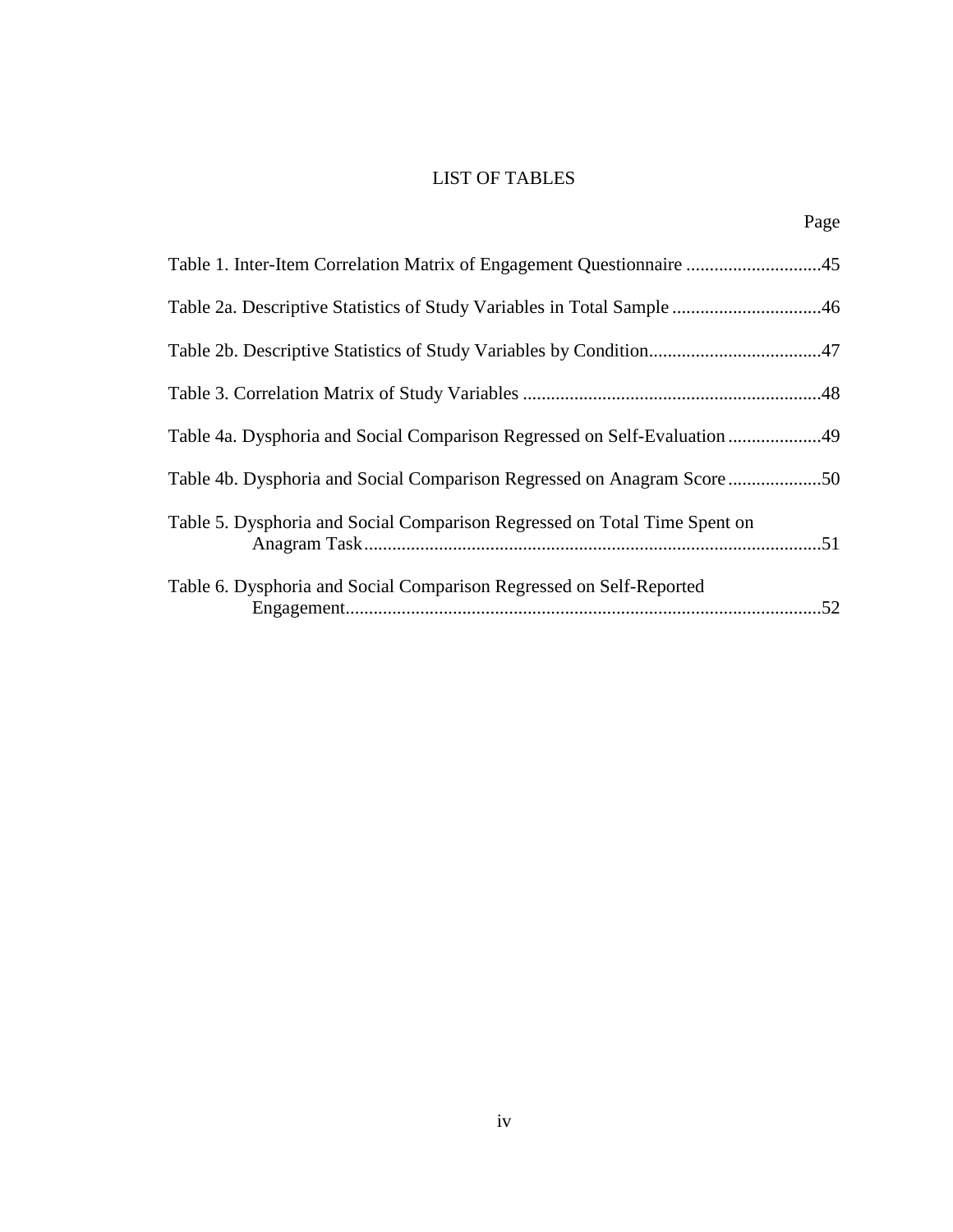# LIST OF FIGURES

| Figure 1. Interactive Effect of Dysphoria and Social Comparison |  |
|-----------------------------------------------------------------|--|
|                                                                 |  |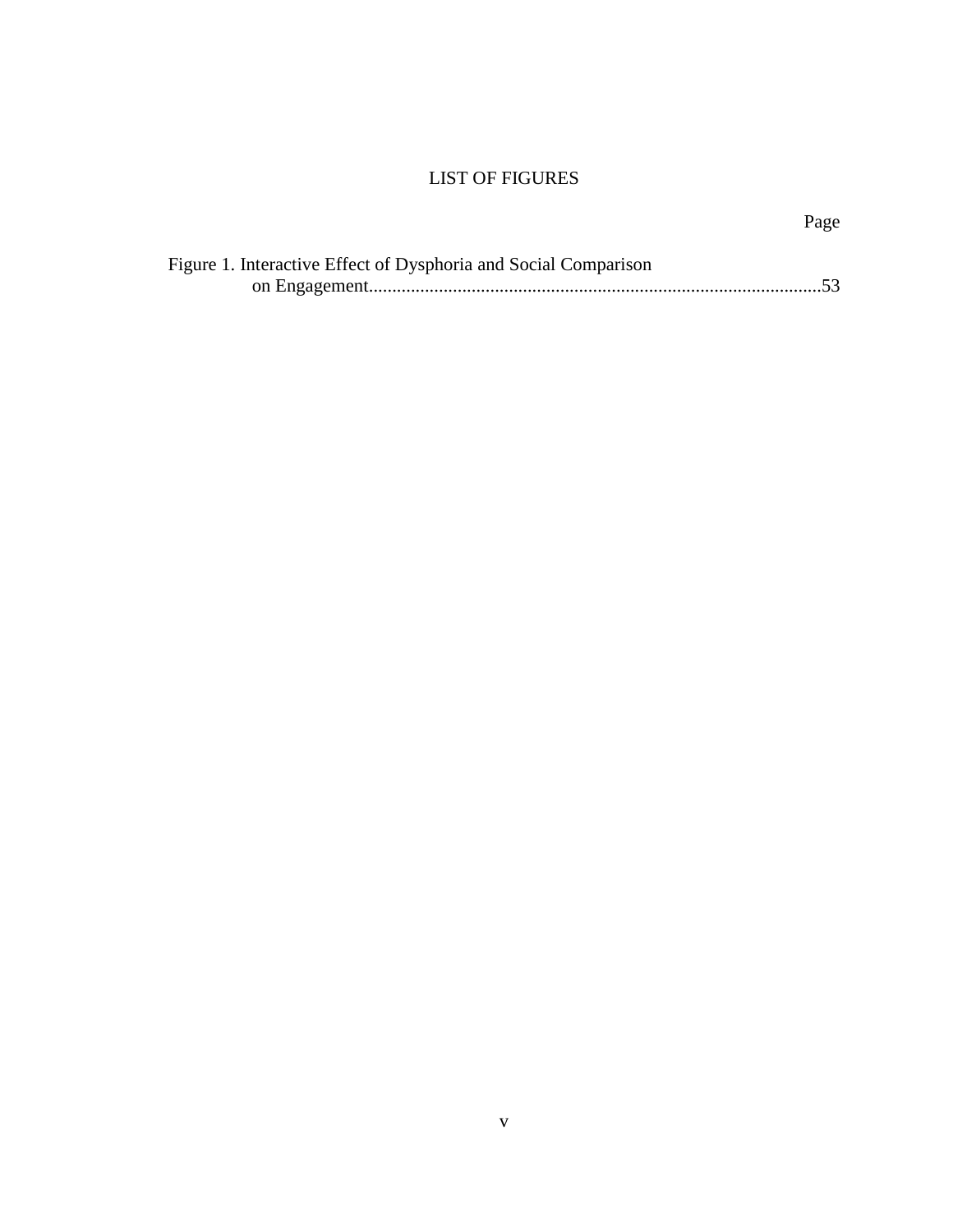## CHAPTER I

### INTRODUCTION

People regularly compare themselves to others when they are unsure about their abilities or opinions. Learning that one's abilities are worse than those of another can be a negative and defeating experience, or a positive and inspiring one. Research does in fact indicate that upward social comparisons can be associated with either negative or positive self-evaluations (Tesser, Millar & Moore, 1988; Buunk, Collins, Taylor, VanYperen & Dakof, 1990; Brewer & Weber, 1994; Collins, 1996; Lockwood & Kunda, 1997; Mussweiler, Rüter & Epstude, 2004) and associated with either an increase in motivation and subsequent performance or a decrease in motivation and subsequent performance (Lockwood & Kunda, 1997; Van Yperen, Brenninkmeijer & Buunk, 2006). But what is behind these inconsistencies? The current study aims to help clarify the mixed social comparison literature by examining the influence of dysphoria (presence of depressive symptoms that may or may not be clinically significant) on the relations between social comparison, self-evaluation, and motivation.

#### *Social Comparison and Self-Evaluation*

We know that people use social comparisons to evaluate their abilities and opinions. However, as briefly mentioned above, inconsistencies exist in the directional impact of social comparison on self-evaluation. Potentially contributing to these inconsistencies, researchers have suggested that the impact of social comparison on self-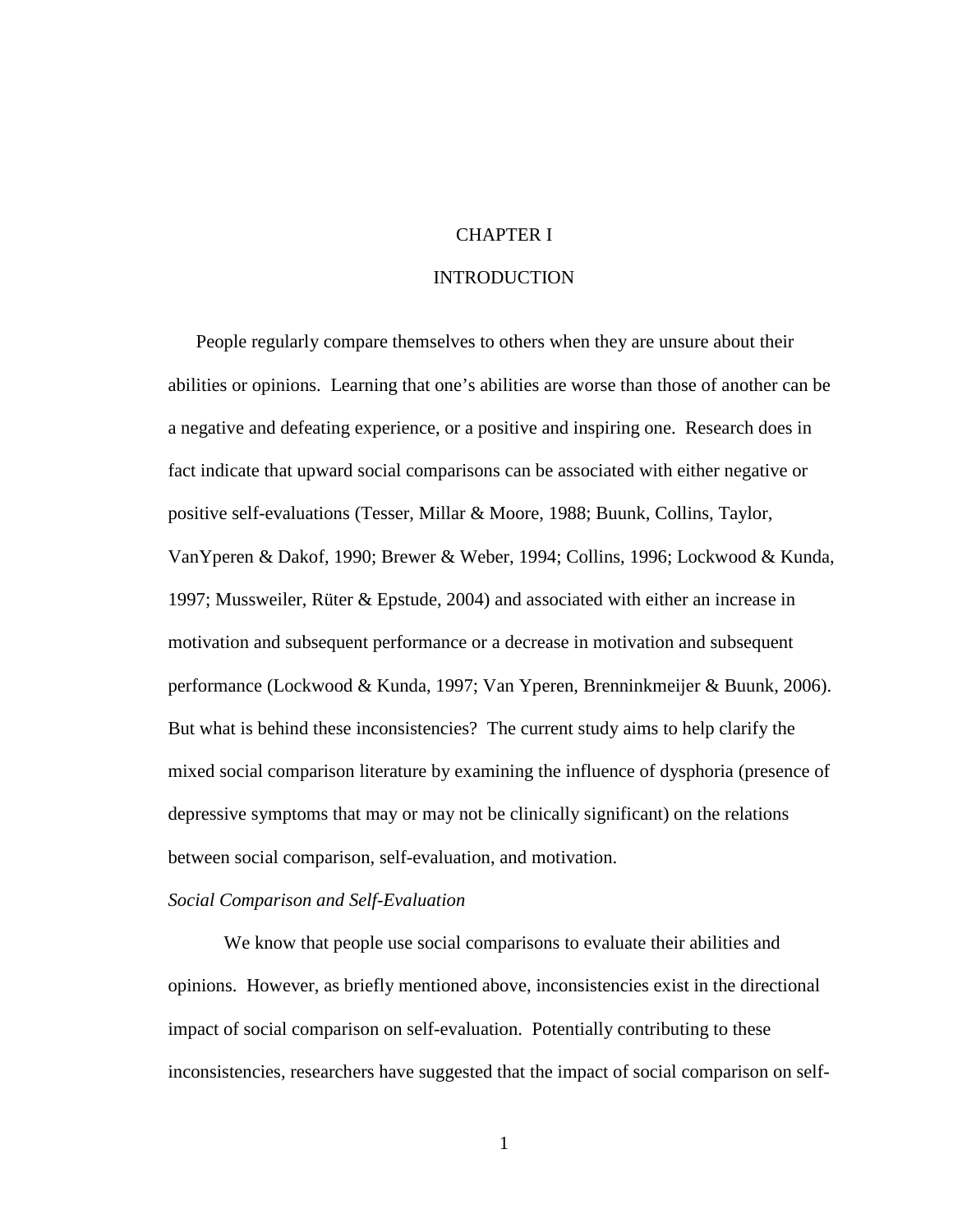evaluation depends on various factors: perceived psychological closeness of the comparison other, attainability of the other's performance, relevance of the performance to the perceiver, and how the context of the comparison is processed to fit one's selfconstrual (Tesser, et al., 1988; Brewer & Weber, 1994; Collins 1996; Mussweiler et al., 2004; Markman & McMullen, 2003).

 As a part of their self-evaluation maintenance model (SEM), Tesser and colleagues (1988) suggested that the extent to which a comparison other impacts a perceiver depends on the other's psychological closeness to that perceiver and the other's performance on a relevant domain. In this model, psychological closeness refers to the extent to which the comparison other is similar to the perceiver in characteristics such as age, proximity, and ethnicity. Additionally, as a part of this model, domain relevance refers to the extent to which the domain is important to the perceiver's self-concept. SEM suggests that, following an upward social comparison, one will experience more positive self-evaluations the closer one is to the comparison other (greater psychological closeness) and the better the other's performance is on an *irrelevant* domain. In this situation, the *irrelevant* domain will not be as important to the perceiver's self-concept, and as such the comparison will enhance self-evaluation by providing the perceiver with the opportunity to bask in the close other's better performance. Conversely, Tesser and colleagues (1988) suggested that one will experience more negative self-evaluation the closer one is to the comparison other and the better the other's performance is on a *relevant* domain. In this situation, the *relevant* domain will be more important to the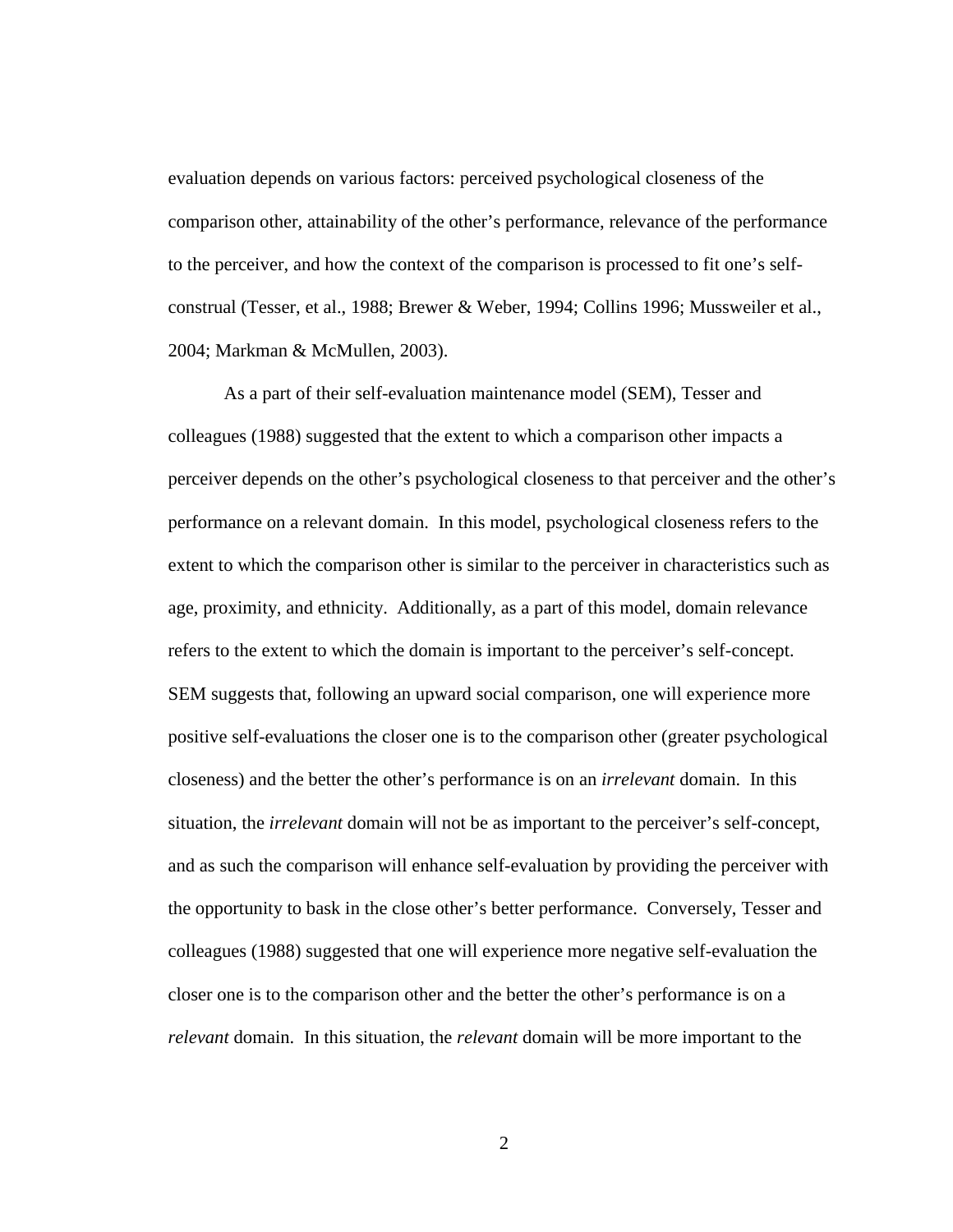perceiver's self-concept, and as such the comparison will diminish self-evaluation by highlighting the perceiver's shortcomings.

Since the development of SEM, research in the social comparison literature has continued to examine these and other potential factors that may moderate the effects of self-evaluation. Brewer and Weber (1994) examined the effect of majority in-group and minority in-group comparison. In this study, *majority* refers to being a part of a larger social category with less psychological closeness, and *minority* refers to being a part of a smaller social category with greater psychological closeness. The study found that people in the minority in-group comparison reported more positive self-evaluations following an upward social comparison than people in the majority in-group. However, in this study, the relevance of the task was not explicitly studied, so possible interactions with domain relevance were not explored.

Across multiple studies, researchers Lockwood and Kunda (1997) have argued that domain relevance only further adds to the similarity between the individual and the comparison other, making it more likely that the comparison will impact the individual. Moreover, they suggest that it is the perceived attainability of the comparison other's performance that has consequences on an individual's self-evaluation. For example, Lockwood and Kunda (1997) asked undergraduate freshman and senior participants to read either an attainable social comparison (an article about a successful, yet older student) or an unattainable upward social comparison (an article about a successful, yet younger student) and then report on their subsequent self-evaluation and motivation. The results of this study showed that the freshman participants, for whom the comparison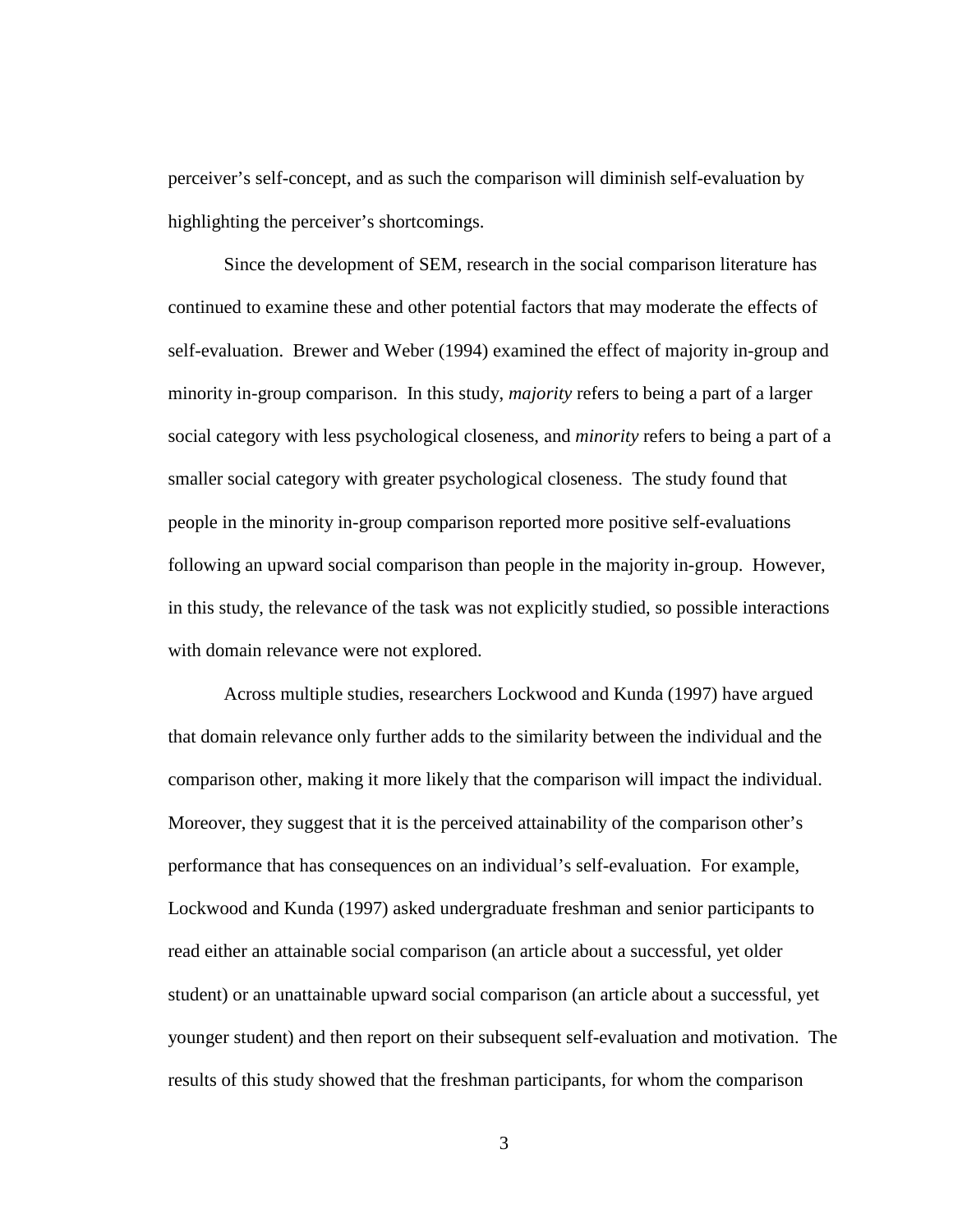other's performance appeared attainable, were associated with more positive selfevaluation ratings. Conversely, the results suggested that the senior participants, for whom the comparison other's performance appeared unattainable, were associated with more negative self-evaluation ratings.

 Taking a slightly different view on similarity, Markman and McMullen (2003) have proposed the reflection and evaluation model (REM). In this model Markman and McMullen highlight the importance of cognitive factors in determining social comparison consequences. Specifically, the model suggests that comparative thinking influences self-evaluation through one of two modes: reflection or evaluation. Unlike the SEM, the REM describes reflection as the "experiential ('as if') mode of thinking," in which individuals view information about the comparison other as "true of, or part of, the self" (Markman & McMullen, 2003, p. 2). Through this process, affect is influenced by the valance of the thoughts about the comparison other that implicate one's self instead of the basic association with the comparison other. For example, instead of basking in a friend's basketball skills (upward comparison), the REM would suggest that through a reflective process, individuals will actually imagine themselves as having similar abilities, assimilating to the comparison other and thereby increasing positive affect. Furthermore, the REM explains evaluation as an "evaluative mode of thinking," in which individuals use information about the comparison as a "reference point to evaluate one's present standing" (Markman & McMullen, 2003, p. 2). In contrast to reflection, the REM suggests that evaluation leads to contrast effects. Take the basketball example – instead of seeing oneself as similar (in terms of abilities) to the comparison other, an individual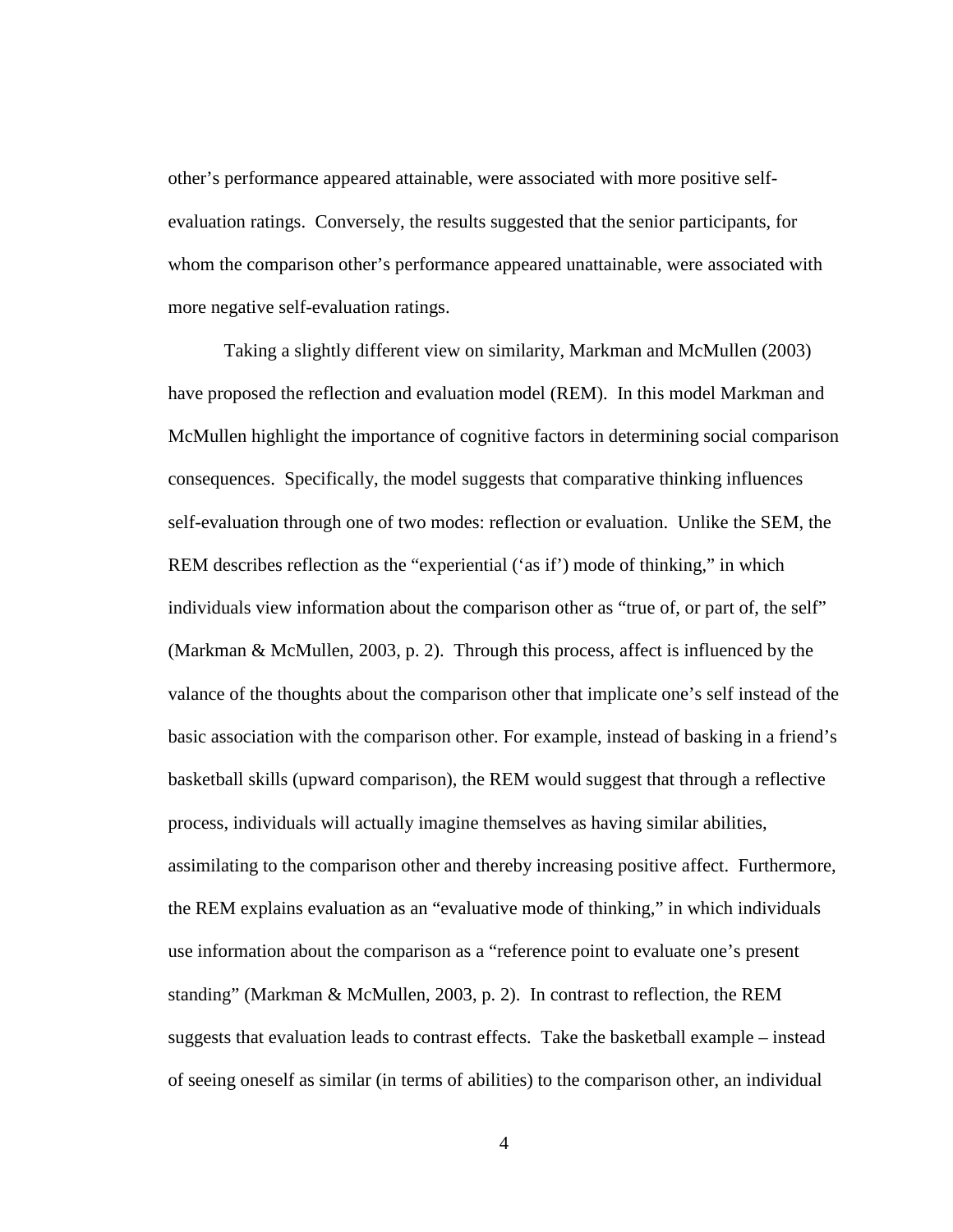using evaluative processes is more likely to contrast their current abilities against their friend's superior basketball skills, decreasing positive affect.

Lending support for the reflection and evaluation model, research on upward social comparisons has found that when people focus on the similarities between themselves and the comparison other, they are more likely to see the other as comparable and experience positive self-evaluation. However, when people focus on the differences between themselves and the comparison other, they are more likely to find themselves dissimilar from the other and experience negative self-evaluations (Collins, 1996; Mussweiler et al., 2004).

In an attempt to address the directional inconsistencies seen in the social comparison literature, it may be useful to examine individual differences. One common thread throughout the discussed literature is the perceiver's interpretation of the comparison other, suggesting that research may benefit from examining individual differences in cognition. As discussed in detail later, negative cognitive biases are characteristics of depression – and likewise dysphoria – providing support for examining the impact of dysphoria in the relation between social comparison and self-evaluation. *Social Comparison and Motivation* 

 In addition to self-evaluation, recent research has attempted to explain why, under certain circumstances, upward social comparisons can lead to inspiration (i.e., an increase in motivation), whereas in other circumstances, upward comparisons can lead to feelings of defeat (i.e., a decrease in motivation) (Lockwood & Kunda, 1997; Lockwood & Kunda, 1999). Researchers have suggested that the perceived attainability of the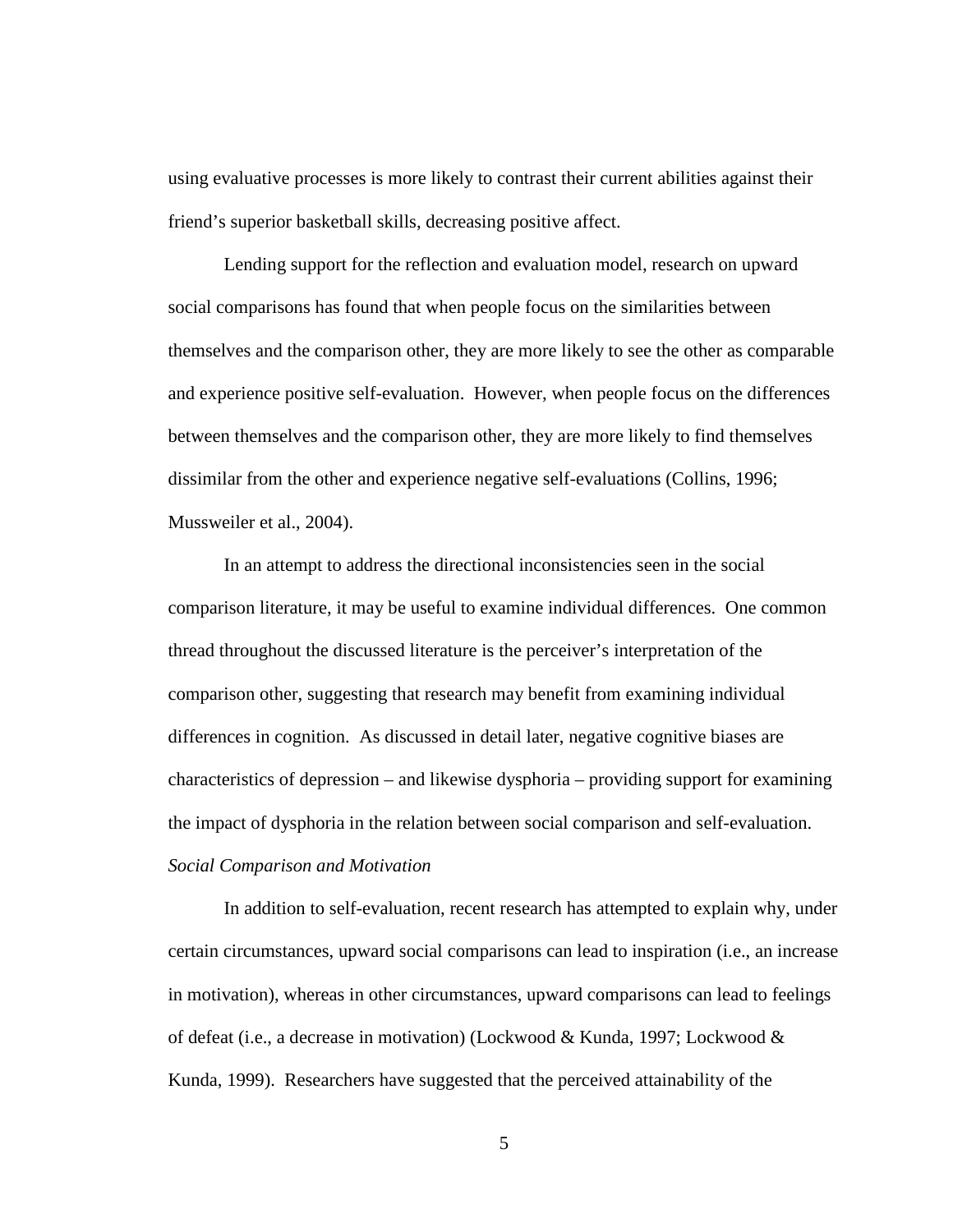comparison other's success will impact an individual's motivation (Seta, 1982; Lockwood & Kunda, 1997; Lockwood & Kunda, 1999; Dijksterhuis, et al., 1998; Van Yperen, et al., 2006). For example, Seta (1982) found that people are more likely to be motivated by and perform better when given a slightly superior comparison than an inferior, equal or very superior comparison. Lockwood and Kunda (1997) also examined the effects of attainable upward social comparisons on subsequent motivation. Results of this study indicated that when the comparison other's performance was perceived as attainable (successful yet older student), participants were more likely to report greater motivation because they believed that comparable success was possible. In this situation, the comparison other is illustrating accomplishments the perceiver can hope to accomplish; it serves as a motivator for future success (Lockwood & Kunda, 1997). Conversely, when participants found the comparison other to be unattainable (successful yet younger student), they were more likely to report lower motivation. In effect, the comparison other's success highlighted the perceiver's flaws and shortcomings.

 Lockwood and Kunda (1999) conducted a series of studies in an attempt to determine whether reflecting on one's best "past" or hoped-for "future" self would impact one's ability to interpret an upward comparison as attainable and thereby decrease motivation. In one these studies, Lockwood and Kunda randomly assigned participants to a best selves condition (i.e. asked to report on their best past self or imagine their best future self) or a normal selves condition (i.e. asked to describe a recent activity they were involved in). Following this, participants read an article about an outstanding graduate student (upward social comparison condition) or about a local event (no social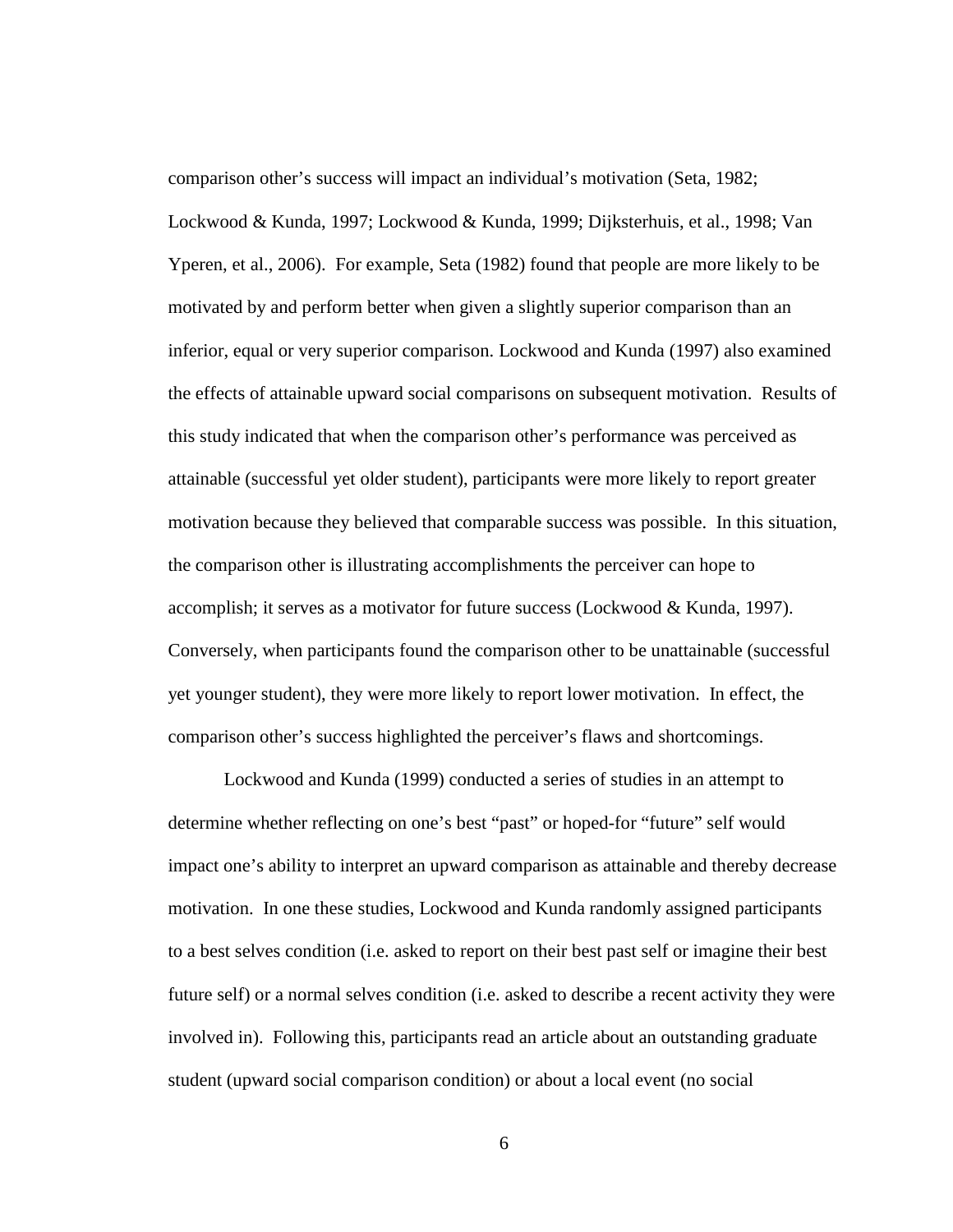comparison condition) and were asked to report on their self-evaluation and motivation to complete a number of academic and extracurricular tasks. All studies found that participants who were in the upward social comparison condition and were asked to reflect on their best selves (both past and future) were more likely to experience a decrease in both self-evaluation and motivation than participants who were asked to reflect on their current selves. Based off of these findings, Lockwood and Kunda explained that reflecting on our best self decreases motivation because it limits our ability to generate beliefs about our ideal self that the upward comparison other would normally inspire. In effect, reflecting on our best self inhibits our ability to see the comparison other's success as attainable.

 In contrast, the REM suggests that when given an upward comparison, motivation for achievement tasks increases when the comparison causes the individual to experience negative self-evaluations (Markman & McMullen, 2003). More specifically, when an upward social comparison causes individuals to evaluate their own abilities, the REM suggests that they will experience negative self-evaluations but that the comparison will also highlight ways in which the individuals' reality can be improved. The realization that other actions can be taken in the future in order to bring the individual closer to the desired state should therefore increase motivation (Markman & McMullen, 2003). However, the reverse is true when the upward comparison causes an individual to reflect on the other's abilities as being "true of, or part of, the self" (Markman & McMullen, 2003, p. 2). In this situation, the REM suggests that when interpreting an upward social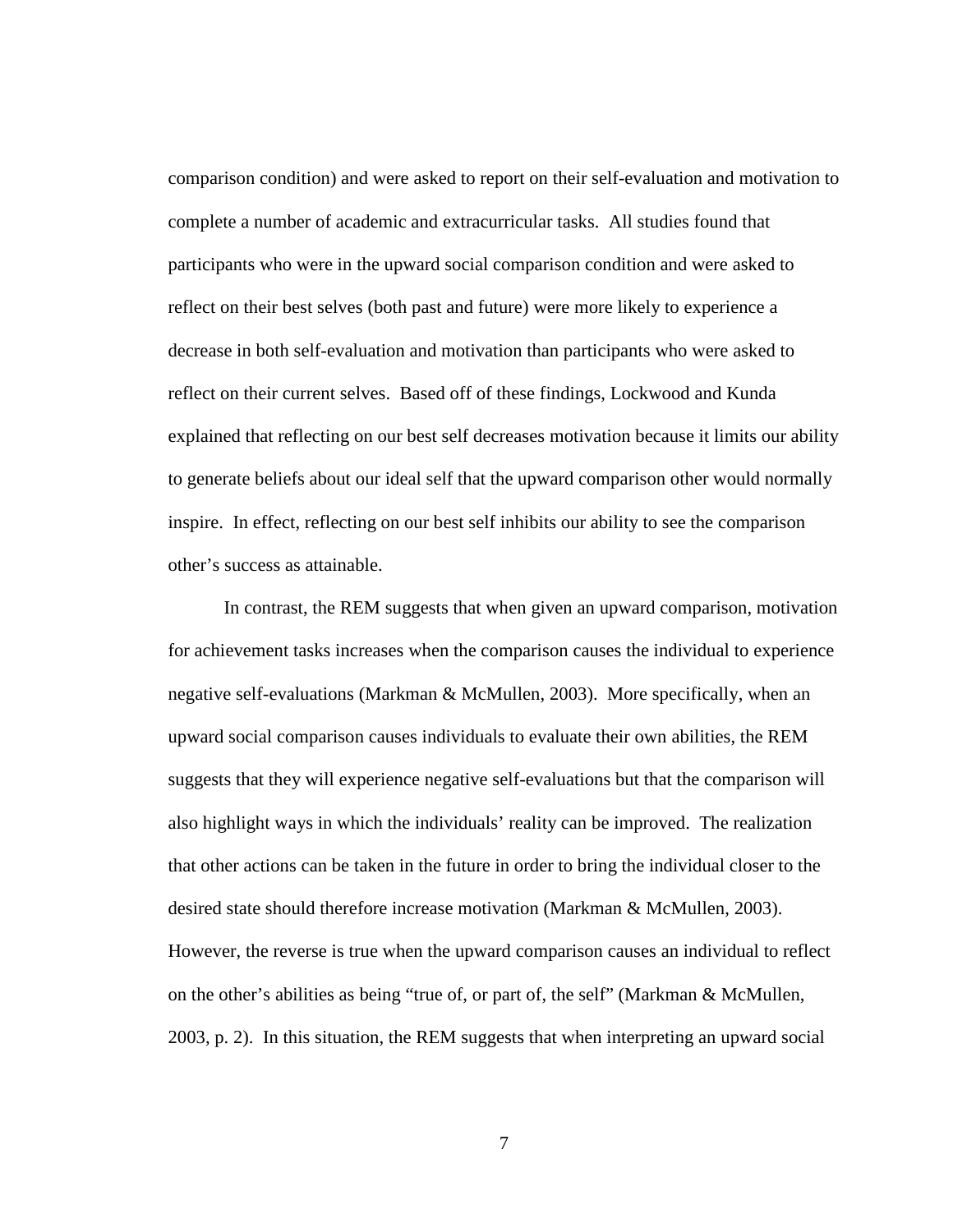comparison through a reflective process, an individual will experience positive selfevaluations and will therefore experience less motivation on achievement based tasks.

 As discussed, past research shows mixed findings on the impact of upward social comparisons on motivation. However little research has examined the influence of individual differences, such as dysphoria, when providing explanations for the discrepancies. It is possible that following an upward social comparison, people high in dysphoria will find the comparison other as unattainable, experience negative selfevaluations and decreased motivation whereas people low in dysphoria will find the same comparison other as attainable, experience positive self-evaluation and increased motivation.

## *Social Comparison and Depression*

Throughout many of the well-established theories of depression, social comparison processes have been implicated in the maintenance and etiology of depression but are rarely discussed explicitly. For example, according to Beck's cognitive theory, people with depression tend to exhibit a negativity bias characterized by the presence of a negative schema and a greater number of negative automatic thoughts (Beck, 1967; Beck, Rush, Shaw & Emery, 1979). Negative schemas are thought to involve stable, negative beliefs about the self that are used to interpret and process information from the environment. For example, an individual with depression may attribute not getting a job promotion to being worthless instead of attributing the event to someone else being slightly more qualified. Supporting this theory, numerous studies have shown that depressed individuals, as well as those at risk for depression, have more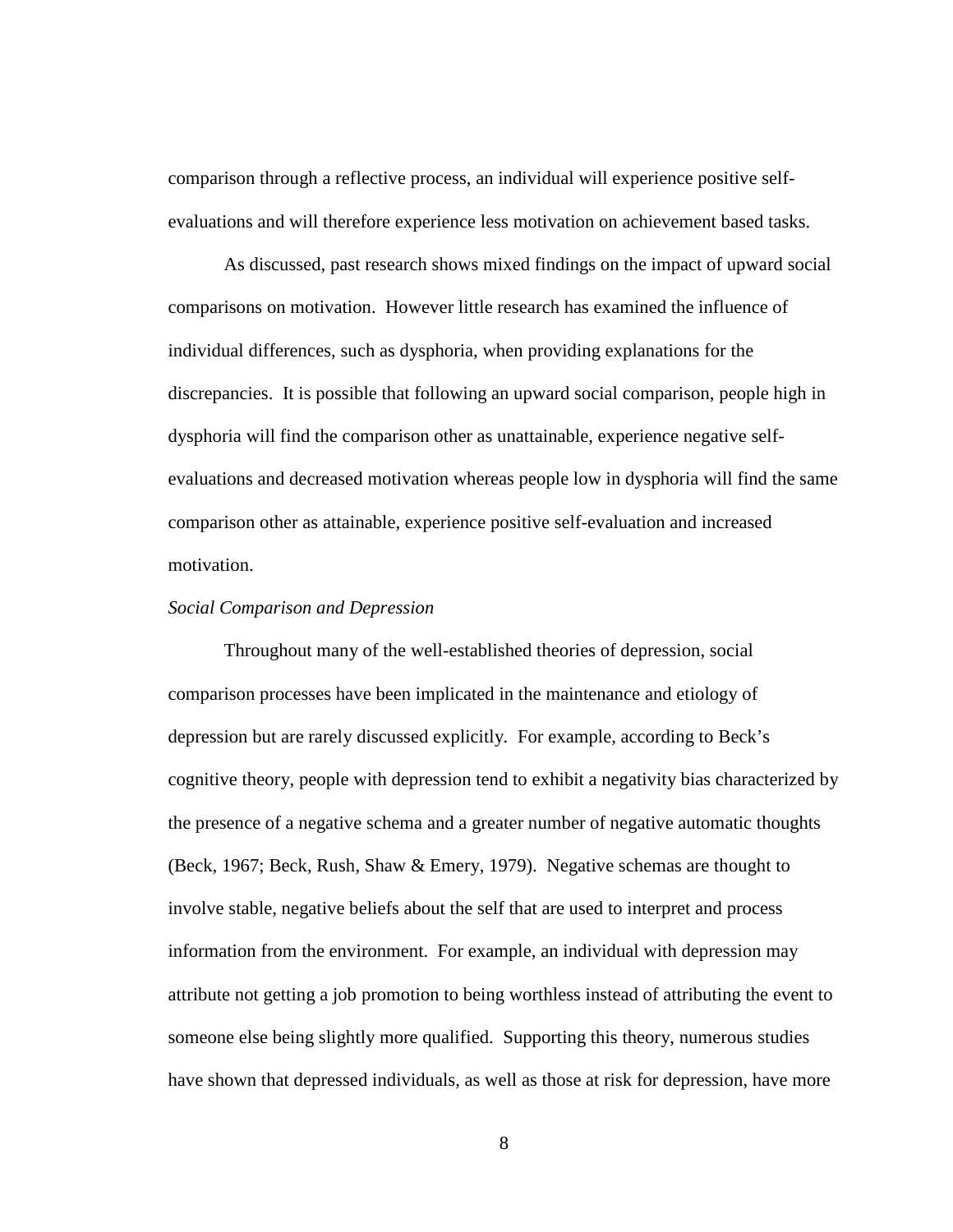negative automatic thoughts and beliefs about themselves compared to healthy controls (Eaves & Rush, 1984; Ingram, Atkinson, Slater, Saccuzzo, & Garfin, 1990; Simmons, Cooper, Drinkwater & Stewart, 2006; Dozois, 2007).

 In addition to Beck's cognitive theory, the reformulated learned helplessness model further highlights the role of social comparison processes in the maintenance and etiology of depression (Abramson, Seligman & Teasdale, 1978). Specifically, one assumption of this model is that the various symptoms (cognitive, motivational and affective) of depression can stem from an individuals' beliefs that important outcomes are more contingent on the responses of relevant others' than themselves; that others have more control. For example, consider a graduate student who has attended every class, has studied for hours, and gone to office hours for tutoring yet is unable to produce a passing grade. Based on the reformulated learned helplessness model, if this graduate student is depressed, she is likely to believe she must be stupid, since nothing she does seems to improve her grade while others in the class are able to pass. This belief that other students have more control over their grade can lower the student's own selfevaluation and motivation, contributing to a negative self-concept.

Considering these theories, researchers have suggested that the negativity bias common to depression may be associated with negative self-evaluations, potentially explaining why individuals with depression tend to display a greater number of negative self-evaluations (Ahrens, 1987; Karoly & Ruehlman, 1983). More specifically, it has been suggested that in comparison to nondepressed individuals, depressed individuals tend to view themselves as different from the comparison other and attend more to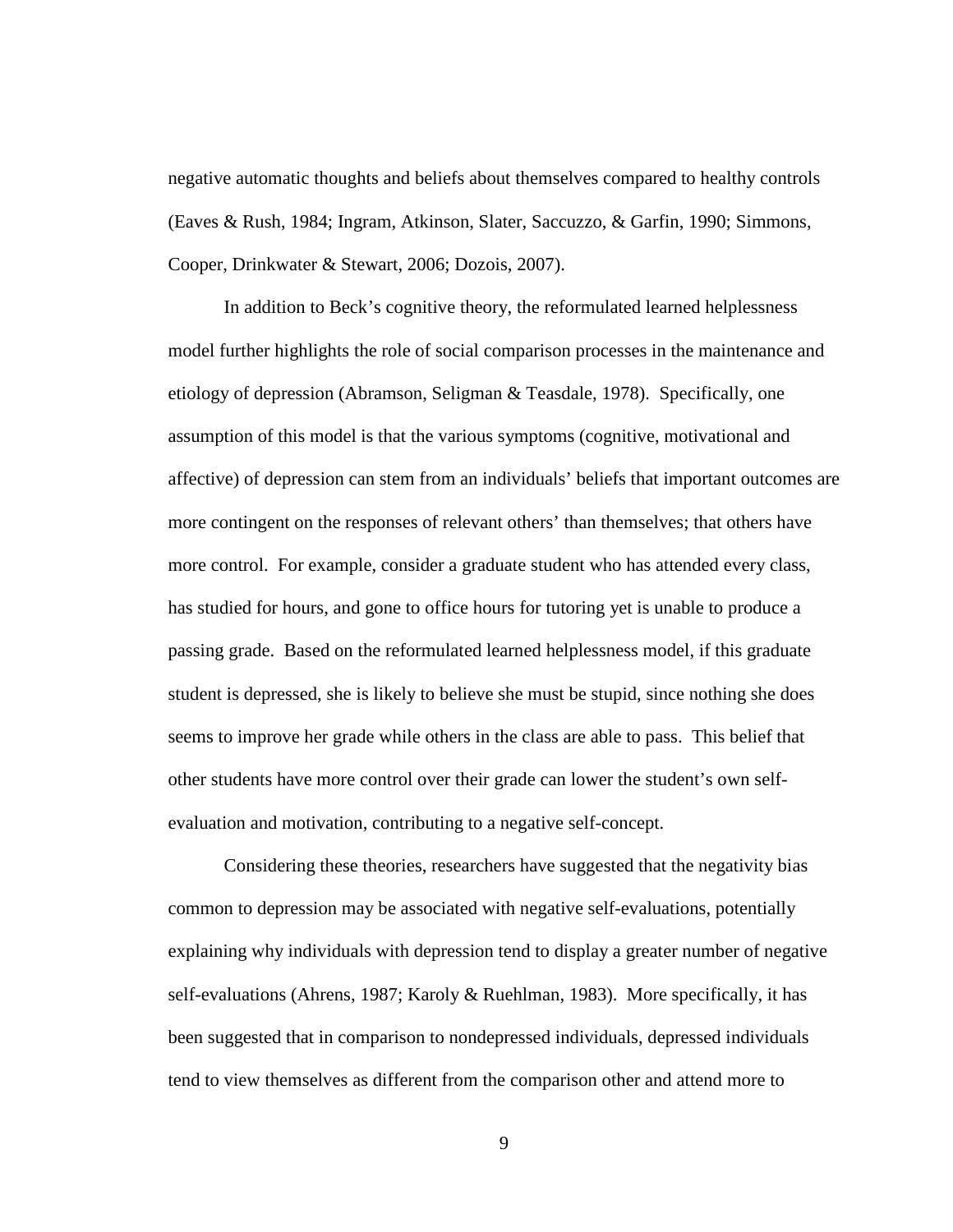negative information about themselves than to positive information about others, maintaining their depression (Ahrens, 1987; Swallow & Kuiper, 1987; Swallow & Kuiper, 1988; Ahrens, 1991; Swallow & Kuiper, 1993; Tabachnik, Crocker & Alloy, 1983; Bäzner, Brömer, Hammelstein & Meyer, 2006). Moreover, as suggested by Swallow and Kuiper (1988) the stable, negative cognitive patterns characteristic of depression may lead individuals with depression to interpret social comparisons more negatively, increasing the likelihood of negative self-evaluations.

Providing some evidence for this concept of cognitive deficits, previous studies have examined the impact of self-esteem on social comparison consequences. This is of particular relevance because, similar to low self-esteem, higher levels of depression – and likewise dysphoria – are associated with negative cognitive biases about the self (Beck, 1967; Sowislo & Orth, 2013). Specifically, one study by Seta and colleagues (2006) examined individual differences in self-esteem and found that high self-esteem participants tended to experience more positive self-evaluation following an upward social comparison than low self-esteem participants. Based on these results, Seta and colleagues explain that when given an upward social comparison, individuals with high self-esteem are better able to recognize their own positive attributes, whereas individuals with low self-esteem tend to experience cognitive biases and are less able to recognize their own positive attributes. However, unlike self-esteem, higher levels of depression – and likewise dysphoria – are also associated with a sense of helplessness and negative cognitive biases about others and the world. This difference may potentially magnify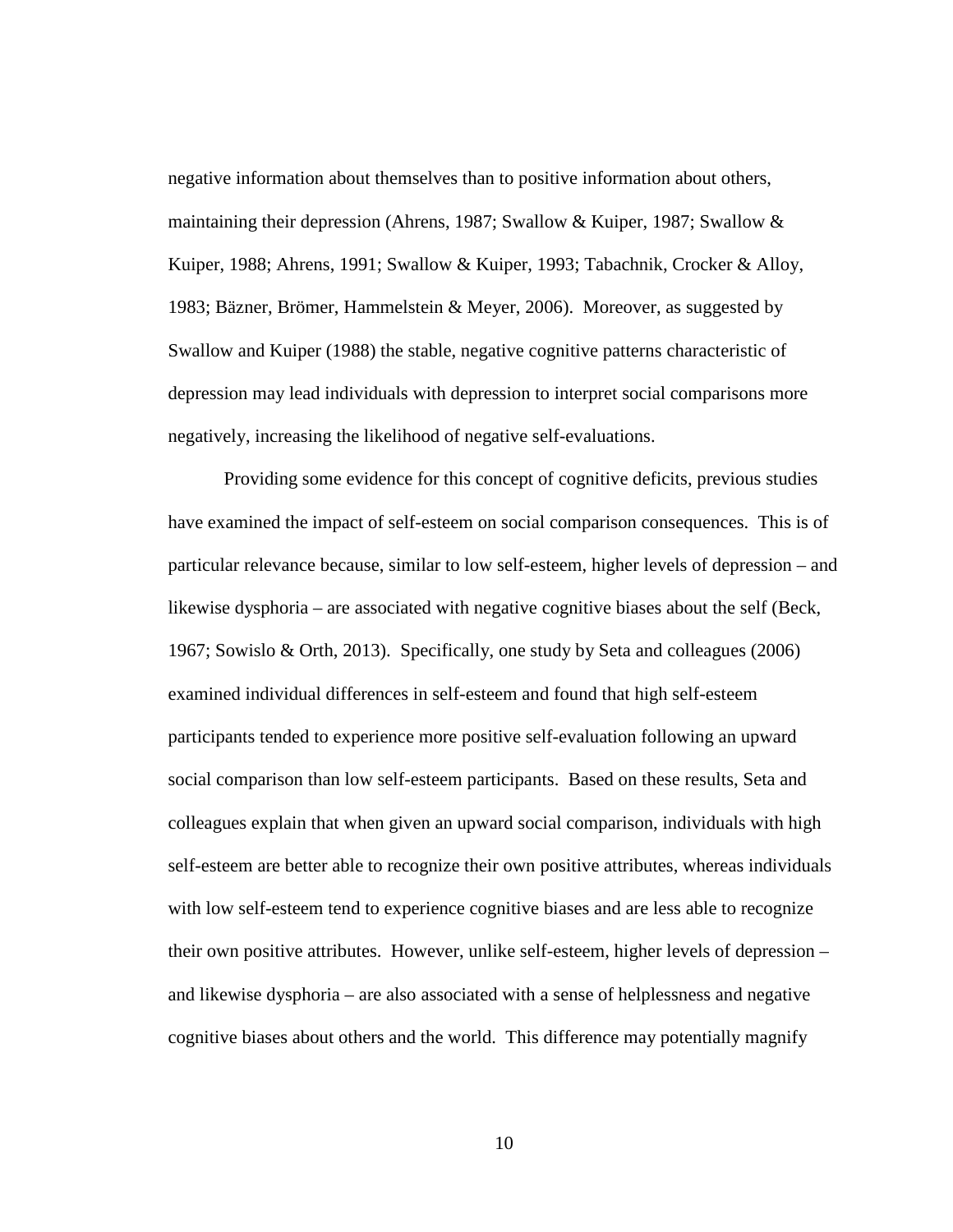findings by Seta and colleagues, providing further explanation for the directional inconsistencies seen in the social comparison literature regarding self-evaluation.

Furthermore, the negative cognitive bias commonly present in people with depression — and likewise, people with dysphoria — are also suggested to be associated with motivational deficits (Karoly & Ruehlman, 1983; Brinkmann & Gendolla, 2007; Brinkmann & Gendolla, 2008). To measure motivation, researchers have examined the mobilization of effort to complete a task necessary for goal attainment (Gendolla  $\&$ Richter, 2010). One of the more reliable methods of measuring motivation through effort mobilization is to examine cardiovascular reactivity during task performance. In their review, Gendolla and Richter (2010) explained that an increase in cardiovascular reactivity is associated with increased motivation. Brinkmann and Gendolla (2007) measured performance-related cardiovascular reactivity in both dysphoric and nondysphoric participants while working on a memory task. The results showed that compared to nondysphoric participants, dysphoric participants were more likely to show a decrease in cardiovascular reactivity during task performance. This suggests that people with dysphoria experience lower motivation to perform than nondysphoric people. Furthering this research, Brinkmann and Gendolla (2008) found that as compared to nondysphoric individuals, the negative mood that characterizes dysphoria is detrimental to performance motivation, especially when given a difficult task.

Generally speaking, research has also found that people with depression are not only more sensitive and attentive to social comparison information, but they are also more likely to engage in comparisons that will lead to negative outcomes (Beck et al., 1979;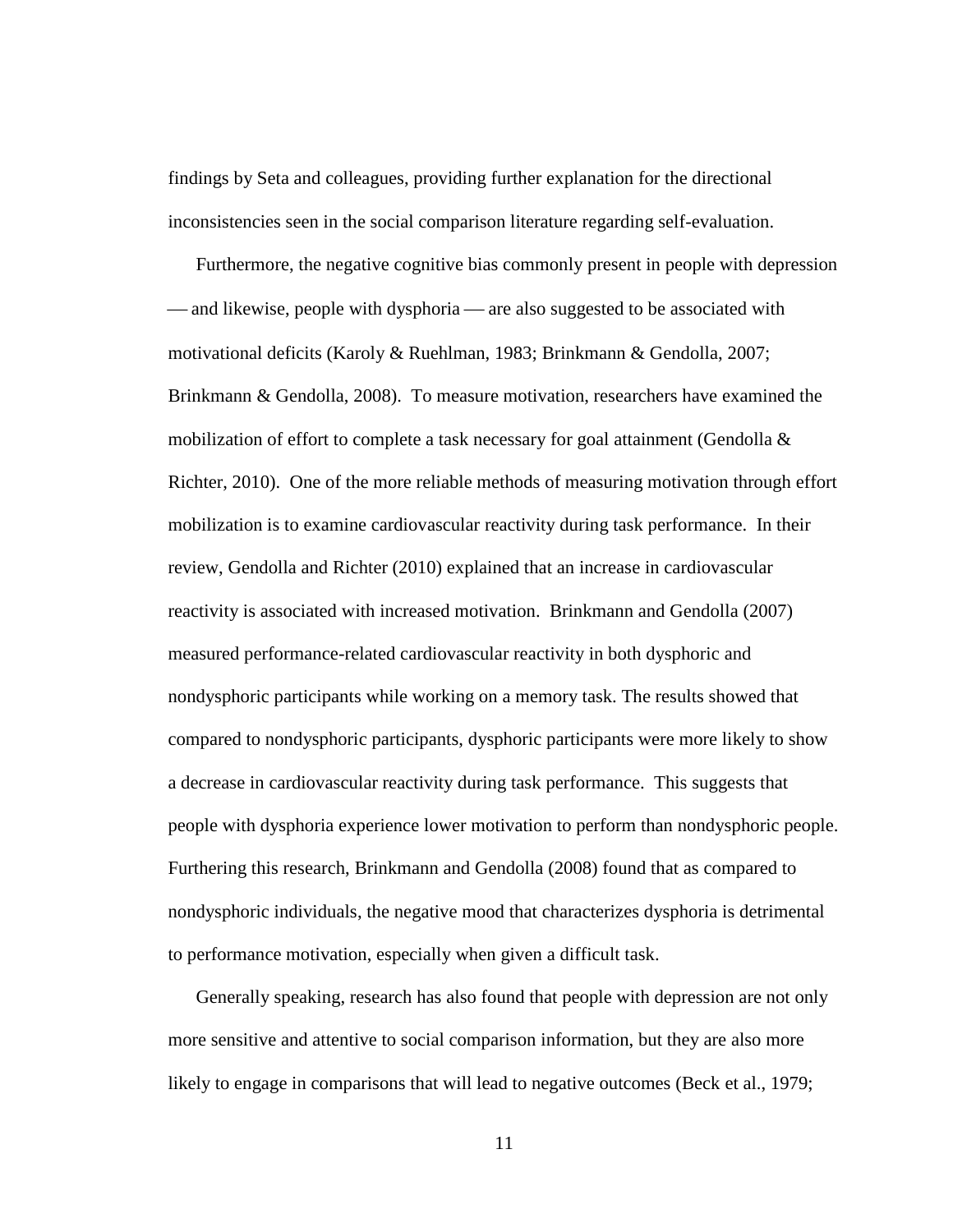Swallow & Kuiper, 1988; Swallow & Kuiper, 1993; Ahrens, 1991; Bäzner, et al., 2006). For example, Bazner and colleagues found that higher scores on a depression measure were positively correlated with social comparison frequency. Additionally, in a study conducted by Ahrens (1991), depressed individuals provided with mixed information (i.e. both an upward and downward social comparison) were more likely to attend to the upward comparison and report negative self-evaluation whereas nondepressed individuals were more likely to attend to the downward comparison and report positive selfevaluations.

Gaps exist within the social comparison literature. Although social comparisons affect self-evaluation and motivation, the direction of this impact is not as straightforward as one would assume. Research is beginning to address the influence of individual differences such as self-esteem in explaining the directional inconsistencies. However, continued research would benefit from examining the influence of other individual characteristics such as depression on social comparison consequences. This is especially true when investigating the effect of social comparison on self-evaluation and motivation, as both are characteristic of depression and may provide a more comprehensive explanation for these inconsistencies. Gaining a better understanding of these processes may also provide insight into the maintenance of depression.

## *Goals and Hypotheses*

Previous research by Seta and colleagues has found that individual differences in self-esteem moderate the relation between type of comparison and self-evaluation. This research suggests that it is important to examine the effect of additional individual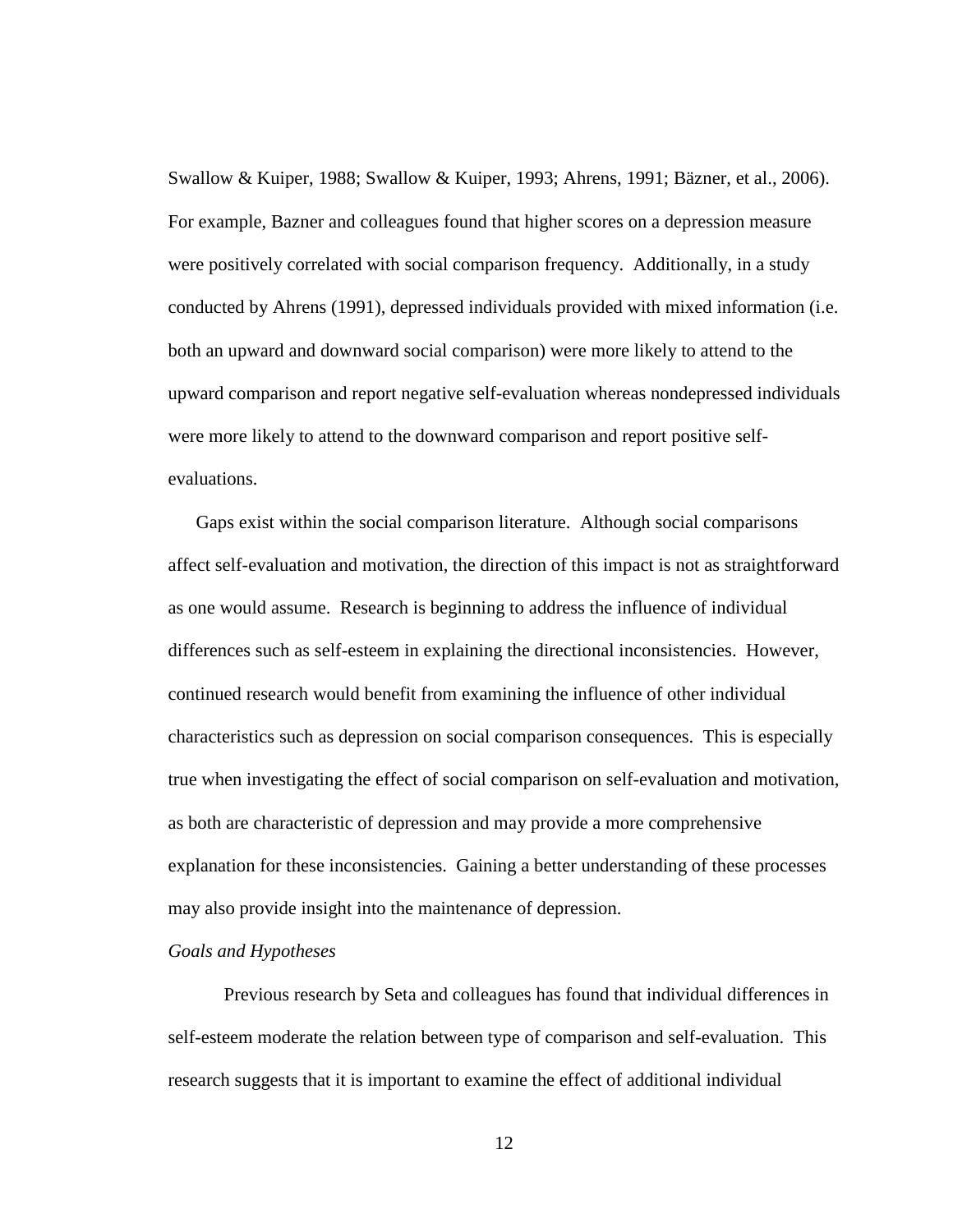differences. Expanding on this literature, the goal of the present study is to examine how dysphoria impacts the effect of upward social comparisons on self-evaluation and motivation. Similar to self-esteem, cognitive theories of depression suggest that individuals with depression are more likely to negatively interpret information from their environment (Beck et al., 1979). In fact, social comparison research has suggested that when engaged in an upward social comparison, individuals with depression are more likely to focus on how the comparison other is better than them whereas individuals without depression are more likely to focus on their similarities with the other (Swallow & Kuiper, 1993). However, unlike self-esteem, depression can also be characterized by feelings of hopelessness, negative cognitive biases about other and the world, and motivational deficits. Thus, it is predicted that people who report higher dysphoria will experience more negative self-evaluations following an upward (but not a lateral) comparison than people who report lower dysphoria. It is also predicted that people who report higher dysphoria will display less task motivation following an upward (but not a lateral) comparison than people who report lower dysphoria. To summarize, the hypotheses are as followed:

- 1. People with higher dysphoria will report more negative self-evaluations following an upward social comparison even after partialling out the effects of self-esteem.
- 2. Level of dysphoria will not significantly impact self-evaluation following a lateral comparison even after partialling out the effects of self-esteem.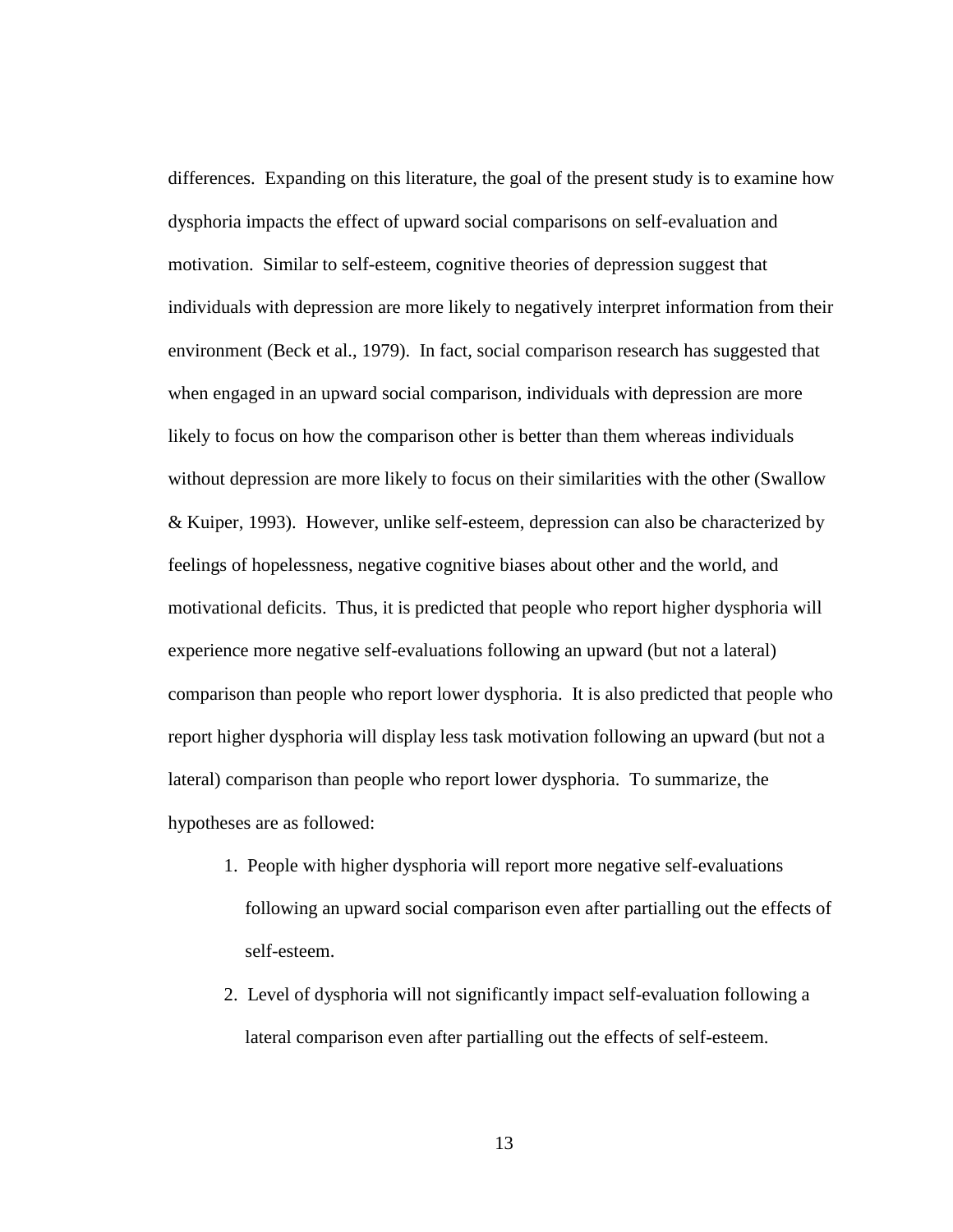- 3. People with higher dysphoria will exhibit less motivation following an upward social comparison even after partialling out the effects of self-esteem.
- 4. Level of dysphoria will not significantly impact motivation following a lateral comparison even after partialling out the effects of self-esteem.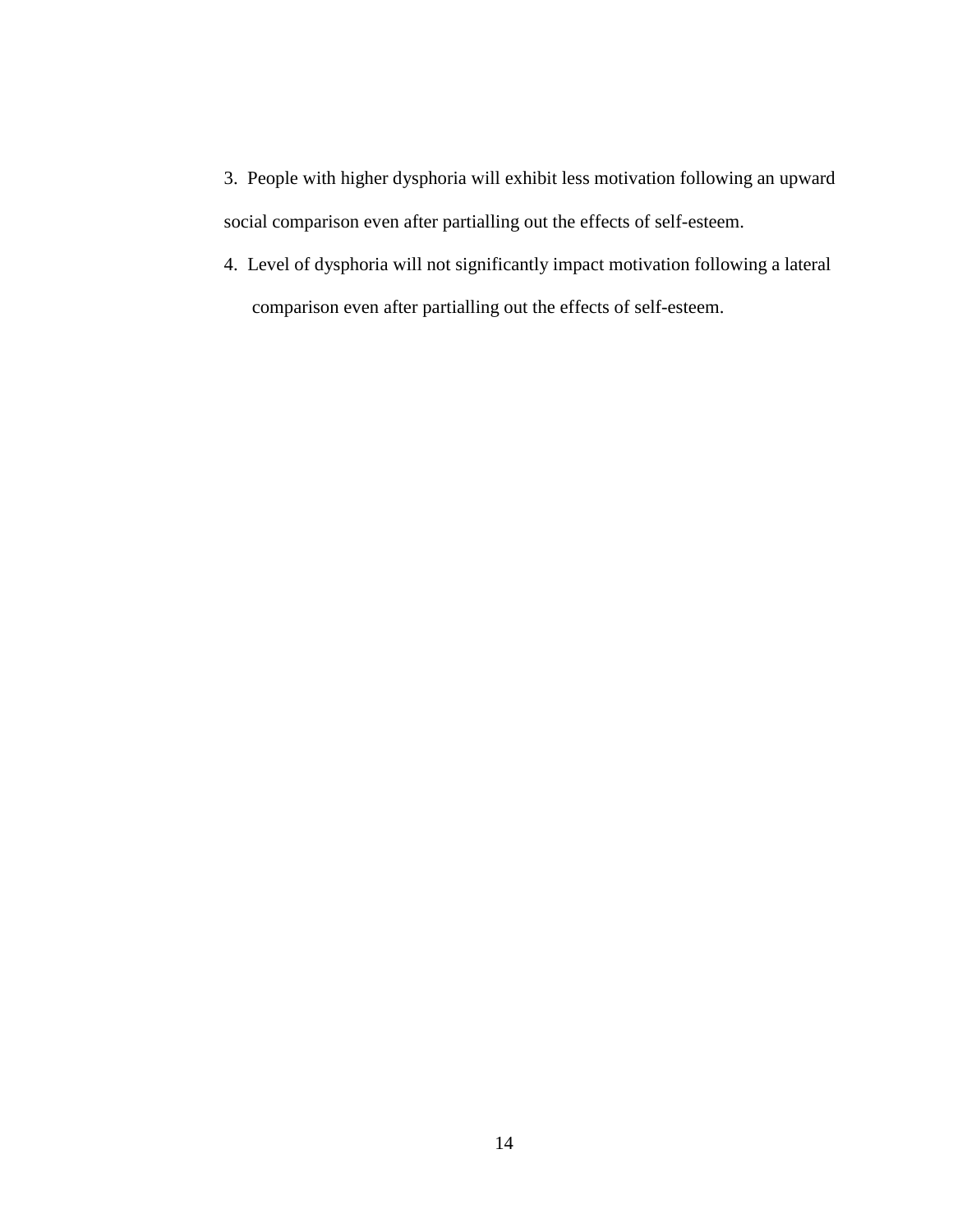## CHAPTER II

## **METHODS**

## *Participants*

186 undergraduate students (19.8 mean age in years, 70.4 percent female) were recruited from General Psychology courses at the University of North Carolina at Greensboro (UNCG) and who took part in the spring and fall 2012 mass screening session. Participants received course credit for participating in the present study. *Materials* 

 *Self-Esteem Measure.* To assess self-esteem, participants were asked to complete the Rosenberg Self-Esteem Scale (Rosenberg, 1965). The scale contains 10 questions in which people are asked to report on their general feelings about themselves. Some examples of questions on the scale are: "On the whole, I am satisfied with myself" and "I wish I could have more respect for myself." Items were summed to obtain a final score with higher totals indicating higher self-esteem (Cronbach's  $\alpha = .88$ ).

*Dysphoria Measure.* As a part of this study, students were asked to fill out the Center for Epidemiologic Studies Depression Scale during mass screening as well as within the laboratory setting (CES-D: Radloff, 1977). Scores from the laboratory setting were used in result analysis. The CES-D contains 20 questions in which people are asked to indicate how they have felt or behaved in the past week, based on a 4 point scale (1=*rarely or none of the time*, 2=*some or a little of the time*, 3=*occasionally or a*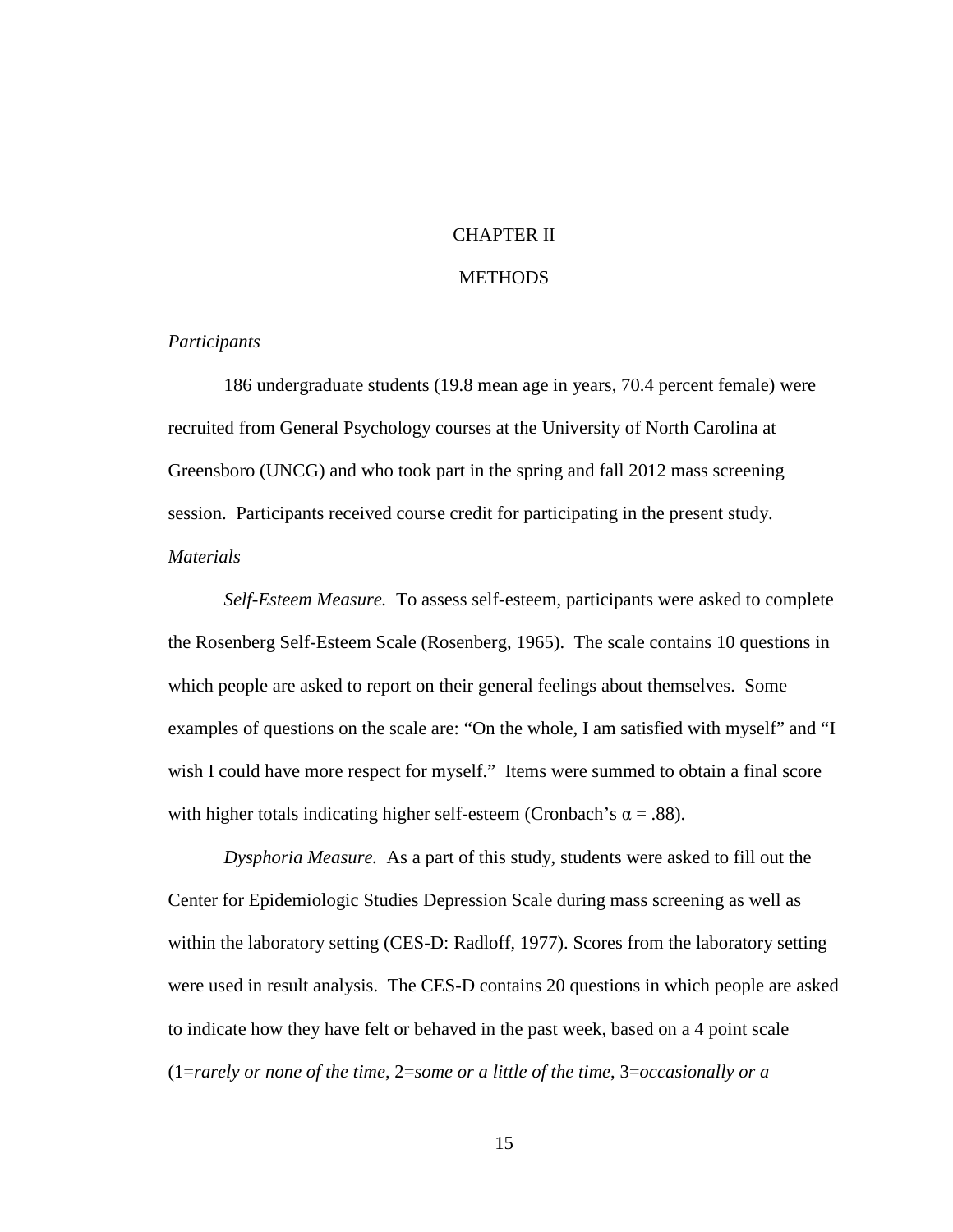*moderate amount of time*, 4=*most or all of the time*). Some examples of questions on the scale are: "I was bothered by things that usually don't bother me" and "I felt that everything I did was an effort." The purpose of this scale is to measure the level of depressive symptoms an individual is experiencing. Items were summed to obtain a total score. Scores on the CES-D range from 0 to 60 with scores between 16 and 26 indicating the presence of mild depressive symptoms and scores above 27 suggesting the presence of more severe depressive symptoms (Santor, Zuroff, Ramsay, Cervantes & Palacios, 1995; Bonomi, Kernic, Anderson, Cannon & Slesnick, 2008). Since participants are not being clinically evaluated, a diagnosis of depression cannot be given and instead, the term "dysphoria" will be used. Internal consistency of the CES-D was high (Cronbach's  $\alpha = .91$ ).

 *Social Comparison Others.* The reviewed literature suggests that an effective social comparison is one in which the other is psychologically close, that their performance is on a relevant domain and that it is perceived as attainable. Although we are not specifically examining all of these constructs, they are important to include in an attempt to maximize the chances of a meaningful social comparison. Therefore, the social comparison manipulation was developed based on these guidelines.

Fabricated social comparison others have been widely used in the social comparison literature in order to induce effects in a laboratory setting (Lockwood  $\&$ Kunda, 1997; Lockwood & Kunda 1999). In our study, to manipulate social comparison information, participants were randomly assigned to a relevant, upward comparison group, or a lateral, average comparison group. Prior to data collection, the social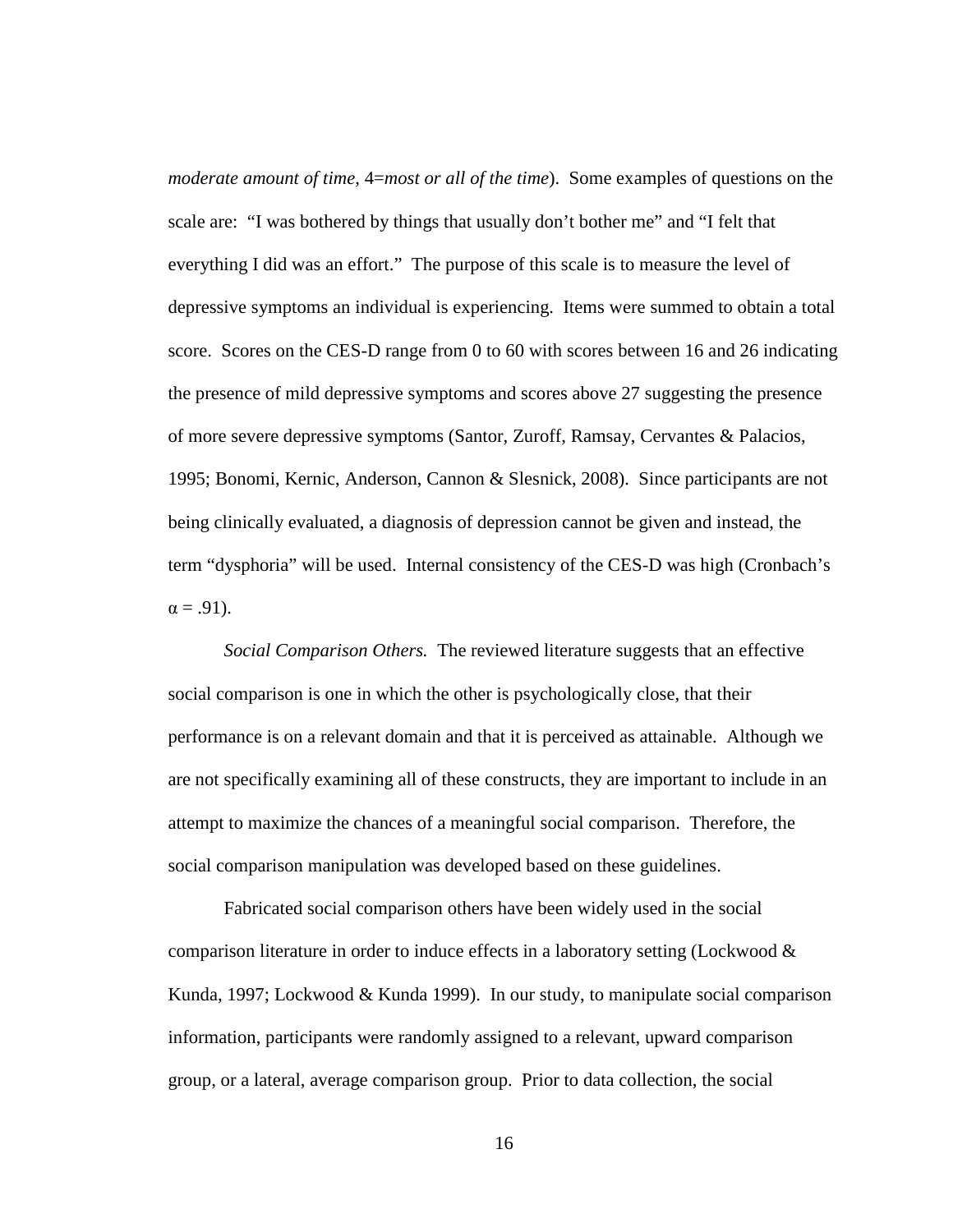comparison resumes were piloted on a group of 40 undergraduate students enrolled in one section of General Psychology at the University of North Carolina at Greensboro. Results indicated that the impressive student resume accurately represented an upward comparison (see Appendix A). However, the average student resume seemed to be perceived as slightly more downward than lateral. Based on these findings, minor changes were made to the lateral comparison.

In the relevant, upward comparison group, participants were asked to evaluate the resume of a successful senior at UNCG. In this resume, success was defined as being in the top 5% of their class (based on GPA score), being the recipient of academic awards, being actively involved in the community, and holding prestigious jobs. Participants in the lateral group were asked to evaluate the resume of an average senior at UNCG. In this resume, average was defined as being in the middle of their class, being somewhat involved in the community, and having had some job experience.

*Other-Evaluation Measure.* In order to check that the social comparison resumes were accurately reflecting a student that is superior and a student that is average, participants were asked to rate six statements on a 11 point scale  $(-5 = not at all, 5 =$ *very*): "How successful to do think this student is at UNCG," "How impressive is this student's resume," "How attainable is this student's success?" "How accomplished do you think this student is?" "How qualified do you think this student is for the position?" and "Would you recommend that we hire this student?" Items were averaged to create a composite score in which higher scores indicate a more favorable report of the comparison other (Cronbach's  $\alpha = .89$ ).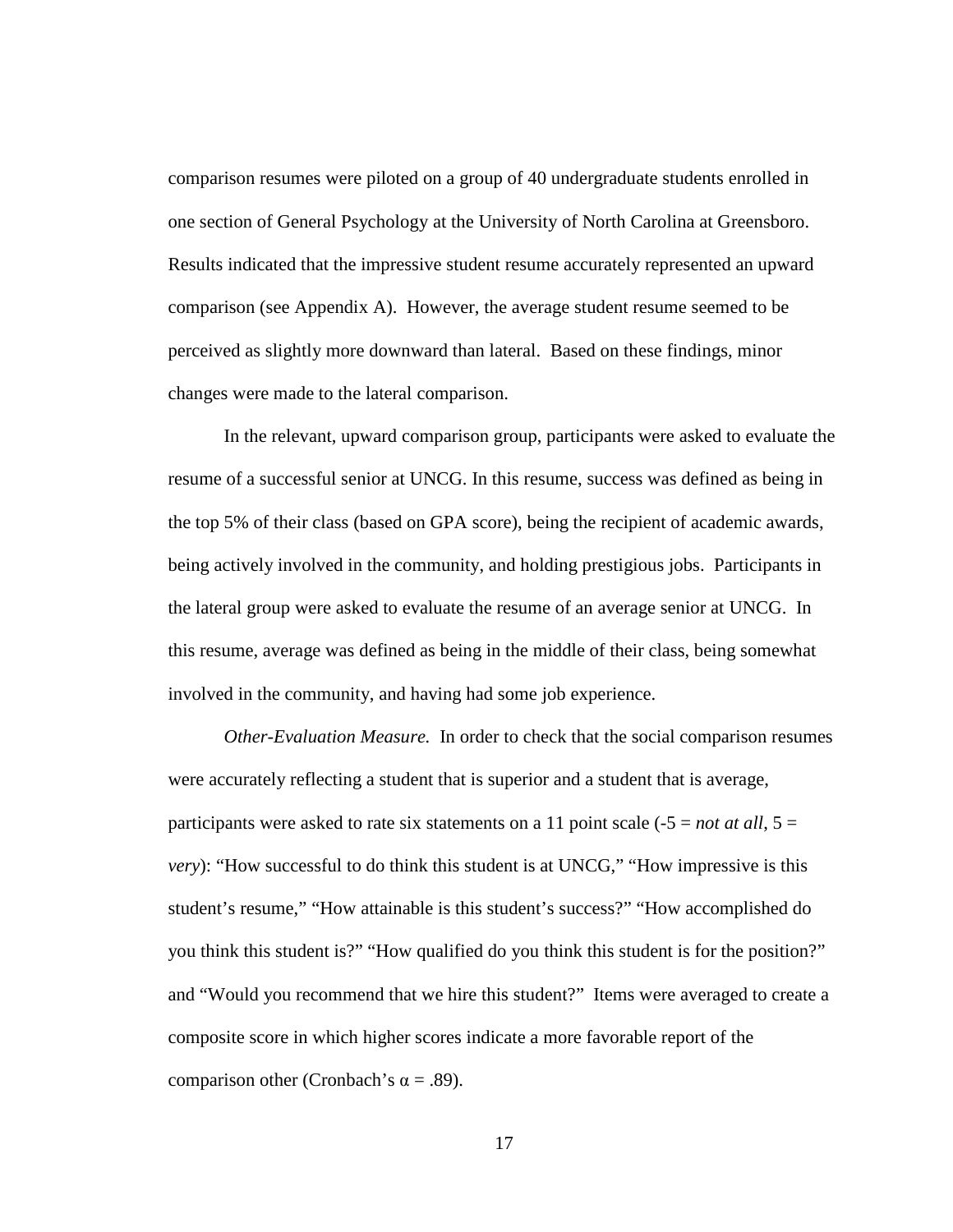*Self-Evaluation Measure.* To assess whether the social comparison manipulations produced differing effects on self-evaluation, participants were asked to rate four statements on a 11 point scale  $(-5 = not at all, 5 = very)$ : "How successful do you think you are?" "How satisfied are you by your own success?" and "How qualified for the position do you think you will be by your Senior year?" These four items were average to create a composite score in which higher scores indicate higher self-evaluation (Cronbach's  $\alpha$  = .82). To assess the effectiveness of the social comparison of selfevaluation, participants were also be asked three questions based on a 11 point scale  $(-5 =$ *much worse,* 0 = *as good,* 5 = *much better*): By your senior year, how do you think your level of accomplishment will compare to the student you are evaluating," "By your senior year, how do you think your level of success will compare to the student you are evaluating?" and "When you are a senior, how do you think your resume will compare to the student you are evaluating?" These three items were averaged to create a composite score (Cronbach's  $\alpha = .93$ ). The use of study specific self-evaluation questions has been used in previous research on social comparison and self-evaluation (Buunk et al, 1990; Zell & Alicke 2009a; Zell & Alicke 2009b).

*Motivation Task.* After reading the resume on the comparison other and completing the questionnaires, motivation was measured by performance on a computerbased anagram task. Previous research on social comparison and motivation has shown anagram tasks to be a successful way to assess motivation by examining task performance (Shah, Higgins, & Friedman, 1998; Shah, & Higgins, 2001; Markman, McMullen & Elizaga, 2006). In this task, participants were asked to rearrange a word,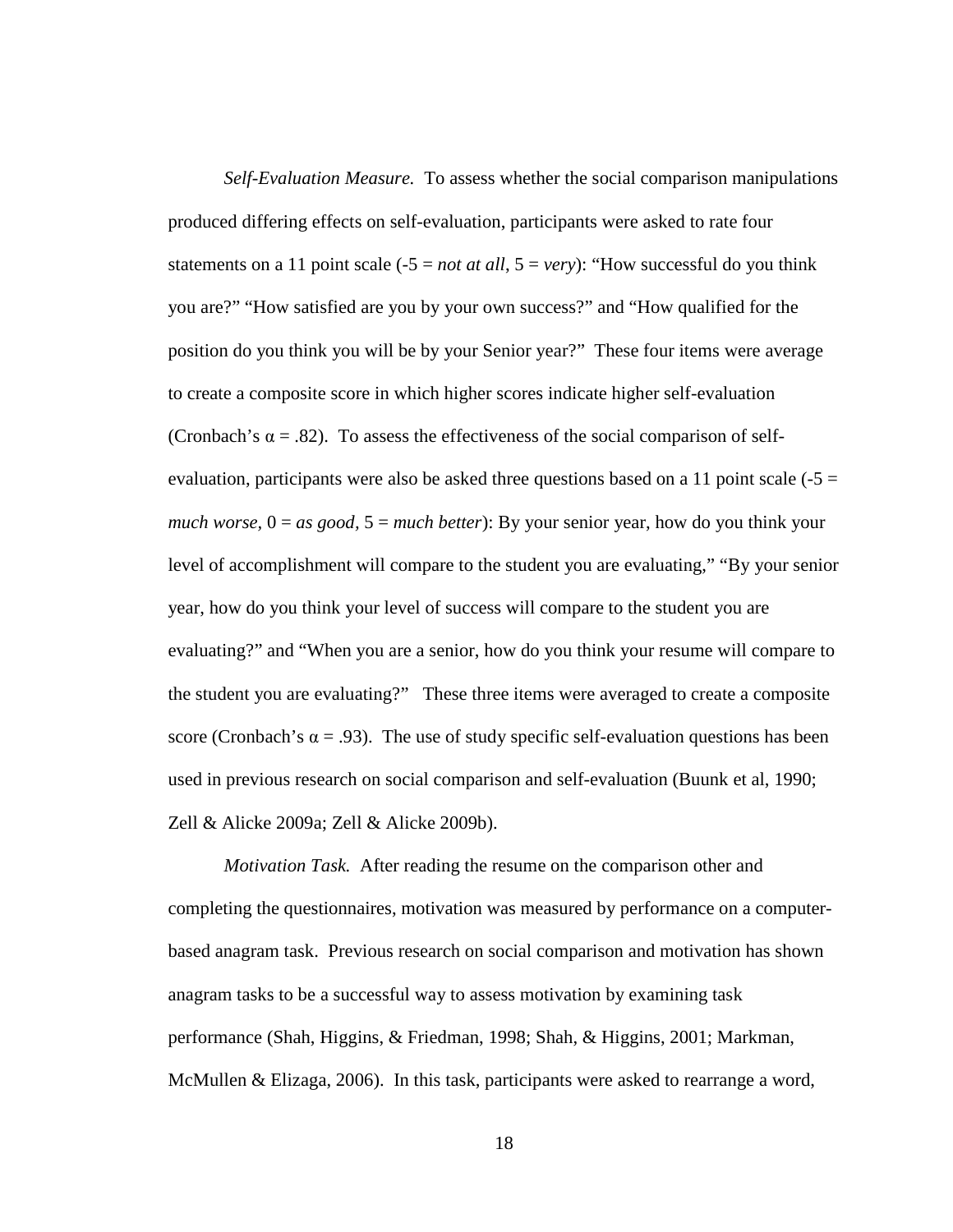using all of the letters, to create a new word. For example, participant's will be presented with the word "when" and have to rearrange the letters to form the word "hewn." Number of anagrams correctly solved was totaled to create a motivation score in which greater number solved indicated greater motivation. No time limit was enforced, however participants were given the option to skip a word if they cannot figure it out, and the program was designed to keep track of response time for each word (Markman, McMullen & Elizaga et al., 2006).

*Engagement Questions.* In order to assess the difficulty of the task and participant's level of engagement with the task, participants were asked to rate six questions on a scale from -3 (*not at all*) to 3 (*very much*). Examples of the questions are, "How difficult was the task?" "How much effort did you put into completing the task?" and "How well do you believe you did on the task as compared to others?" Correlations were run to examine the inter-item relationships. Based on these results (shown in Table 1), items 2 through 5 seemed to be more highly correlated with each other than the other items, and the content of these items seems to suggest that they are assessing different aspects of *engagement* in the task. Thus, items 2 through 5 were averaged together to create a composite engagement score (Cronbach's  $\alpha = .81$ ).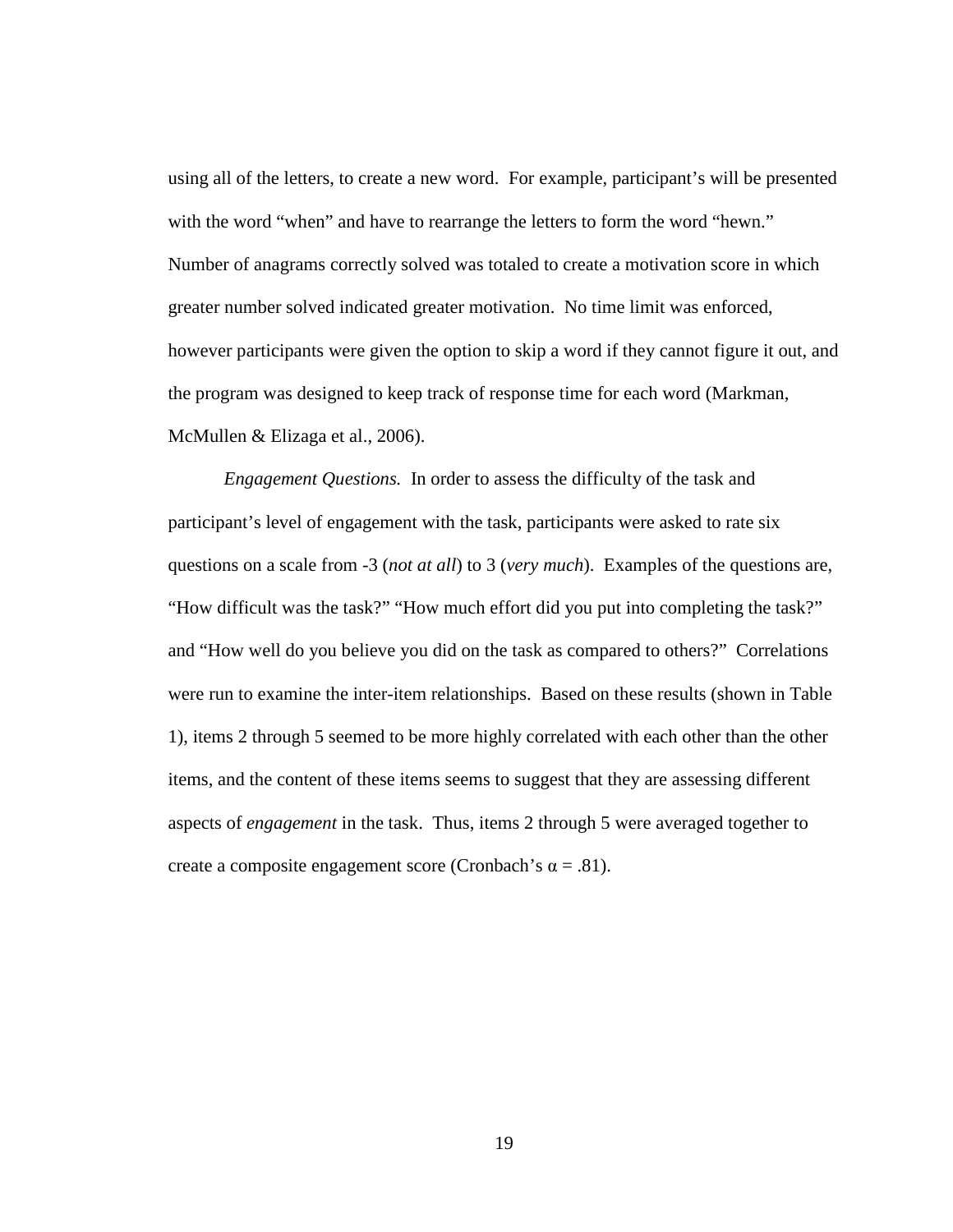### *Procedures*

 Participants who took part in mass screening were eligible to sign up for the study through the online program, Experimetrix. Additionally, in order to over select for dysphoric individuals, students who reported scores of 16 or higher on the CES-D from mass screening were recruited to participate in the study. In total, 206 students were called from the mass screening sample. However, only 21 of these students participated in the laboratory study. Scores of a 16 or higher were recruited as these scores suggest the presence of mild to severe depressive symptoms (Radloff, 1977).

Before beginning the study, participants were randomly assigned to the upward social comparison group or the lateral social comparison group. Before reading about the comparison other, participants completed the Rosenberg Self-Esteem measure to assess current self-esteem and the CES-D to assess current depressive symptoms. Participants were then told that our lab had an undergraduate research assistant opening and that we would like their help evaluating one of the potential students who is a senior at UNCG. While reading the resume, participants were told to keep in mind that we are looking for students that are intelligent, reliable, independent and motivated. Immediately after reading the comparison resume, participants were asked to complete the other- and selfevaluation questionnaires. Following the completion of the questionnaires, the participants were asked to complete the anagram task. In order to increase the relevance of the task, participants were told that the task is highly correlated with intelligence and is a good predictor of future success and a greater chance of obtaining a job in education,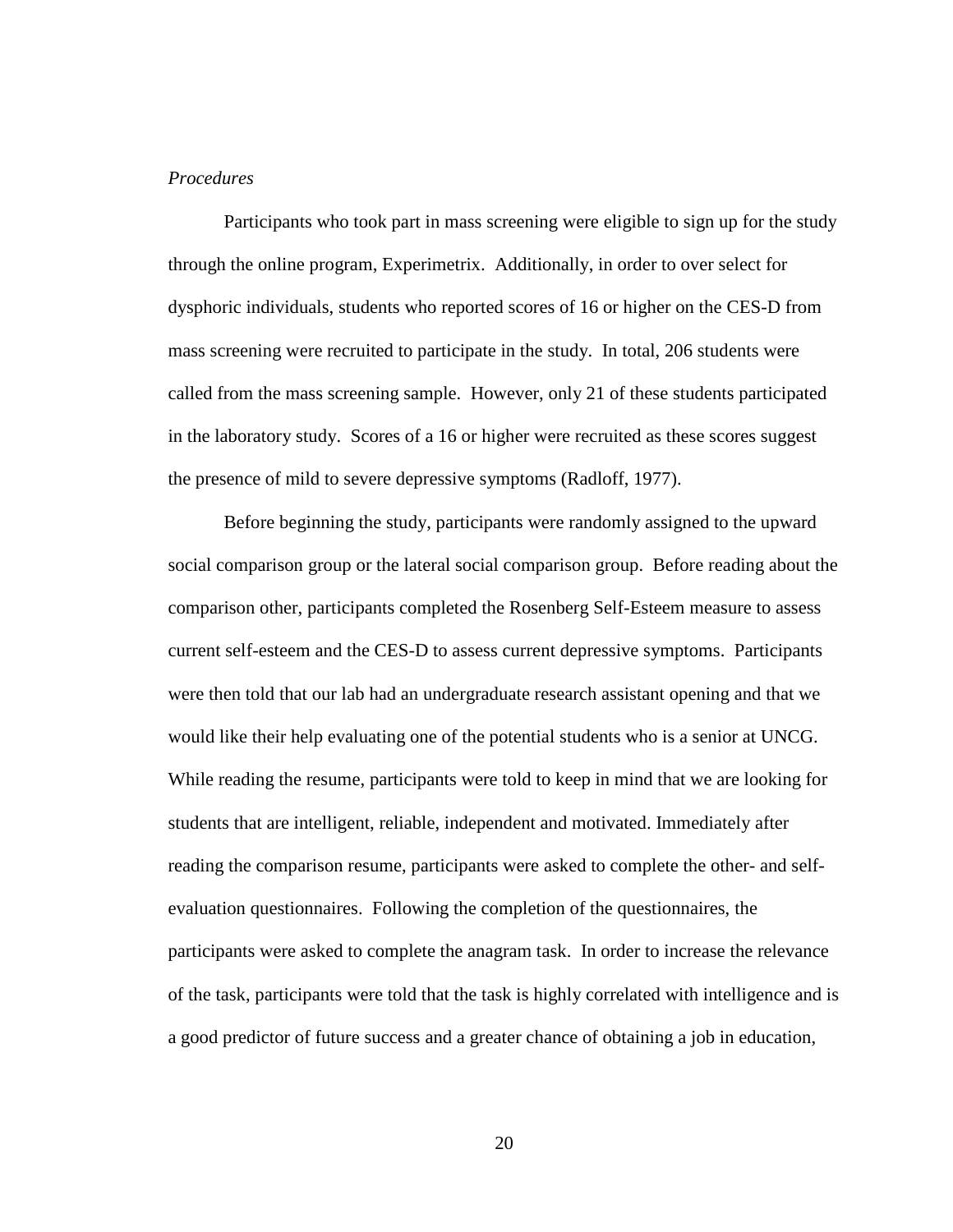law or medicine. After completion of the anagram task, participants were asked to complete the engagement questionnaire and were debriefed on the use of deception.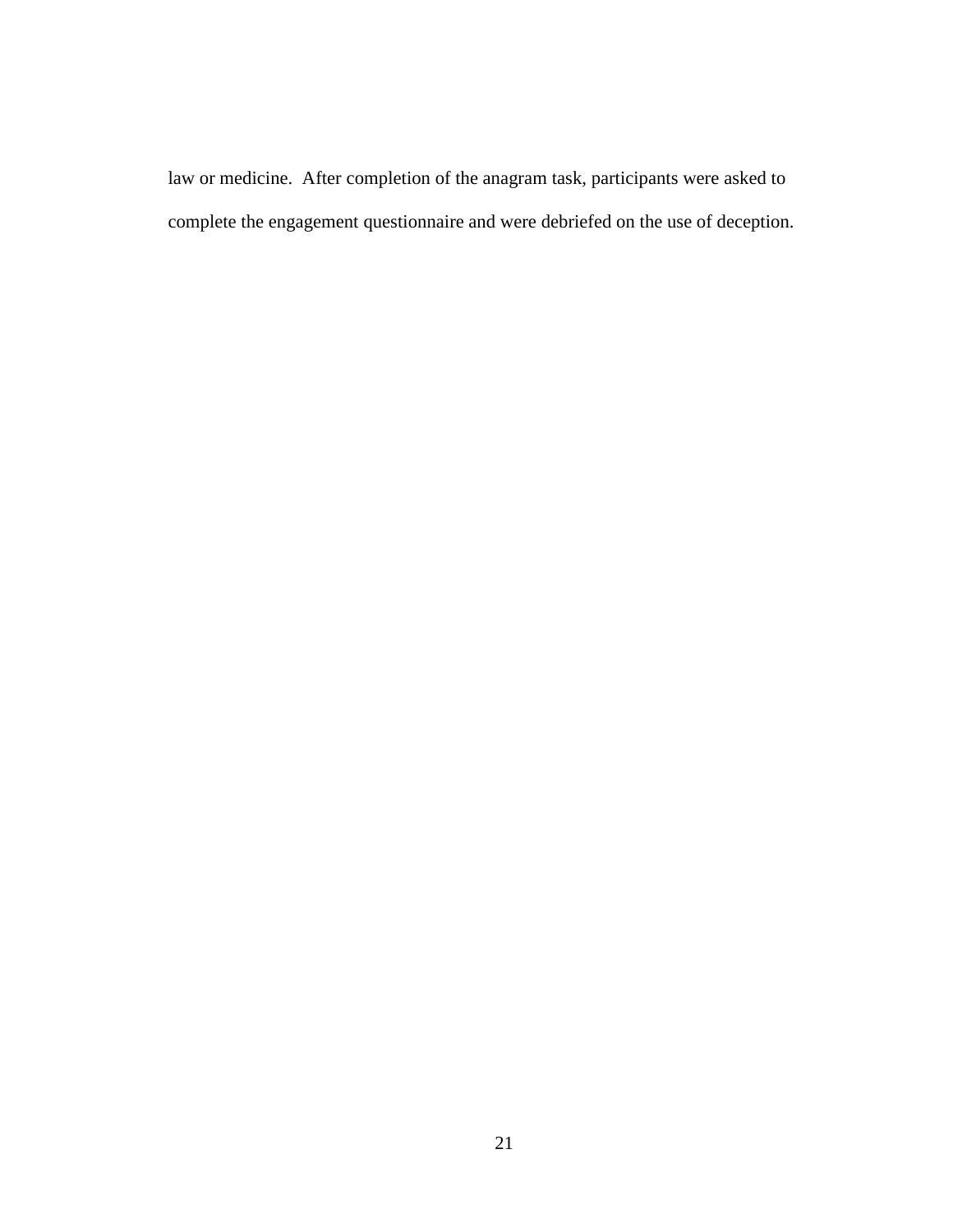## CHAPTER III

## RESULTS

## *Descriptive Statistics*

From the original sample of 186 participants, 5 were excluded due to age. Specifically, participants 26 or older were excluded from the analysis, as the comparison is unlikely to be as relevant to them as it would be for students 25 and younger. The resulting 181 participants ( $M = 19.33$  years, 71.7 percent female) were used in the study analyses.

CES-D scores ranged from 0 to 50 with 25 percent of the population falling within the mild depressive symptoms range and 9 percent falling within the more severe depressive symptoms range. In order to determine normality, study variables were examined for skew. All values were found to be acceptable, between 3 and -3. Thus, it was determined that all variables are approximately normally distributed and transformations were not performed. Means, standard deviations and ranges of the study questionnaires are presented in Table 2a and Table 2b.

 Correlation analyses were run to examine the relation between study variables. Of note, results showed a strong negative correlation between dysphoria and self-esteem indicating that the more dysphoric a participant felt, the lower their report of self-esteem  $(r = -.70, p < .01)$ . There was also a negative correlation between dysphoria and self-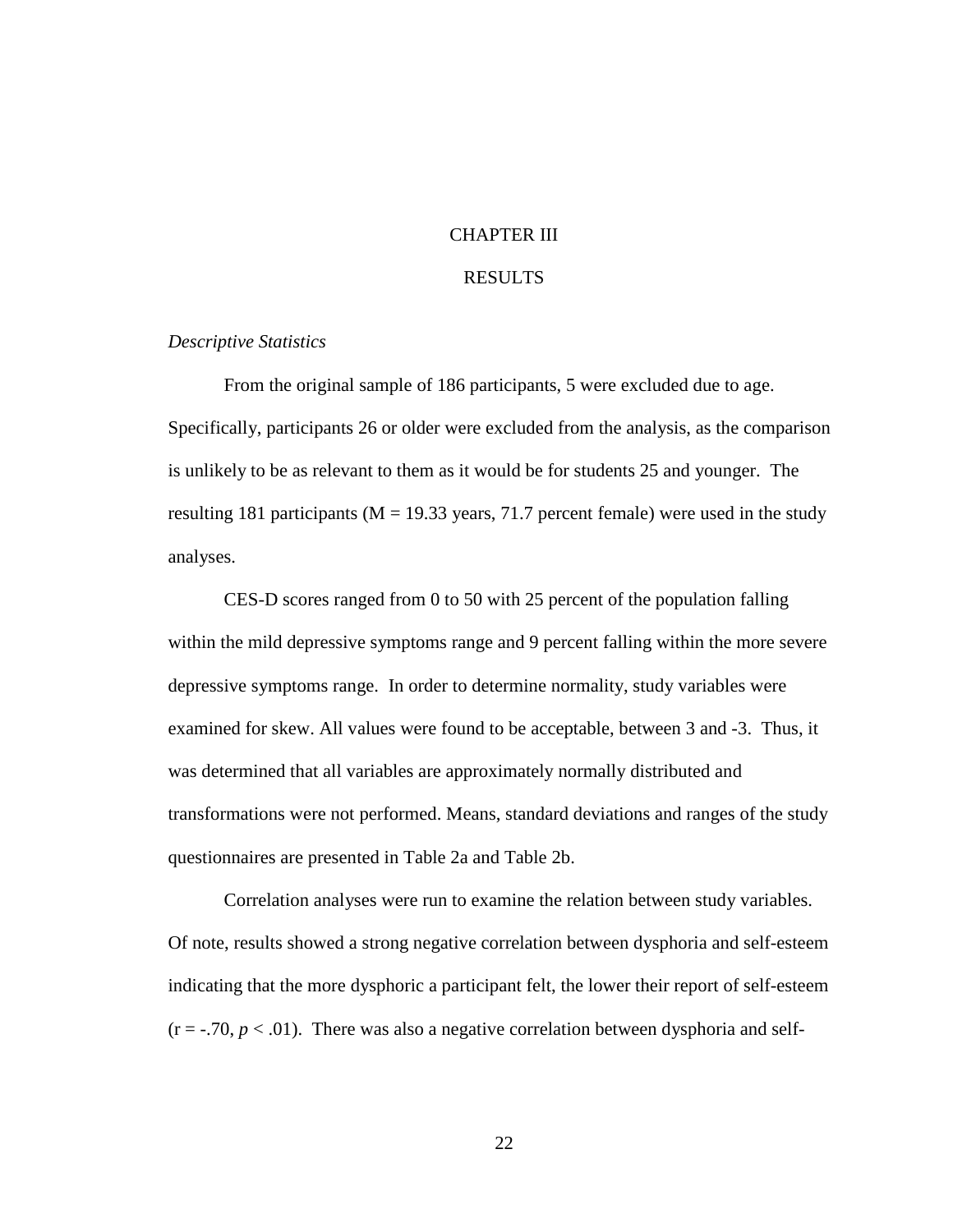evaluation suggesting that the more dysphoric a participant felt, the lower their selfevaluation ( $r = -.50, p < .01$ ). Furthermore, there was a strong positive correlation between self-esteem and self-evaluation, indicating that higher self-esteem is related to higher levels of self-evaluation ( $r = .69$ ,  $p < .01$ ). There was also a modest positive correlation between other-evaluation and self-evaluation, suggesting that higher otherevaluation is related to higher self-evaluation ( $r = .16$ ,  $p < .05$ ). For additional correlation results, see Table 3.

### *Manipulation Check: Effectiveness of Comparison*

To check that the social comparison resumes were accurately representing an upward and lateral comparison other, participants were asked to complete the otherevaluation questionnaire. An independent-samples t-test was conducted to compare participants' evaluation of the comparison other in the upward comparison and lateral comparison conditions. Results of this analysis show a significant difference between social comparison resumes,  $t(179) = 7.06$ ,  $p < .001$ , such that participants asked to read the upward comparison resume evaluated the student more favorably  $(M=4.19, SD=1.11)$ than the participants asked to read the lateral comparison resume  $(M=2.93, SD=2.94)$ . In addition, the final three items of the self-evaluation questionnaire were averaged to further examine the effectiveness of the social comparison resumes. Results from an independent-samples t-test show a significant difference between social comparison resumes,  $t(179) = -5.39$ ,  $p < .01$ , such that participants asked to read the upward comparison resume evaluated themselves less favorably  $(M=-.62, SD=3.01)$  than the participants asked to read the lateral comparison resume  $(M=1.65, SD=2.55)$ . Thus the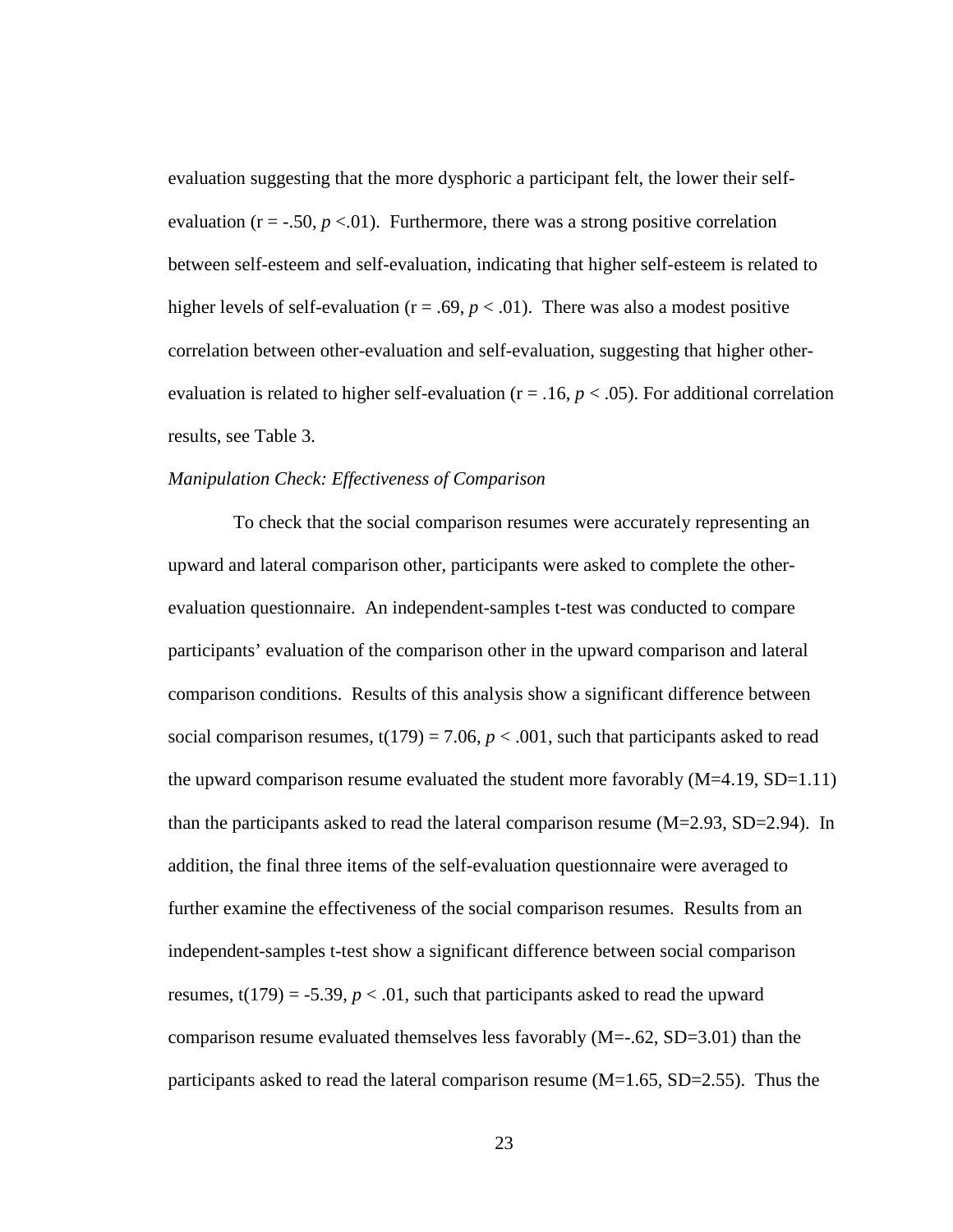manipulation of the comparison level through the use of hypothetical student resumes was successful.

## *Data Analytic Strategy*

Prior to data analysis, tests for multicollinearity were run using the collinearity diagnostic test in SPSS 17. The results found low levels of multicollinearity (*VIF* = 1.92 for comparison, 1.02 for dysphoria, and 1.00 for self-esteem). Hierarchical regression analyses were used to test hypotheses regarding the impact of dysphoria on selfevaluation and motivation. In each regression, the covariate of self-esteem was entered in the first step, main effects of comparison type and dysphoria were entered in the second step and the interaction term was entered in the third and final step. For all regression analyses the self-esteem, social comparison and dysphoria variables were left as is (i.e. not mean centered) and the interaction term was created by mean centering dysphoria and multiplying it with comparison type.

## *Analysis of the Effect of Dysphoria*

 To examine the influence of an individual's level of dysphoria on self-evaluation following an upward or lateral comparison, a hierarchical regression analysis was conducted (hypotheses 1 and 2). More specifically, we expected that individuals with higher levels of dysphoria would be more likely to report lower self-evaluation following an upward comparison than a lateral comparison, after partialling out the effects of selfesteem. Hierarchical regression results indicate a significant main effect of self-esteem  $(\beta = .71, p < .001)$  on level of self-evaluation. In addition, the results indicate a significant main effect of comparison ( $\beta$  = -.13, *p* < .05) suggesting that the upward social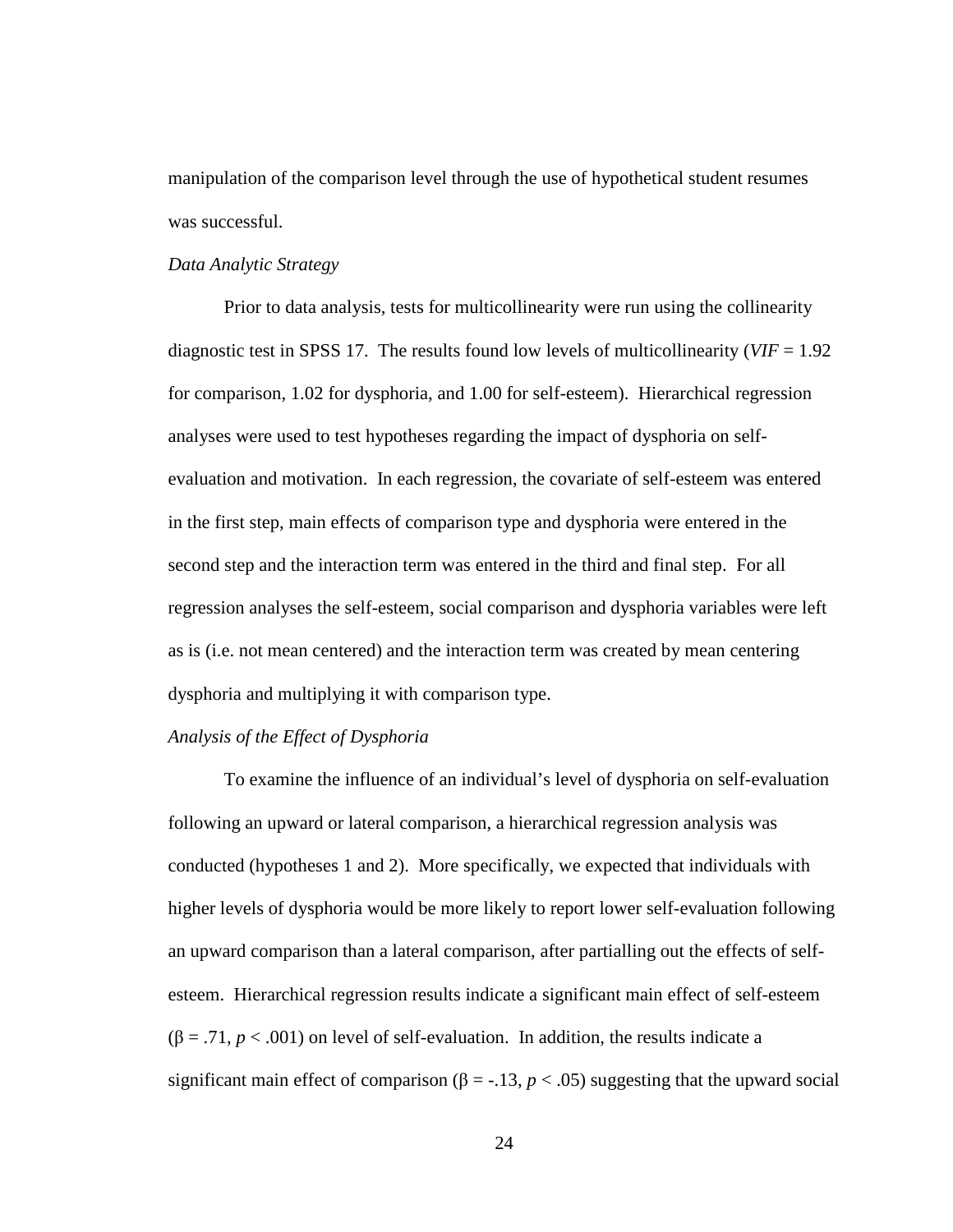comparison condition was associated with lower self-evaluation. However, inconsistent with our hypothesis, results did not indicate a significant main effect of dysphoria, suggesting that level of dysphoria is not associated with varying levels of self-evaluation. Furthermore, there was not a significant interaction, suggesting that dysphoria does not impact the relation between type of comparison and level of self-evaluation. For full regression results, see Table 4a.

 A hierarchical regression analysis was also conducted to examine the impact of an individual's level of dysphoria on motivation following an upward or lateral comparison (hypotheses 3 and 4). We expected that individuals with higher levels of dysphoria would obtain a lower anagram score following an upward comparison than a lateral comparison, after partialling out the effects of self-esteem. Hierarchical regression results did not show a significant interaction, main effect of comparison, main effect of dysphoria or main effect of self-esteem. For full regression results, see Table 4b.

Although tests did not indicate problems with multicollinearity, both models were run without self-esteem. When examining the impact on self-evaluation, analyses indicated a significant main effect of dysphoria (β = -.08,  $p$  < .01), suggesting that higher levels of dysphoria are associated with lower levels of self-evaluation. Results did not show a main effect of comparison ( $\beta = -0.22$ ,  $p > 0.05$ ) or a significant interaction ( $\beta = -0.01$ ,  $p > .05$ ). Furthermore, when examining the impact on motivation, results did not show a significant main effect of comparison ( $\beta = .23$ ,  $p > .05$ ), significant main effect of dysphoria ( $\beta$  = -.02, *p* > .05) or a significant interaction effect ( $\beta$  = .02, *p* > .05).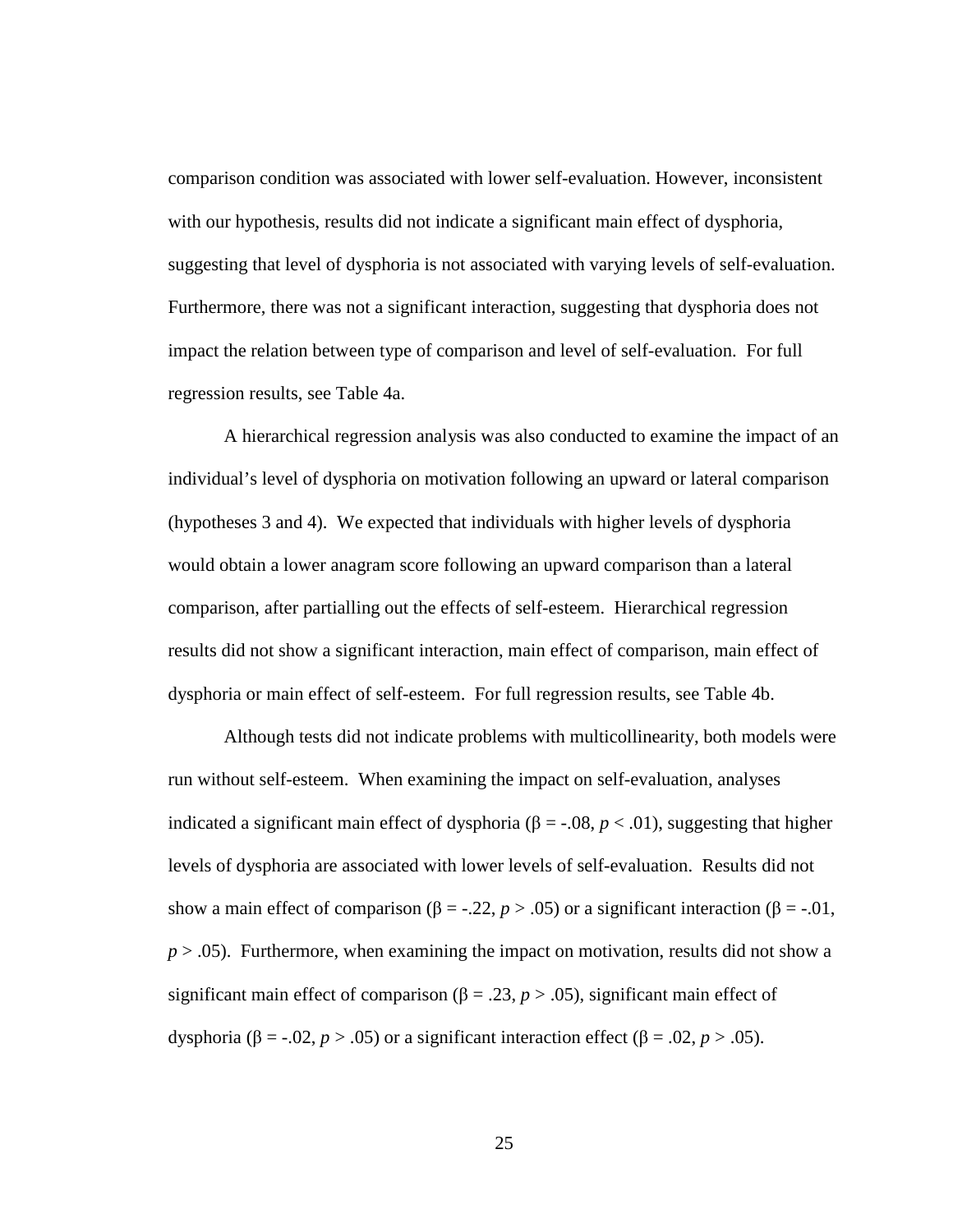## *Post-Hoc Analysis*

In an attempt to further examine the impact of dysphoria on the relation between social comparison and motivation, a hierarchical regression analysis was conducted using total time spent, in minutes, on the anagram task as a measure of motivation (i.e. persistence). As suggested by previous research, unattainable comparisons tend to be associated with less motivation (Lockwood & Kunda, 1997) and individuals with depression – and likewise dysphoria – tend to mobilize less effort during task performance (Gendolla & Richter, 2010). Based on this research, we expected that individuals with higher levels of dysphoria would exhibit less time spent (i.e. less effort) following an upward comparison than a lateral comparison, after partialling out the effects of self-esteem. Hierarchical regression results did not show a significant interaction, main effect of comparison, main effect of dysphoria or main effect of selfesteem. For full regression results, see Table 5.

Further examining the impact of dysphoria on the relation between social comparison and motivation, a hierarchical regression analysis was conducted using the composite self-reported engagement variable as a measure of motivation. Based on attainability research (Lockwood & Kunda, 1997), we expected that individuals with higher levels of dysphoria would exhibit lower self-reported engagement following an upward comparison than a lateral comparison, after controlling for the effects of selfesteem. Hierarchical regression results did not show a main effect of comparison or selfesteem. However, the results showed a main effect of dysphoria ( $\beta$  = -.44 *p* < .01) suggesting that higher levels of dysphoria are associated with lower levels of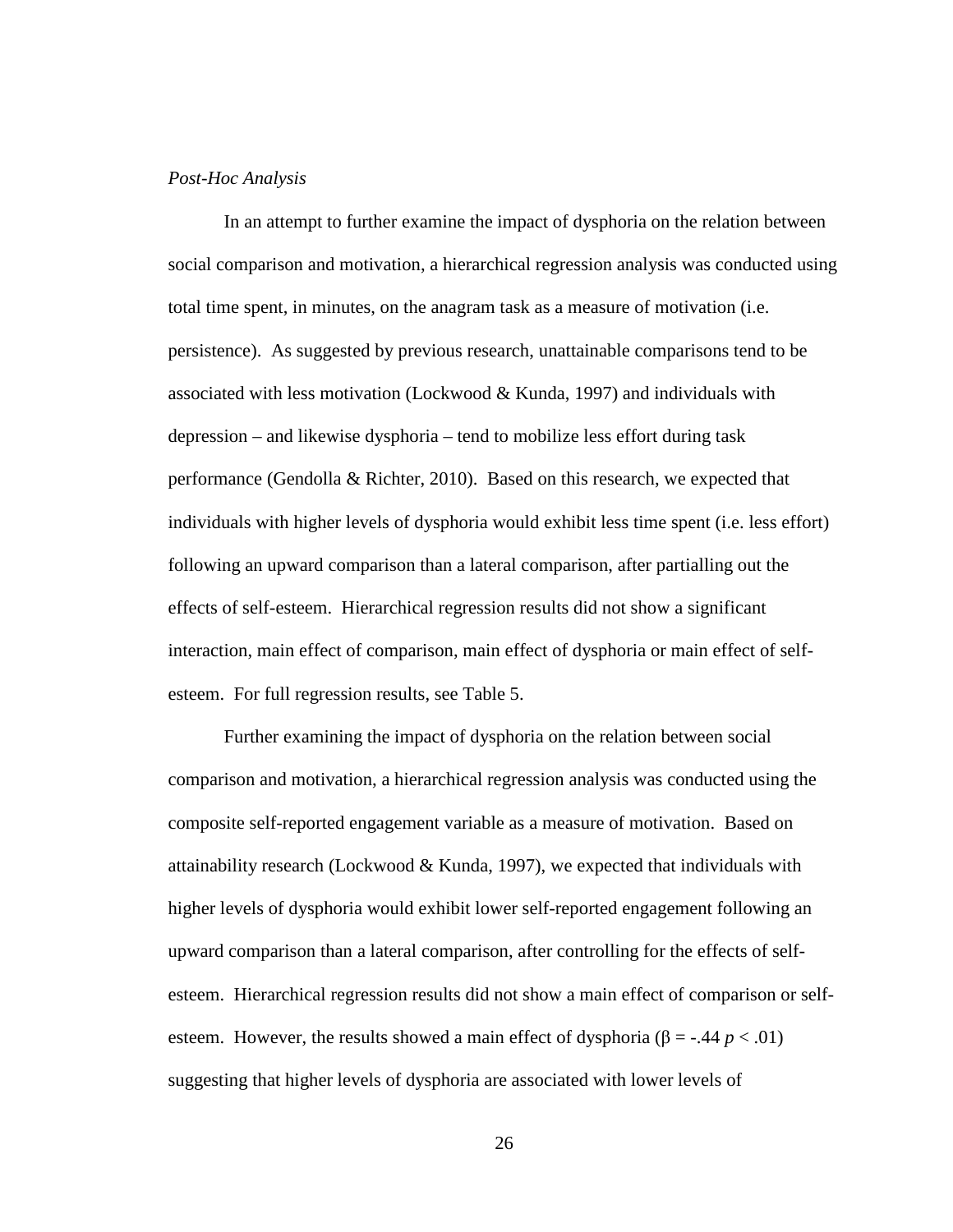engagement. In addition, the results indicated a significant interaction ( $\beta = .27$ ,  $p < .05$ ), suggesting that level of dysphoria impacts the relation between type of social comparison and motivation. See Table 6 for full regression results.

To further examine the nature of the interaction, simple slopes analyses were run using the Simple Slopes Syntax (Schubert & Jacoby, 2004) in which stand-in variables for the moderator (CES-D scores) were calculated by adding (or subtracting) its SD from its mean. Prior to running these analyses, all continuous variables were mean centered and significant interactions were examined by plotting one standard deviation above and below the mean (Aiken & West, 1991). Analyses indicated that the slope for lower dysphoria was significantly different from zero (β = -.25,  $p < .05$ ). This suggests that dysphoria had a moderating effect such that when given an *upward* comparison, individuals with lower dysphoria reported significantly less engagement as compared to individuals with lower dysphoria who were given the *lateral* comparison. Furthermore, analyses indicated that the slope for higher dysphoria was marginally significant ( $\beta = .19$ ,  $p = .10$ ). This suggests that dysphoria had a moderating effect such that when given an *upward* comparison, individuals with higher dysphoria reported significantly more engagement as compared to individuals with higher dysphoria who were given the *lateral*  comparison (Figure 1).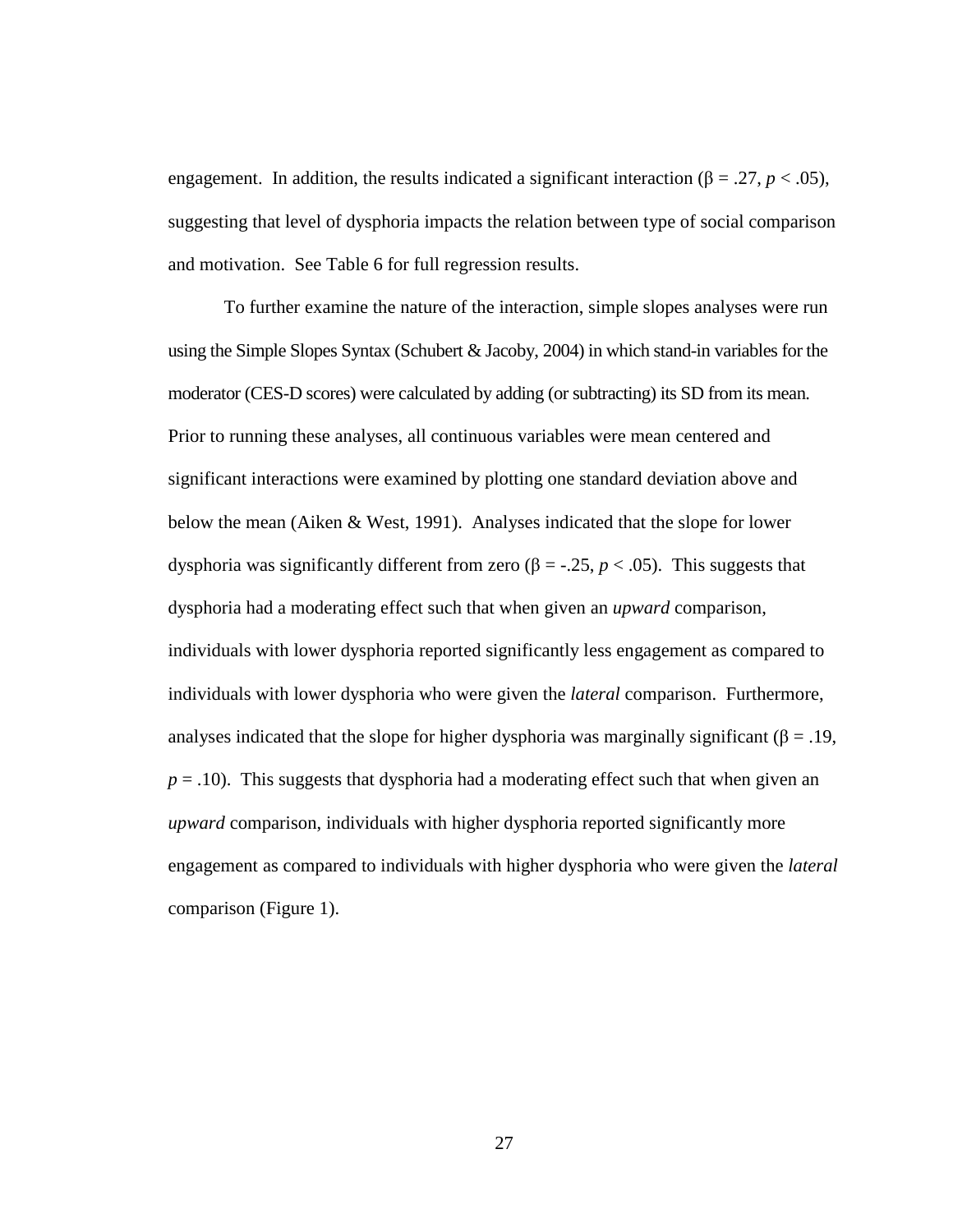## CHAPTER IV

### **DISCUSSION**

Inconsistencies exist in the social comparison literature about the directional impact of social comparison on self-evaluation and motivation. In an attempt to resolve these inconsistencies, research has begun to examine the impact of individual differences such as self-esteem (Seta, et al., 2006). Social comparison processes have been implicated in cognitive theories of depression, making the study of dysphoria a natural individual difference to examine to help further explain these directional inconsistencies. The aim of the current study was two fold. The first aim was to examine the impact of upward social comparisons on self-evaluation and motivation. The second aim was to examine the impact of dysphoria on the effect of social comparison on subsequent selfevaluation and motivation, after partialling out the effects of self-esteem. *Influence of Dysphoria on Social Comparison Consequences* 

*Self-Evaluation.* In the present study, we predicted that dysphoria would influence the relation between social comparison and self-evaluation, after controlling for the effects of self-esteem. More specifically, people with high dysphoria were expected to report more negative self-evaluations following an upward social comparison but not a lateral comparison. Our results did find that upward social comparisons tend to be associated with more negative reports of self-evaluation than lateral social comparisons, regardless of level of dysphoria. This finding may lend support to the REM model of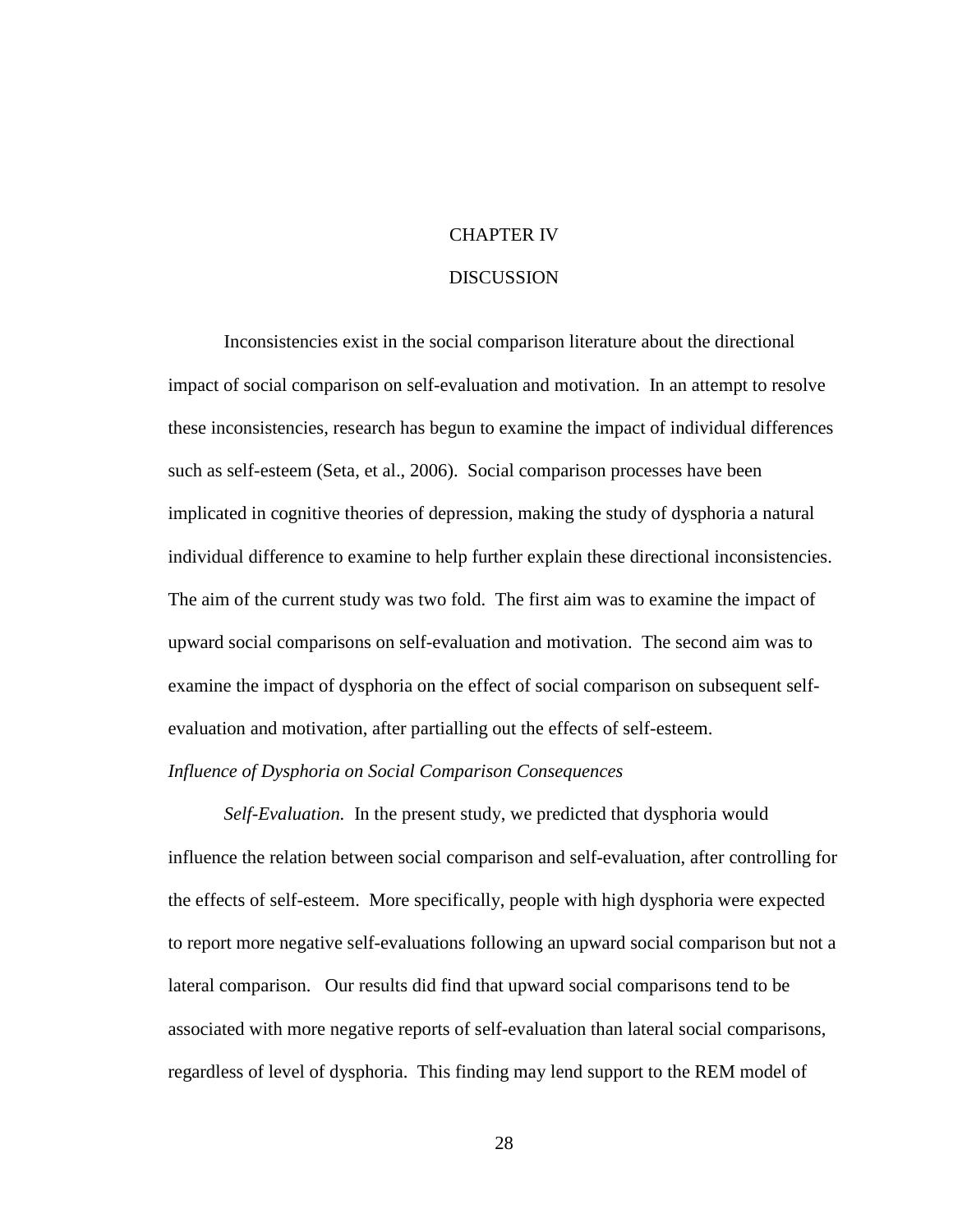social comparison. In our study, the way that items within our other-evaluation and selfevaluation questionnaires were worded primed participants to utilize evaluative thinking when providing responses. By doing this, when providing self-evaluations, the participants may have been more likely to use the impressive resume comparison as a reference point for evaluating their own abilities as opposed to seeing their abilities as similar to the comparison other.

In addition, the results indicated a main effect of self-esteem, suggesting that higher self-esteem is associated with more positive self-evaluation. However, despite what we would expect from the depression literature, our results did not indicate that participants with higher dysphoria reported more negative self-evaluation, when selfesteem was in the model. In contrast, when self-esteem was not in the model, our results indicated that participants with higher dysphoria were associated with more negative selfevaluation. Although we expected that the additional cognitive biases about others and the world, characteristic of individuals with depression – and likewise dysphoria – would further explain the directional inconsistencies in the social comparison literature, our findings may indicate otherwise. In particular, one explanation for our results is that the negative biases about the self, common to both dysphoria and low self-esteem, may have a greater impact on self-evaluation than the additional biases characteristic to dysphoria. Lastly our results did not find an interactive effect of dysphoria and social comparison on self-evaluation.

*Motivation.* We also examined the effect of dysphoria on the relation between social comparison and subsequent motivation, after controlling for the effects of self-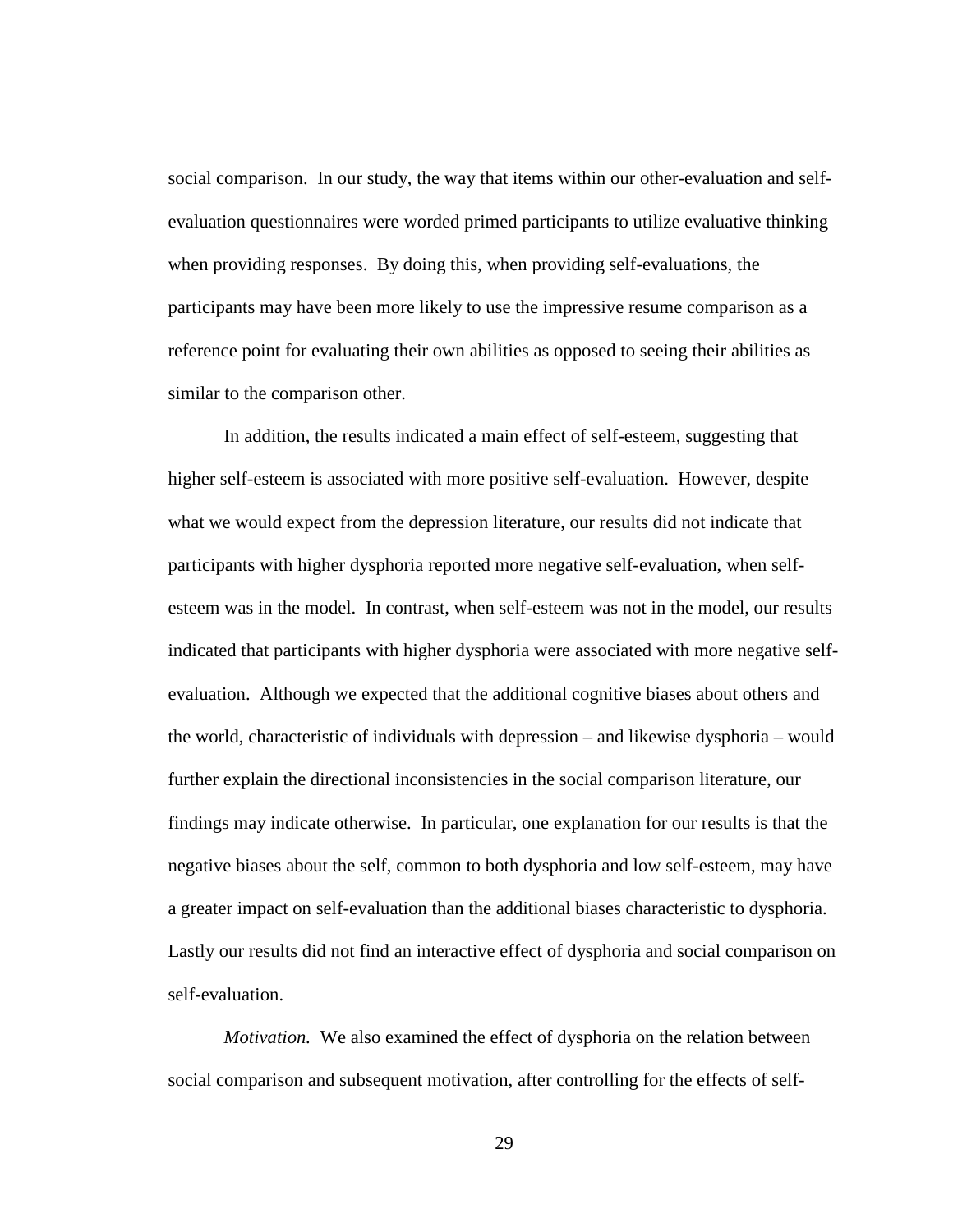esteem. We predicted that dysphoria would influence this relation, in that people with higher dysphoria would exhibit less motivation following an upward social comparison but not a lateral comparison. Our results did not show a significant interactive effect of dysphoria. Furthermore, our results did not show a significant effect of social comparison on motivation or an effect of dysphoria on motivation. This finding is inconsistent with what we expected based on the discussed social comparison and depression literature. One potential explanation for this lack of significance could be due to the difficulty level of the anagram task or the importance of the task to participants. According to the motivational intensity theory, the amount of effort (common measure of motivation) mobilized to accomplish a task depends on two factors: task difficulty and the importance of success for the performer (Gendolla & Richter, 2010). The model would suggest that at a certain point, a task may be too difficult or lack importance to the performer and therefore little effort would be mobilized to complete the task. Based on this model, without varying the level of anagram task difficulty, our study is unable to rule this out as a possible explanation for our non-significant results.

 Based on previous research, motivation has both physical and cognitive indicators (Karoly & Ruehlman, 1983; Brinkmann & Gendolla, 2007; Brinkmann & Gendolla, 2008; Gendolla & Richter, 2010). In our study, the use of an anagram task was one way of assessing cognitive indicators of motivation. However, in our post-hoc analysis, we also examined the impact of dysphoria on the relation between social comparison and motivation by utilizing an additional cognitive measure. Specifically, we used 4 items from our self-reported engagement questionnaire. As expected, our results indicated that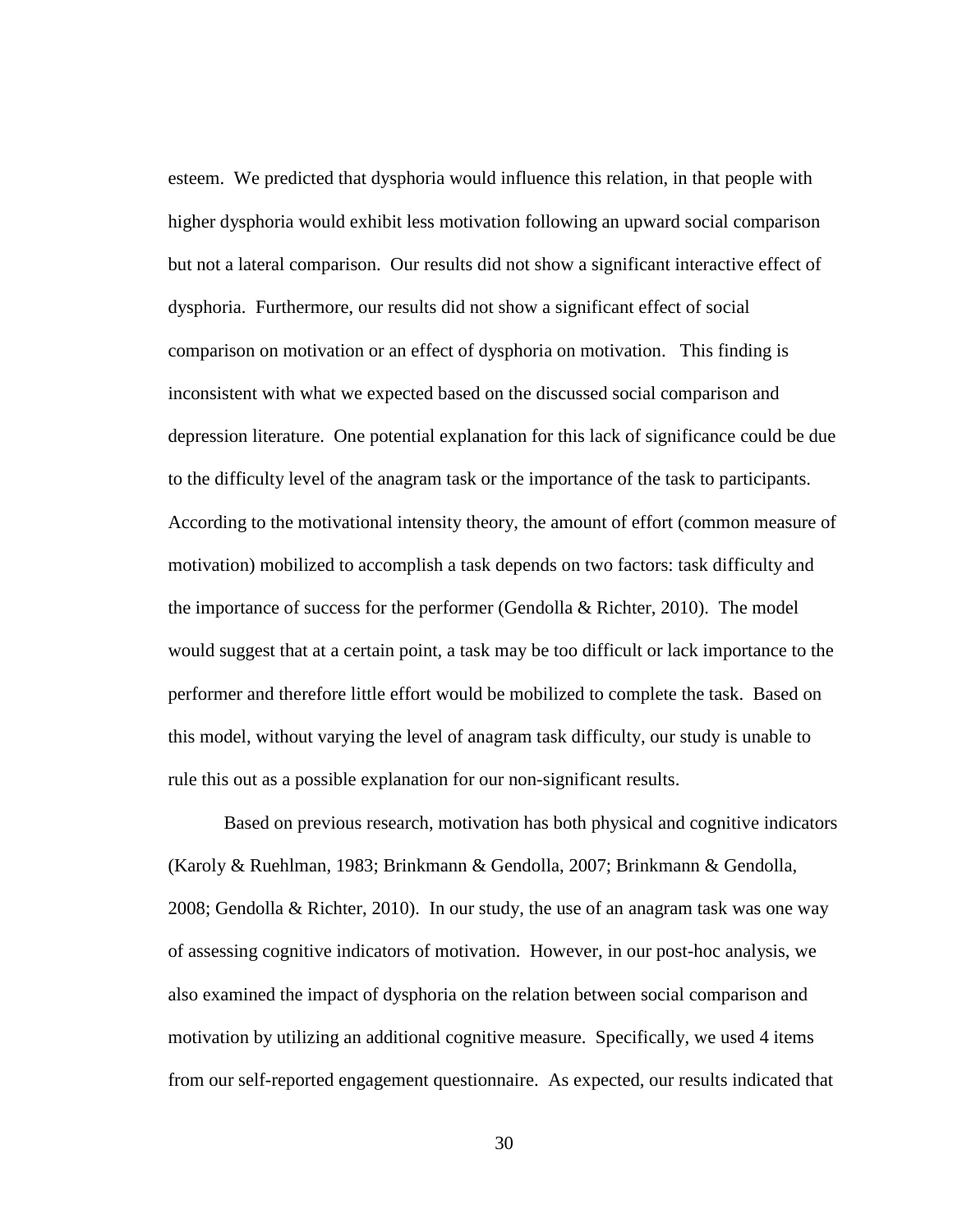participants with higher dysphoria were associated with lower self-reported motivation. Furthermore, opposite of what we expected, our results indicated a significant interactive effect of dysphoria, suggesting that people with higher dysphoria are more likely to report higher motivation following an upward social comparison than lateral social comparison. One potential explanation for this finding is that the severity of depressive symptoms experienced by our population is less than what one would expect to find in a clinically depressed population. Therefore, the motivational deficits seen throughout the depression literature may not apply to a dysphoric population.

## *Limitations of the Study*

One potential limitation of our study is the age range of participants. Specifically, as suggested by Lockwood and Kunda (1997), the perceived attainability of the comparison other's performance is important when considering the effect on selfevaluation and motivation. In this study, college students were asked to read an article about a successful, older student (attainable) or a successful, younger student (unattainable) before reporting on their self-evaluation and motivation (Lockwood & Kunda, 1997). As done by Lockwood and Kunda (1997), to account for attainability, we created social comparison resumes that depicted an older student. By utilizing an entrylevel psychology course to recruit participants, we assumed that the participants would be in their freshman or sophomore year, making the senior comparison other appear more attainable. However, our participants ranged from age 18 to 26, making it possible that a number of our participants were not freshmen and sophomores, potentially weakening the attainability of the comparison. Although expected effects of social comparison on self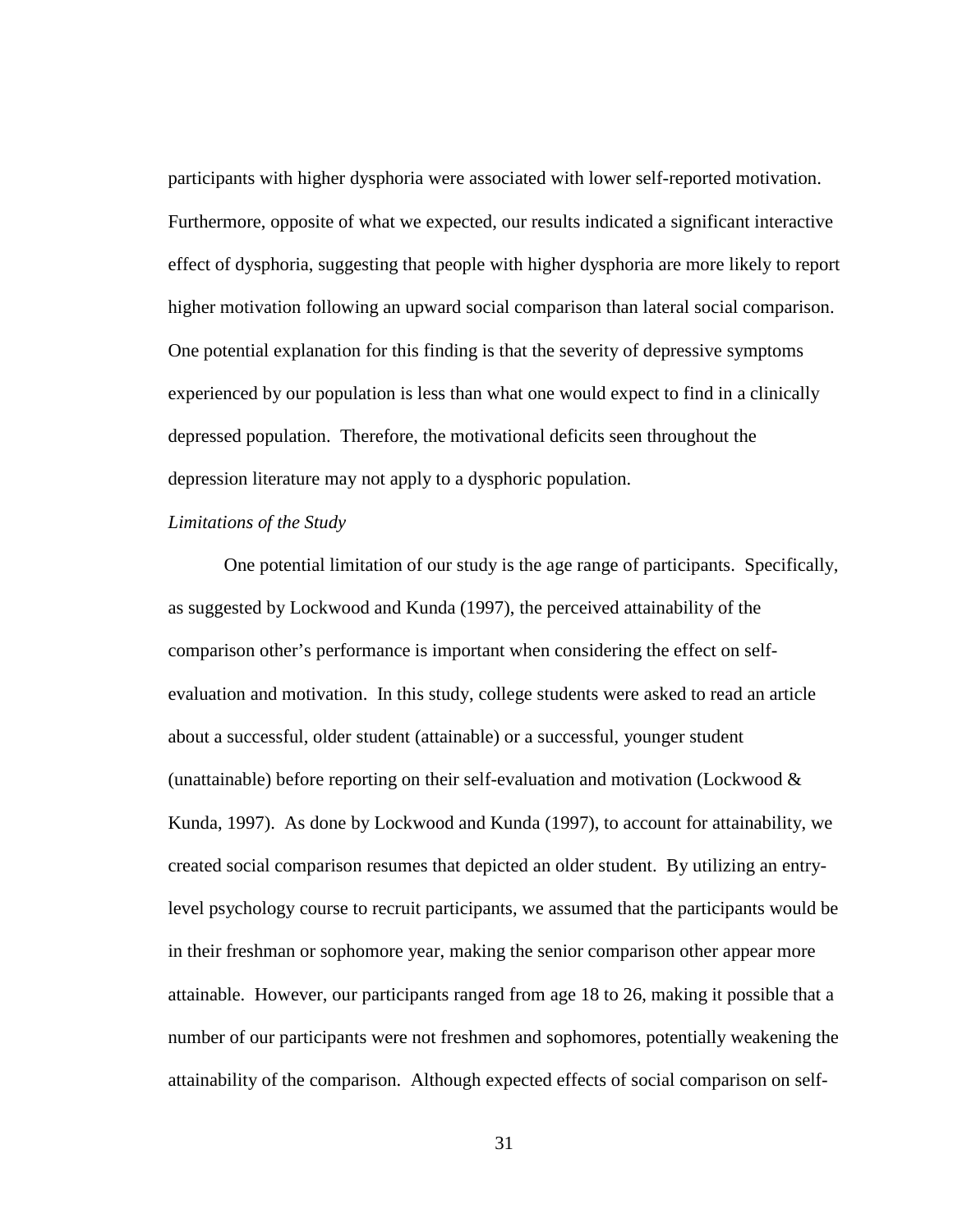evaluation were found, we did not find the expected effects for motivation. Without measuring attainability directly, it is difficult to determine whether the social comparison was perceived as attainable or not and what role attainability played in subsequent measures of self-evaluation and motivation. Furthermore, we designed our social comparison resumes based off of previous literature and piloted them to insure that we were representing an upward and lateral comparison. However, it is hard to determine if our participants actually view them this way. From our data, we can only say with certainty that we created significantly different comparisons.

 As discussed, motivational deficits are characteristic of depression – and likewise dysphoria. However, our study did not find a main effect of dysphoria on motivation, as assessed by the anagram task, or an interactive effect of dysphoria and social comparison on motivation or on self-evaluation. One potential limitation of our study that may account for these null findings is that our study failed to consider participants' personal goals. In particular, previous research by Giordano, Wood and Michela (2000) illustrated that dysphoric participants were more negatively impacted by upward social comparisons that were congruent with their personal goals. For example, a comparison to an extremely well-liked other would more negatively impact a person whose goals are interpersonally driven than would a comparison to an academically successful other. Although we created our social comparisons based on existing literature, by not considering whether academic achievement was a personal goal of our participants, we may have unsuccessfully created relevant and impactful resumes for our dysphoric participants.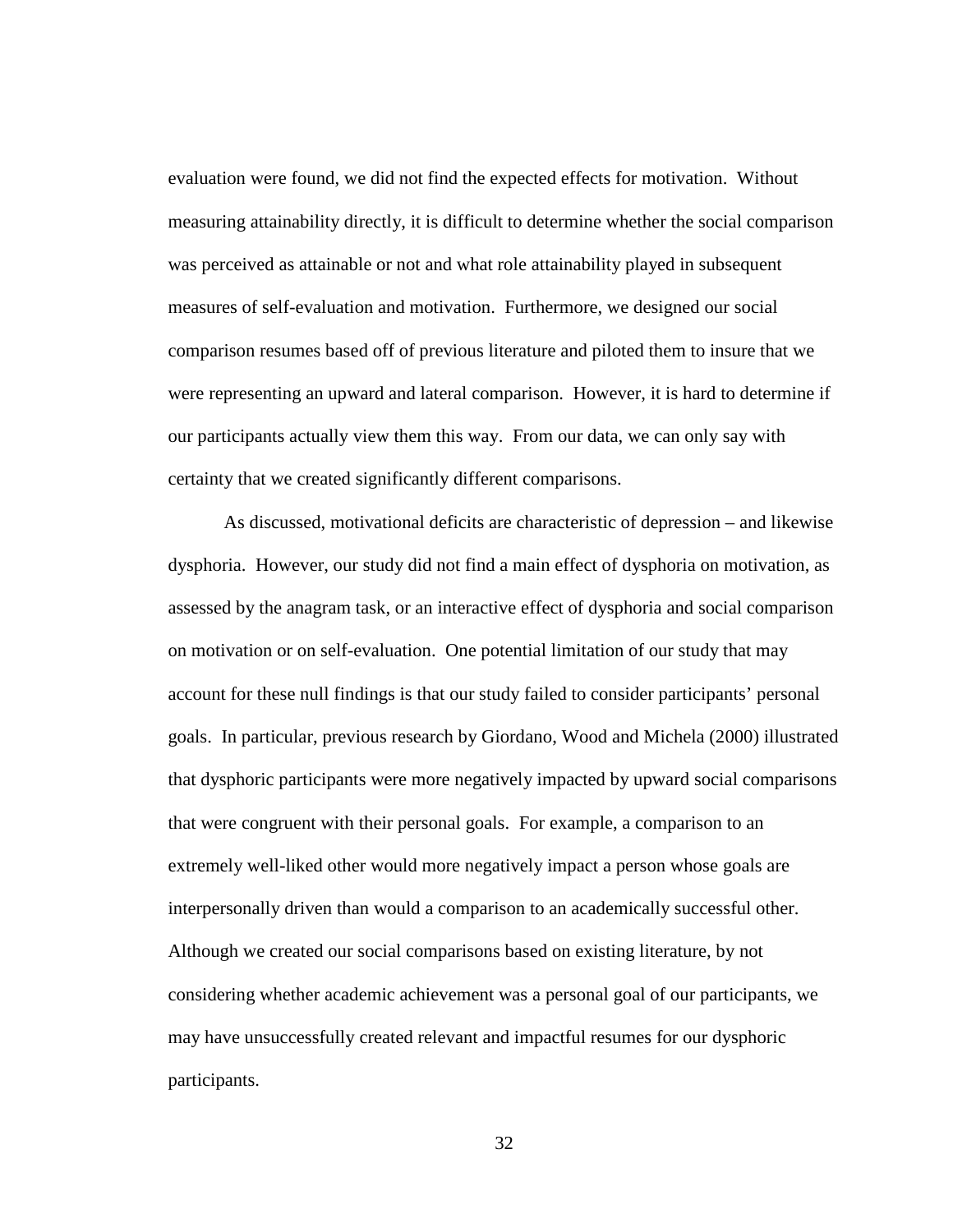The use of an anagram task as a measure of motivation is a third possible limitation of our study, despite the fact that past studies have frequently used anagram task performance as an index of motivation (Shah, et al., 1998; Shah, & Higgins, 2001; Markman, et al., 2006). In order to assess motivation, we examined the number of anagrams answered correctly. However, other factors besides motivation could have contributed to the anagram task results. For example, a participant could have had little motivation and high anagram task proficiency, or high motivation and little anagram task proficiency. In fact, Gendolla and Richter (2010) suggest that level of motivation (measured by effort mobilization) does not always correspond with task success. Future studies examining dysphoric individuals should consider alternative measures of motivation such as physiological measures (i.e. cardiovascular reactivity), which would allow for measures of physical and cognitive effort. Furthermore, utilize varying levels of anagram task difficulty would be beneficial as it would help rule out the possibility of the task being too difficult.

### *Implications and Future Directions*

 In summary, our results were able to shed some light on the directional inconsistencies seen in the social comparison literature. We designed our social comparison resumes to incorporate the factors associated with the SEM model (psychological closeness and relevance) and the concept of attainability suggested by Lockwood and Kunda (1999). Based on these factors, one would expect that upward social comparison would be associated with more positive self-evaluation; however the opposite was found. As discussed above, one explanation for this finding is that some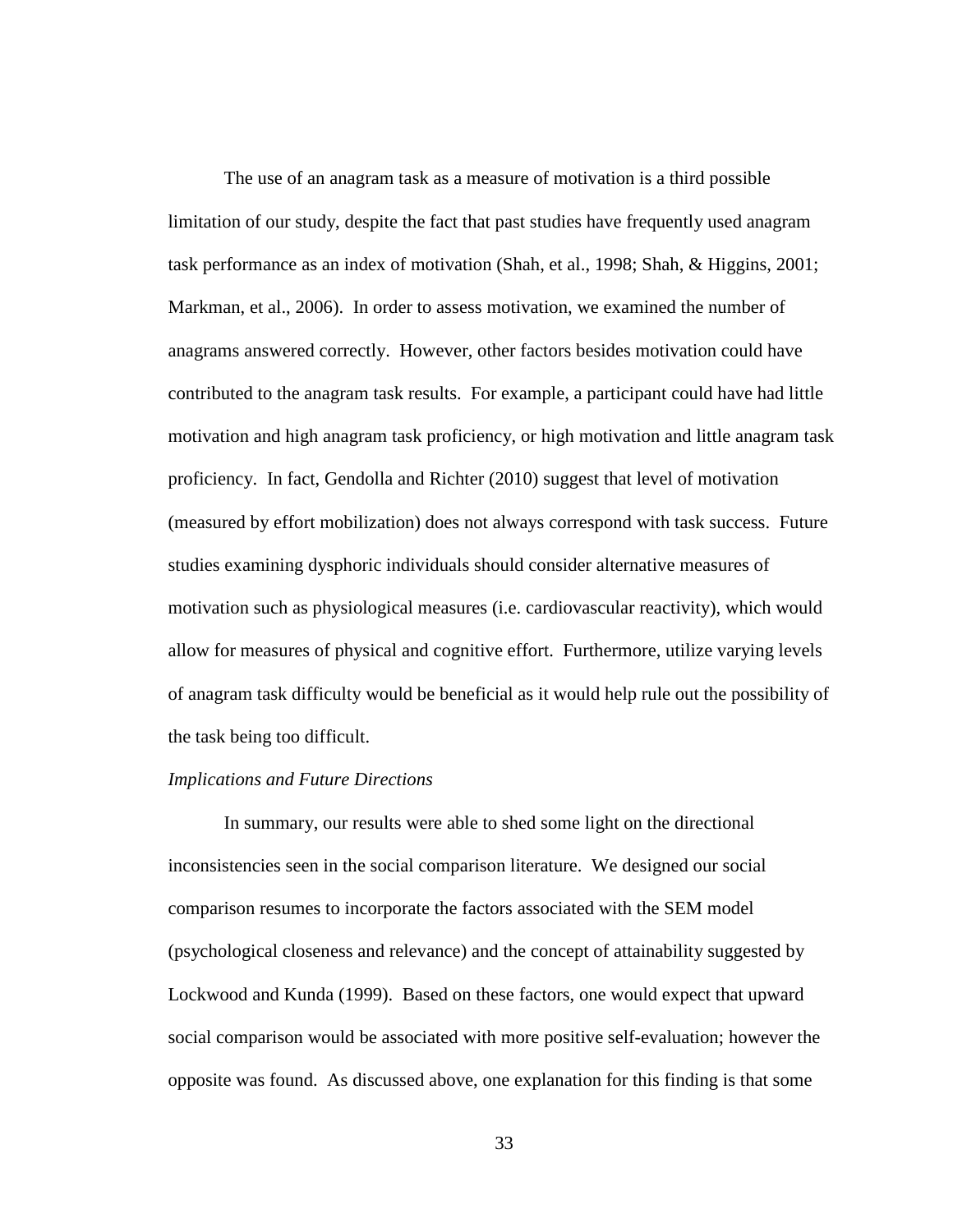portion of the participants could have seen the upward comparison resume as unattainable. However, it seems more likely that our results support the REM model of social comparison. Specifically, that by asking participants to directly compare their abilities (current and future) to the comparison other, the design of our study may have primed participants to utilize evaluative thinking, contrasting their abilities to the comparison other and increasing the likelihood of more negative self-evaluations. In addition, although we did not find interactive effects for self-evaluation and motivation this lack of significance may suggest implications for the general population and for the impact of social comparisons as a whole. Specifically, social comparisons impact everyone, no matter their individual level of dysphoria.

Additionally, the results of our study contribute further support to the ideas found in the depression literature. Specifically, as discussed, one common characteristic of depression is the tendency to see the self, others, and the world through a negative lens. Our finding that participants with higher dysphoria are associated with more negative self-evaluations supports this concept. Although our study is unable to make any causal inferences about this result, it may provide some insight into factors associated with depression that could be useful in a therapeutic setting. For example, much of the work on cognitive behavioral therapy for depression is aimed at providing clients with the skills to recognize and modify unrealistic, negative cognitions. Given our findings, therapists can incorporate a client's negative self-evaluation into the teaching of these skills to potentially decrease the maintenance of depression and help limit the development of a depressive episode.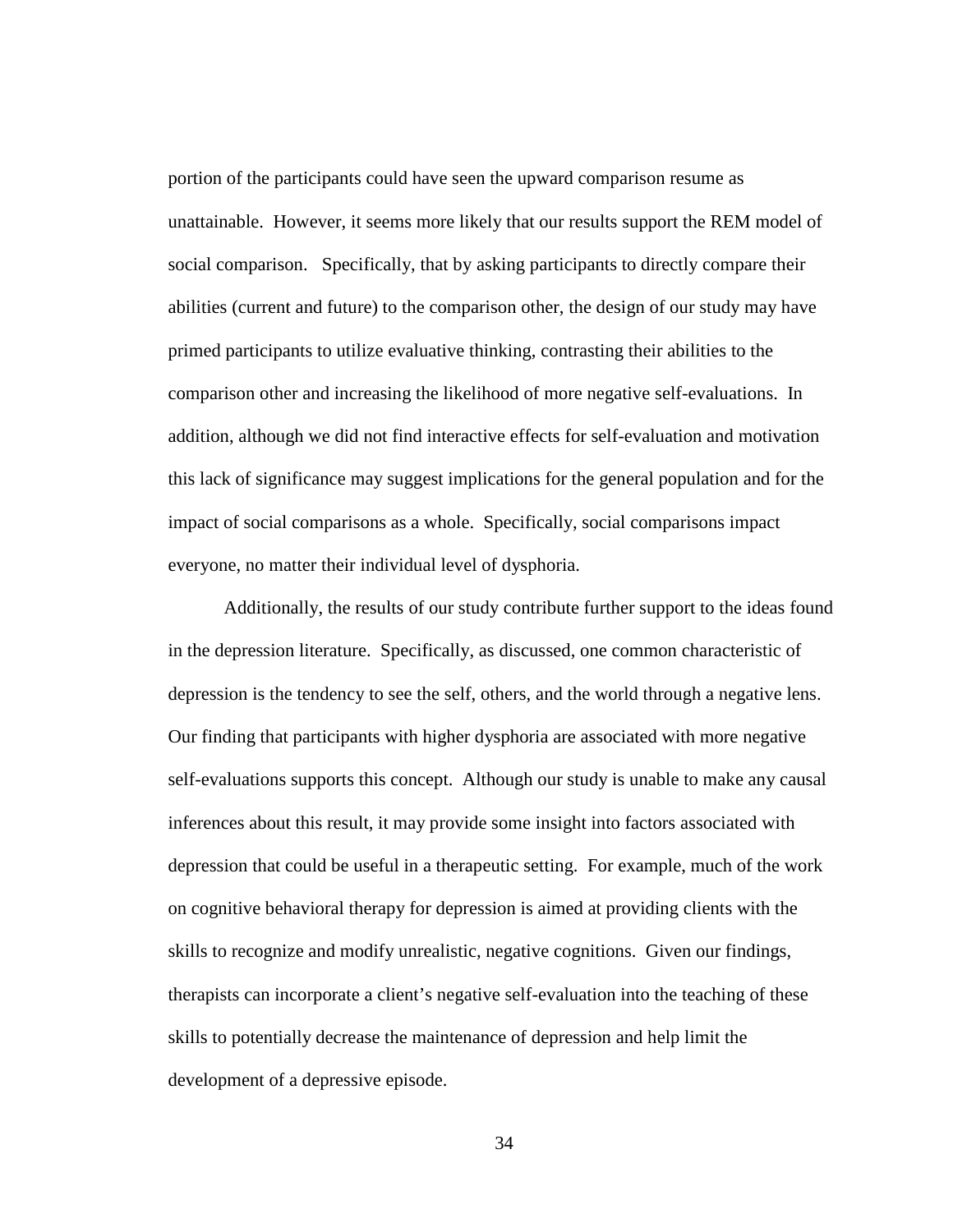Through the use of daily diary methodology, previous research has examined the frequency, type (congruent with personality style or incongruent) and direction of social comparisons made by dysphoric individuals as compared to non-dysphoric individuals (Giordano, et al., 2000). To determine their congruent verse incongruent domains, Giordano and colleagues (2000) split participants into two depressive personality styles: those invested in interpersonal relationships and those invested in achievement and status. The study found that dysphoric individuals tend to engage in more congruent comparisons and found that changes in mood are more highly associated with congruent comparisons than incongruent comparisons. More specifically, the study found that for dysphoric individuals, congruent upward comparisons were associated with more *negative* self-evaluations than incongruent upward comparisons and congruent downward comparisons were associated with more *positive* self-evaluation than incongruent downward comparisons. Future studies may benefit from examining this relation further by looking at personal goals in general. More recent literature has illustrated an association between depression and goal attainment (Emmons, 1991; Emmons, 1992; Higgins, et al., 1997; Hadley & MacLeod, 2010). Continuing the use of daily diary methodology, it would be interesting to examine the direction and type of social comparisons made by dysphoric individuals in relation to their personal goals and how that impacts their subsequent self-evaluation and motivation.

 Additionally, future research on the relation between dysphoria, social comparison, self-evaluation, and motivation may benefit from utilizing a different or more extensive measure of motivation. As discussed, although anagram tasks are used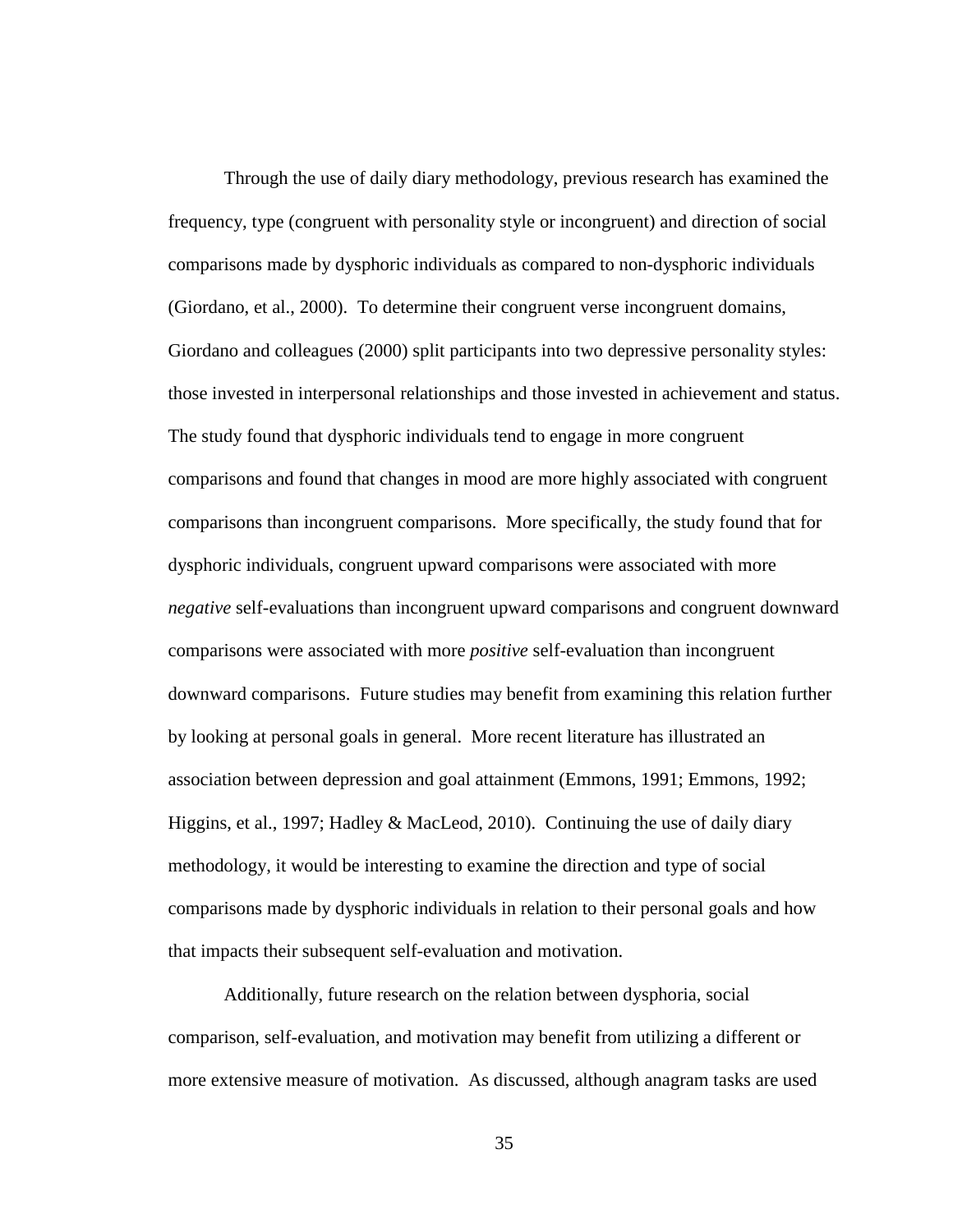throughout the social comparison literature as a measure of performance and motivation, it did not yield significant results in our study. If future studies continue to utilize anagram tasks, it would be beneficial to include varying levels of anagram task difficulty in order to rule out the effects of task difficult on measured motivation. In addition, employing physiological measures, such as cardiovascular reactivity, would allow researchers to address physical and cognitive signs motivation to gain a more accurate depiction of how these constructs interact.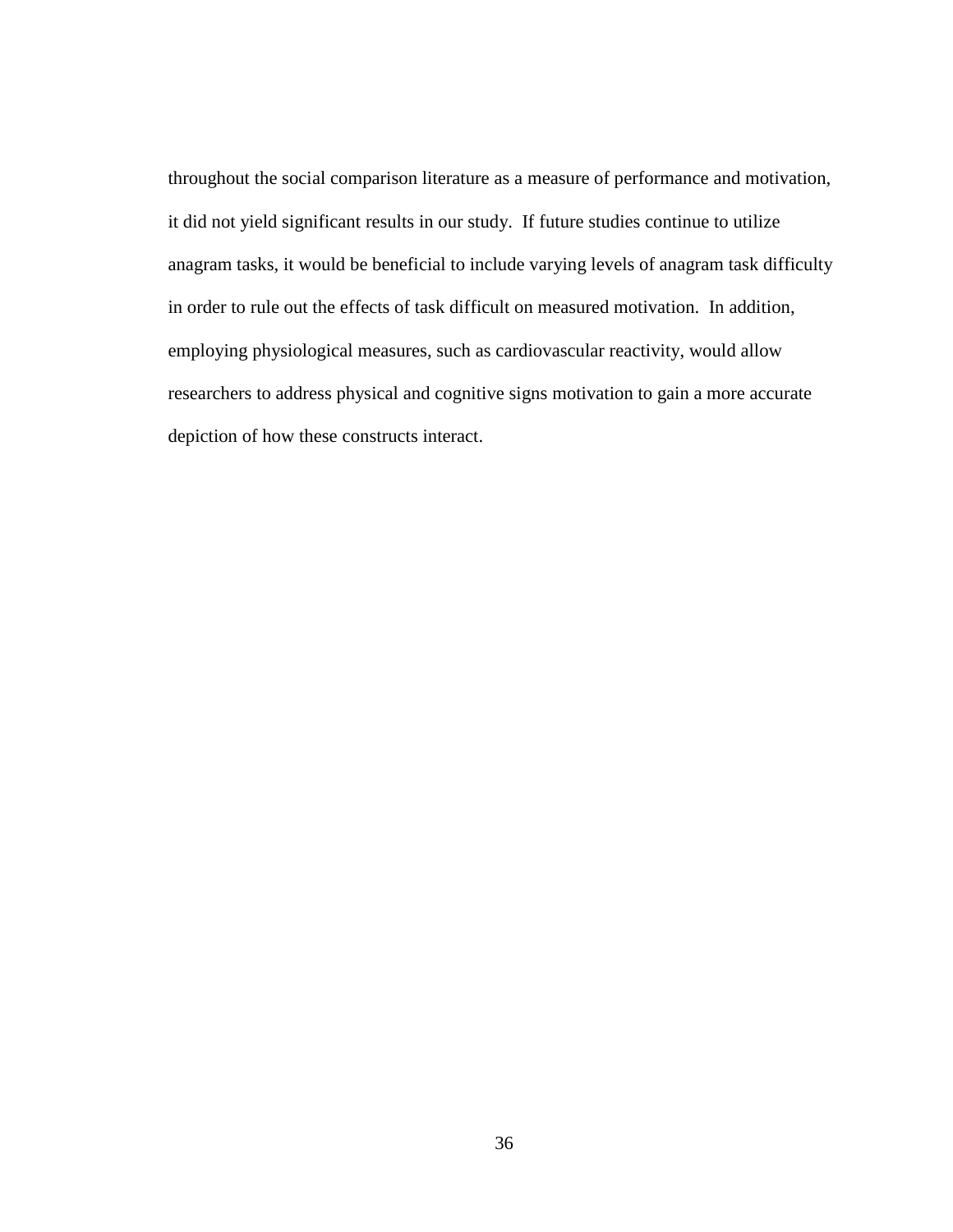### REFERENCES

- Abramson, L. Y., Seligman, M. E., & Teasdale, J. D. (1978). Learned helplessness in humans: Critique and reformulation. *Journal of Abnormal Psychology*, *87*(1), 49- 74. doi:10.1037/0021-843X.87.1.49
- Ahrens, A. H. (1987). Theories of depression: The role of goals and the self-evaluation process. *Cognitive Therapy and Research*, 11(6), 665-680. doi:10.1007/BF01176004
- Ahrens, A. H. (1991). Dysphoria and social comparison: Combining information regarding others' performances. *Journal of Social and Clinical Psychology*, *10*(2), 190-205.
- Aiken, L. S., & West, S. G. (1991). *Multiple regression: Testing and interpreting interactions.* Newbury Park, London, Sage.
- Bäzner, E., Brömer, P., Hammelstein, P., & Meyer, T. D. (2006). Current and former depression and their relationship to the effects of social comparison processes. Results of an internet based study. *Journal of Affective Disorders*, *93*(1-3), 97- 103. doi:10.1016/j.jad.2006.02.017
- Beck, A. T. (1967). Depression: Clinical, experimental, and theoretical aspects. New York, NY: Harper & Row.
- Beck, A., Rush, A., Shaw, B., & Emery, G. (1979). Cognitive therapy of depression. New York: The Guilford Press.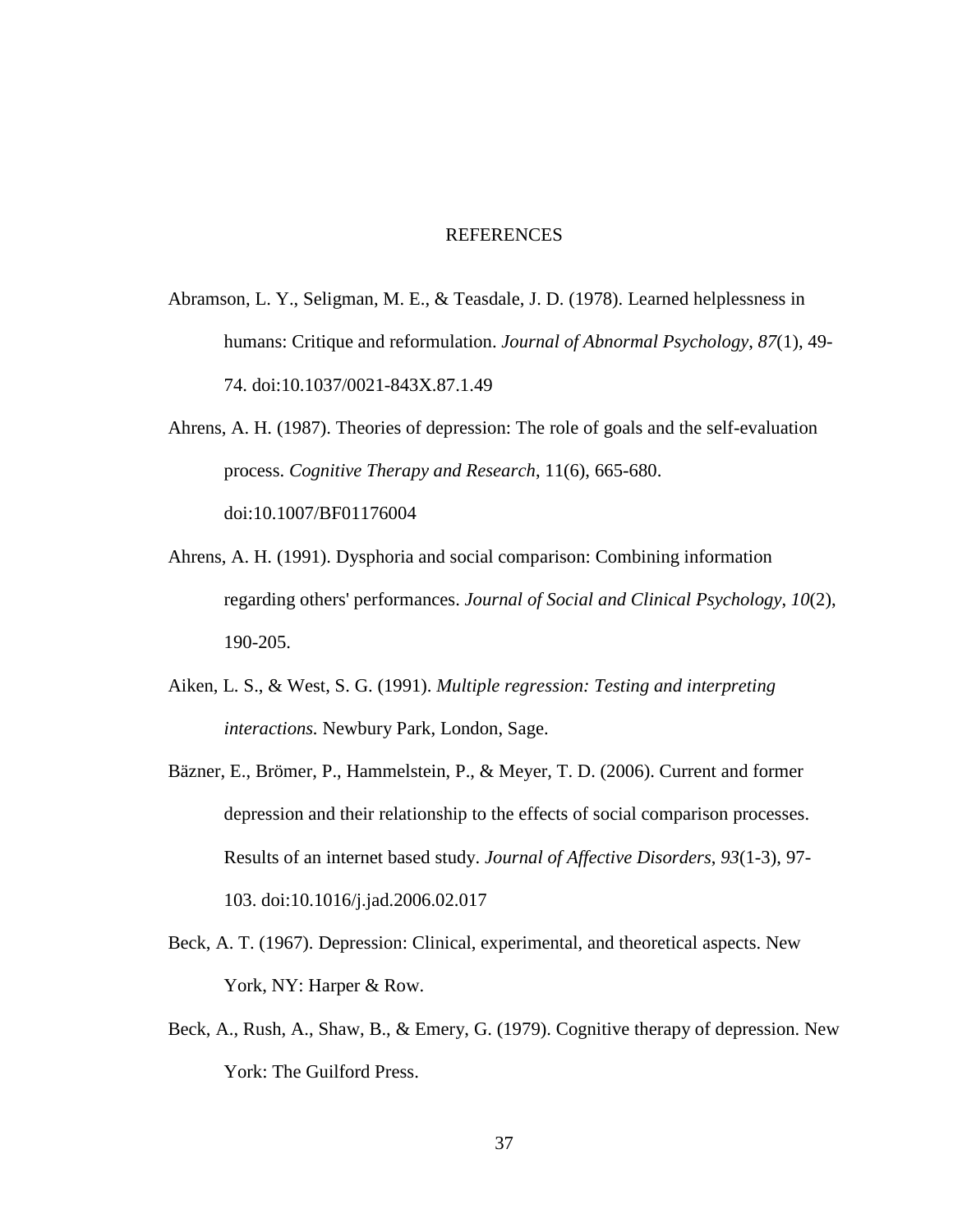- Bonomi, A. E., Kernic, M. A., Anderson, M. L., Cannon, E. A., & Slesnick, N. (2008). Use of brief tools to measure depressive symptoms in women with a history of intimate partner violence. *Nursing Research*, 57(3), 150-156. doi:10.1097/01.NNR.0000319497.44499.b7
- Brewer, M. B., & Weber, J. G. (1994). Self-evaluation effects of interpersonal versus intergroup social comparison. *Journal of Personality and Social Psychology*, 66(2), 268-275. doi:10.1037/0022-3514.66.2.268
- Brinkmann, K., & Gendolla, G. E. (2007). Dysphoria and mobilization of mental effort: Effects on cardiovascular reactivity. *Motivation And Emotion*, *31*(1), 71-82. doi:10.1007/s11031-007-9054-0
- Brinkmann, K., & Gendolla, G. E. (2008). Does depression interfere with effort mobilization? Effects of dysphoria and task difficulty on cardiovascular response. *Journal of Personality and Social Psychology*, *94*(1), 146-157. doi:10.1037/0022- 3514.94.1.146
- Brinkmann, K., Schüpbach, L., Joye, I., & Gendolla, G. E. (2009). Anhedonia and effort mobilization in dysphoria: Reduced cardiovascular response to reward and punishment. *International Journal of Psychophysiology*, *74*(3), 250-258. doi:10.1016/j.ijpsycho.2009.09.009
- Buunk, B. P., Collins, R. L., Taylor, S. E., VanYperen, N. W., & Dakof, G. A. (1990). The affective consequences of social comparison: Either direction has its ups and downs. *Journal of Personality and Social Psychology, 59*(6), 1238-1249. doi: 10.1037/0022-3514.59.6.1238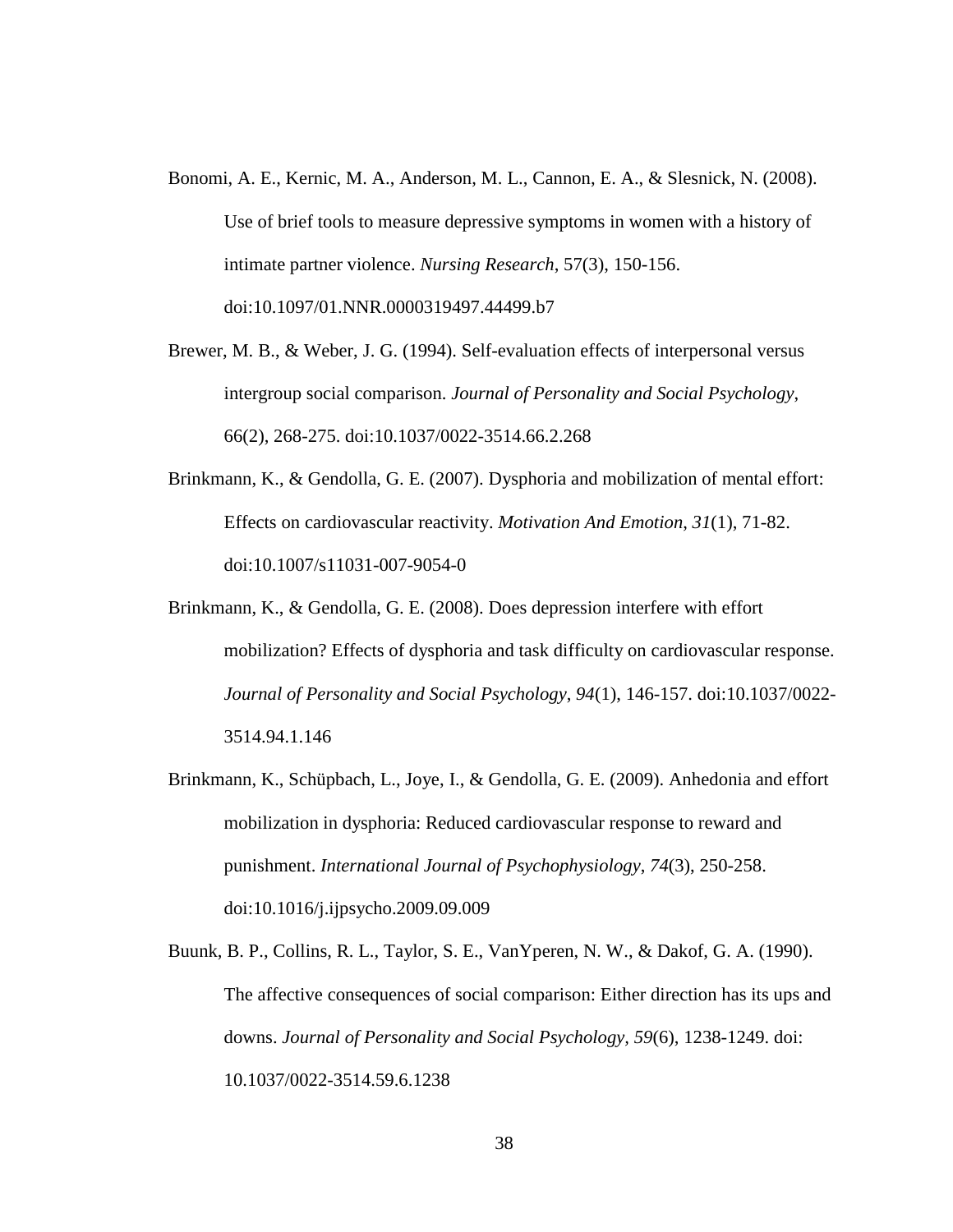- Collins, R. L. (1996). For better or worse: The impact of upward social comparison on self-evaluations. *Psychological Bulletin*, 119(1), 51-69. doi:10.1037/0033- 2909.119.1.51
- Dijksterhuis, A., Spears, R., Postmes, T., Stapel, D., Koomen, W., Knippenberg, A., & Scheepers, D. (1998). Seeing one thing and doing another: Contrast effects in automatic behavior. *Journal of Personality and Social Psychology*, 75(4), 862- 871. doi:10.1037/0022-3514.75.4.862
- Dozois, D. A. (2007). Stability of negative self-structures: A longitudinal comparison of depressed, remitted, and nonpsychiatric controls. *Journal of Clinical Psychology*, 63(4), 319-338. doi:10.1002/jclp.20349
- Eaves, G., & Rush, A. (1984). Cognitive patterns in symptomatic and remitted unipolar major depression. *Journal of Abnormal Psychology*, 93(1), 31-40. doi:10.1037/0021-843X.93.1.31
- Emmons, R.A. (1991). Personal strivings, daily life events, and psychological and physical well-being. *Journal of Personality, 59,* 453-472.
- Emmons, R.A. (1992). Abstract versus concrete goals: personal striving level, physical illness, and psychological well-being. *Journal of Personality and Social Psychology, 62,* 292-300.
- Festinger, L. (1954). A theory of social comparison processes. *Human Relations, 7*, 117- 140. doi: 10.1177/001872675400700202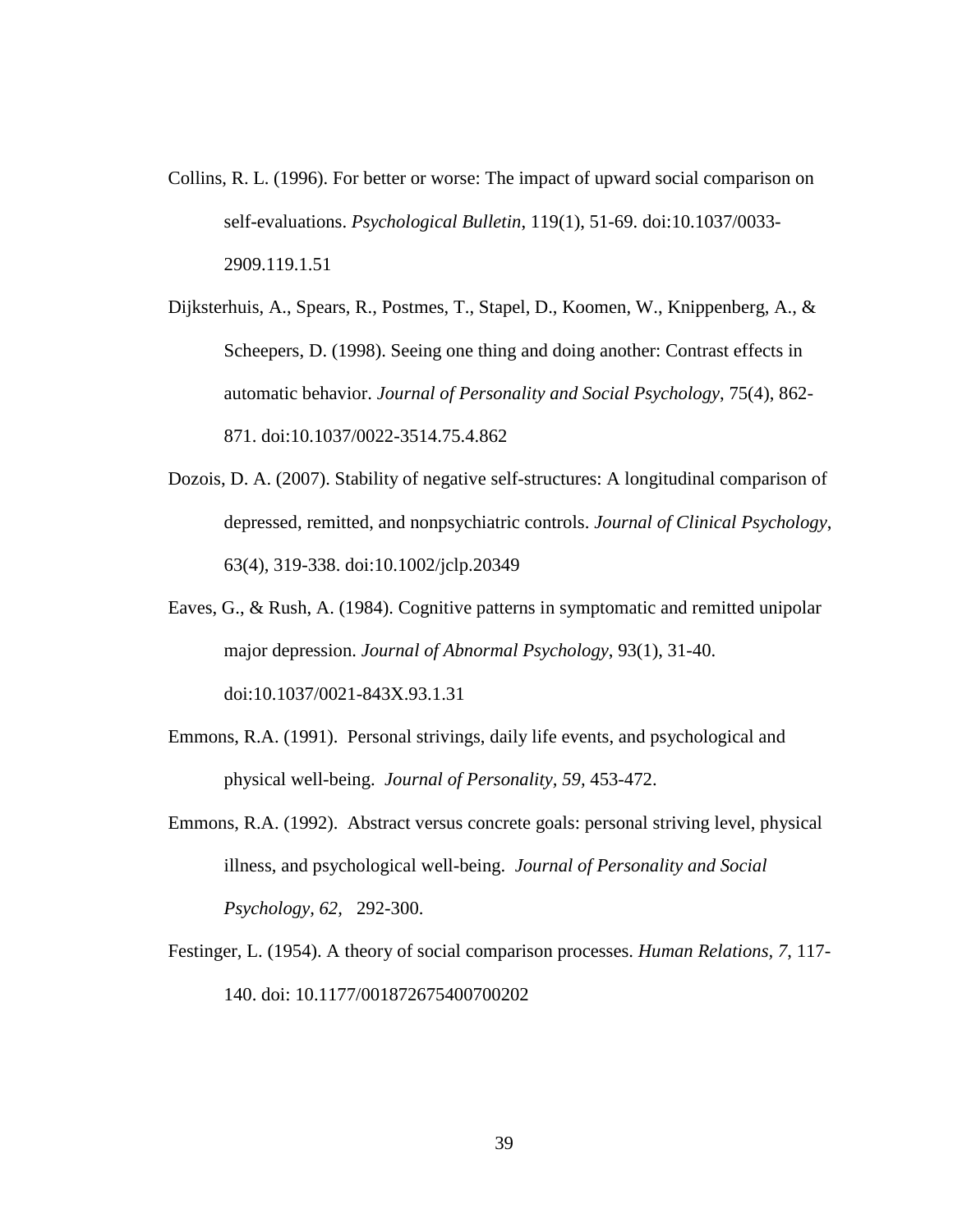- Gendolla, G. E., & Richter, M. (2010). Effort mobilization when the self is involved: Some lessons from the cardiovascular system. *Review of General Psychology*, *14*(3), 212-226. doi:10.1037/a0019742
- Giordano, C., Wood, J. V., & Michela, J. L. (2000). Depressive personality styles, dysphoria, and social comparisons in everyday life. *Journal of Personality and Social Psychology*, *79*(3), 438-451. doi:10.1037/0022-3514.79.3.438
- Hadley, S.A., & MacLeod, A.K. (2010). Conditional goal-setting, personal goals and hopelessness about the future. *Cognition and Emotion, 24,* 1191-1198.
- Higgins, E.T., Shah, J., Friedman, R. (1997). Emotional responses to goal attainment: Strength of regulatory focus as moderator. *Journal of Personality and Social Psychology, 72,* 515-525.
- Ingram, R. E., Atkinson, J. H., Slater, M. A., Saccuzzo, D. P., & Garfin, S. R. (1990). Negative and positive cognition in depressed and nondepressed chronic-pain patients. *Health Psychology*, 9(3), 300-314. doi:10.1037/0278-6133.9.3.300
- Karoly, P., & Ruehlman, L. (1983). Affective meaning and depression: A semantic differential analysis. *Cognitive Therapy and Research*, 7(1), 41-49. doi:10.1007/BF01173422
- Lockwood, P., & Kunda, Z. (1997). Superstars and me: Predicting the impact of role models on the self. *Journal of Personality and Social Psychology*, 73(1), 91-103. doi:10.1037/0022-3514.73.1.91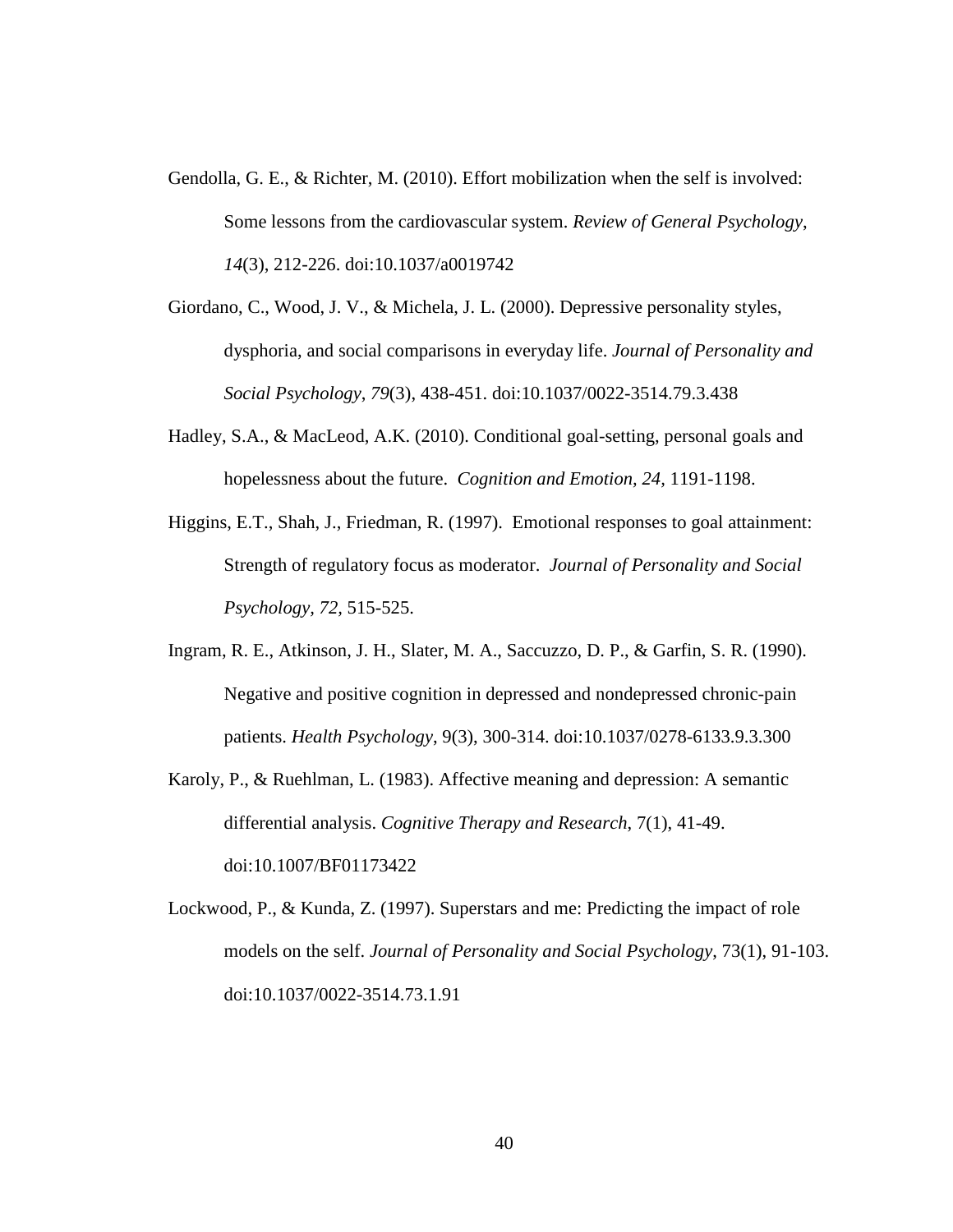- Lockwood, P., & Kunda, Z. (1999). Increasing the Salience of One's Best Selves Can Undermine Inspiration by Outstanding Role Models. *Journal of Personality and Social Psychology*, *76*(2), 214-228.
- Markman, K. D., & McMullen, M. N. (2003). A reflection and evaluation model of comparative thinking. *Personality and Social Psychology Review*, *7*(3), 244-267. doi:10.1207/S15327957PSPR0703\_04
- Markman, K., McMullen, M., & Elizaga, R. (2006). Counterfactual thinking, persistence, and performance: A test of the Reflection and Evaluation Model. *Journal of Experimental Social Psychology,* 42(2), 421-428. doi: 10.1016/j.jesp.2007.01.001
- Mussweiler, T., Rüter, K., & Epstude, K. (2004). The Ups and Downs of Social Comparison: Mechanisms of Assimilation and Contrast. *Journal of Personality and Social Psychology*, *87*(6), 832-844. doi:10.1037/0022-3514.87.6.832
- Radloff, L. S. (1977). The CES-D Scale: A self-report depression scale for research in the general population. *Applied Psychological Measurement*, 1(3), 385-401. doi:10.1177/014662167700100306
- Rosenberg, M. (1965). *Society and the adolescent self-image.* Princeton, NJ: Princeton University Press.
- Santor, D. A., Zuroff, D. C., Ramsay, J. O., Cervantes, P., & Palacios, J. (1995). Examining scale discriminability in the BDI and CES-D as a function of depressive severity. *Psychological Assessment*, 7(2), 131-139. doi:10.1037/1040- 3590.7.2.131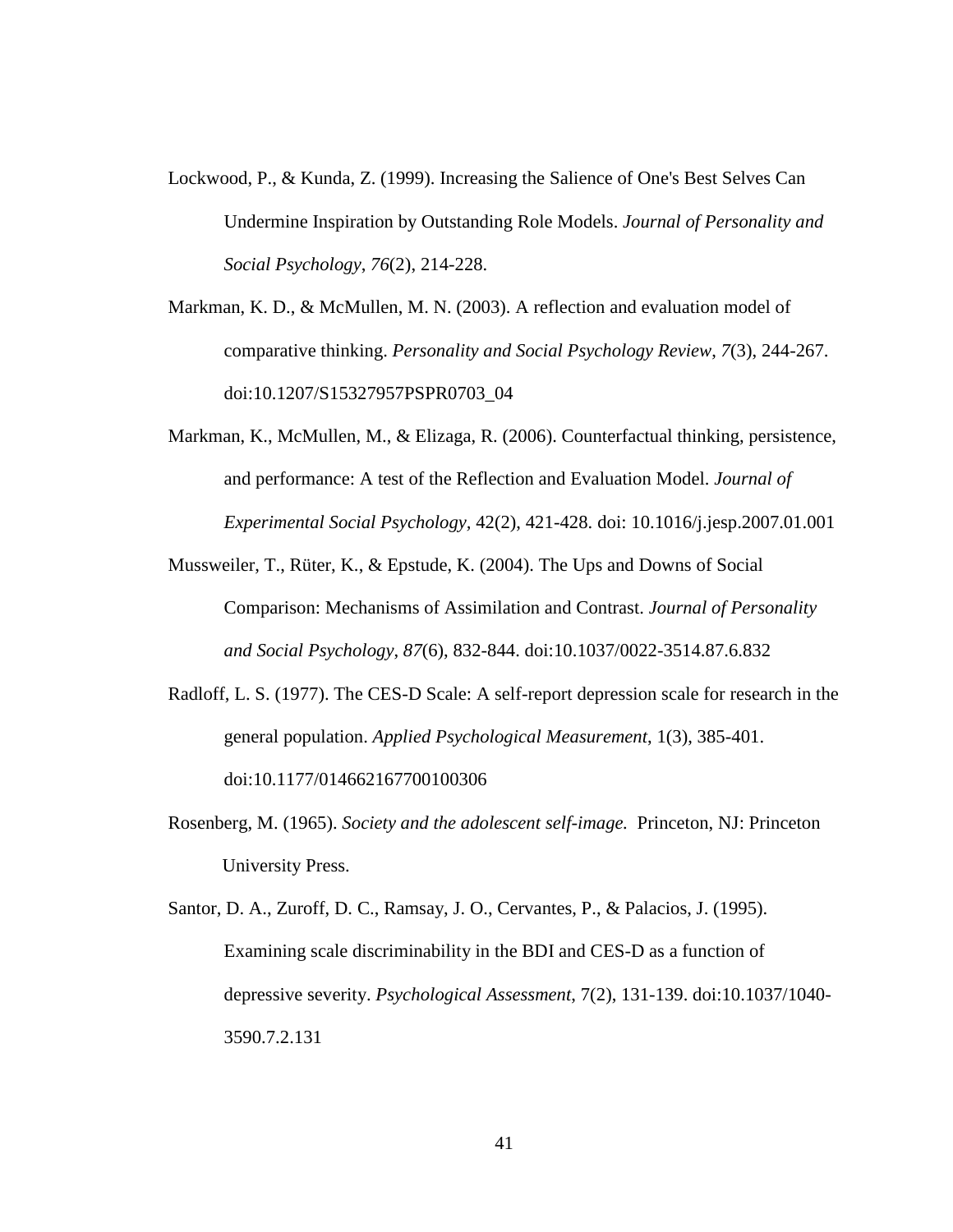- Schubert, T., & Jacoby, J. (2004). SiSSy: simple slope syntax for test of moderation and simple slopes for one dichotomous or continuous moderator candidate of one centered IV in SPSS.
- Seta, J. J. (1982). The impact of comparison processes on coactors' task performance. *Journal of Personality and Social Psychology*, *42*(2), 281-291. doi:10.1037/0022- 3514.42.2.281
- Seta, J. J., Seta, C. E., & McElroy, T. (2006). Better than better-than-average (or not): Elevated and depressed self-evaluations following unfavorable social comparisons. *Self and Identity*, *5*(1), 51-72. doi:10.1080/15298860500380551
- Shah, J., Higgins, T., & Friedman, R. S. (1998). Performance incentives and means: How regulatory focus influences goal attainment. *Journal of Personality and Social Psychology*, 74(2), 285-293. doi:10.1037/0022-3514.74.2.285
- Shah, J., & Higgins, E. (2001). Regulatory concerns and appraisal efficiency: The general impact of promotion and prevention. *Journal of Personality and Social Psychology*, 80(5), 693-705. doi:10.1037/0022-3514.80.5.693
- Simmons, J., Cooper, M. J., Drinkwater, J., & Stewart, A. (2006). Cognitive schemata in depressed adolescent girls and their mothers. *Behavioural and Cognitive Psychotherapy*, 34(2), 219-232. doi:10.1017/S1352465805002766
- Sowislo, J., & Orth, U. (2013). Does low self-esteem predict depression and anxiety? A meta-analysis of longitudinal studies. *Psychological Bulletin*, *139*(1), 213-240. doi:10.1037/a0028931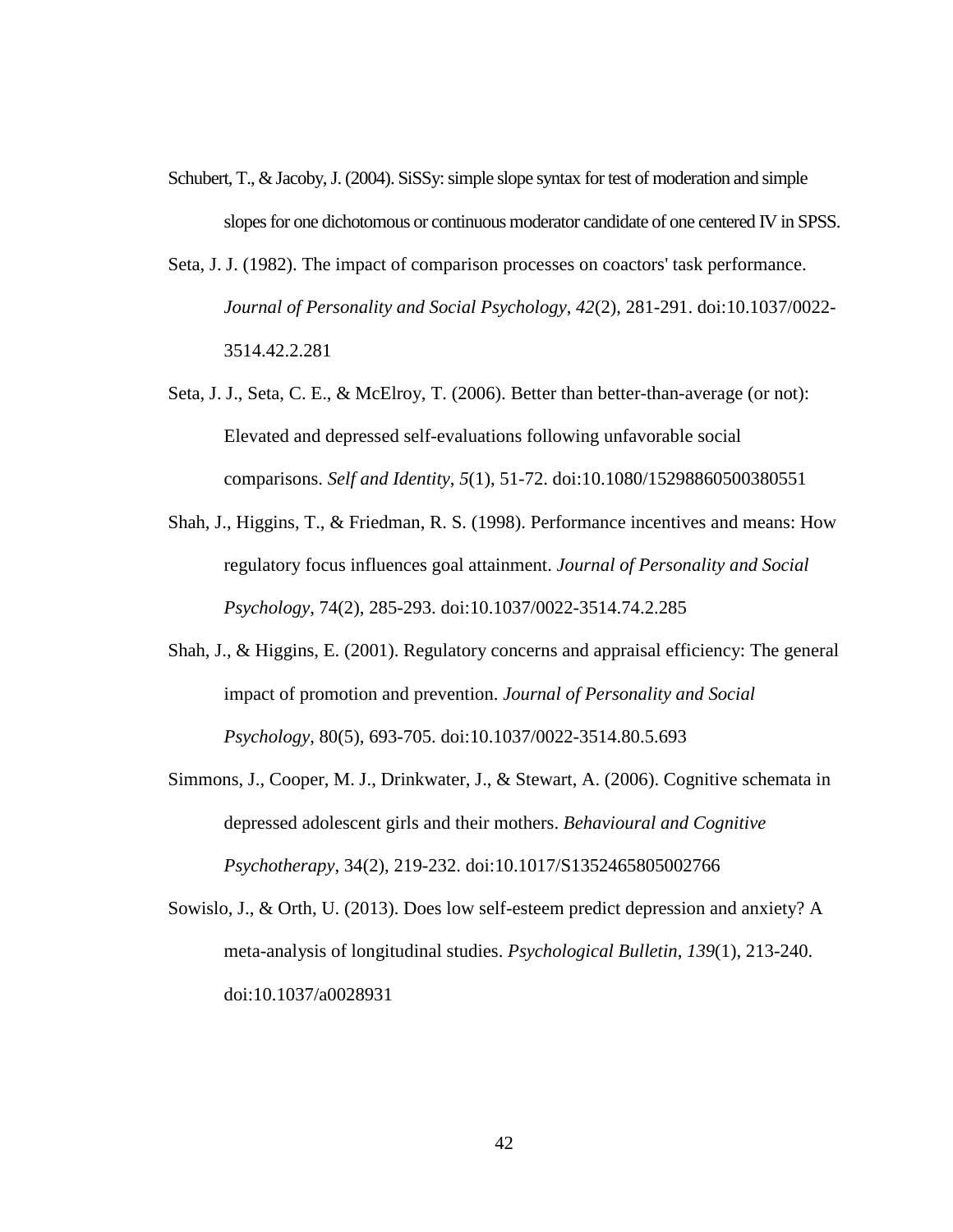- Swallow, S. R., & Kuiper, N. A. (1987). The effects of depression and cognitive vulnerability to depression on judgments of similarity between self and other. *Motivation and Emotion*, *11*(2), 157-167. doi:10.1007/BF00992341
- Swallow, S. R., & Kuiper, N. A. (1988). Social comparison and negative self-evaluations: An application to depression. *Clinical Psychology Review*, 8(1), 55-76. doi:10.1016/0272-7358(88)90049-9
- Swallow, S. R., & Kuiper, N. A. (1993). Social comparison in dysphoria and nondysphoria: Differences in target similarity and specificity. *Cognitive Therapy and Research*, *17*(2), 103-122. doi:10.1007/BF01172960
- Tabachnik, N., Crocker, J., & Alloy, L. B. (1983). Depression, social comparison, and the false-consensus effect. *Journal of Personality and Social Psychology*, *45*(3), 688- 699. doi:10.1037/0022-3514.45.3.688
- Tesser, A., Millar, M., & Moore, J. (1988). Some Affective Consequences of Social Comparison and Reflection Processes: The Pain and Pleasure of Being Close. *Journal of Personality & Social Psychology*, 54(1), 49-61.
- Van Yperen, N., Brenninkmeijer, V., & Buunk, A. (2006). People's responses to upward and downward social comparisons: The role of the individual's effort-performance expectancy. *British Journal of Social Psychology*, 45(3), 519-533. doi: 10.1348/014466605X53479
- Zell, E., & Alicke, M. D. (2009a). Contextual neglect, self-evaluation, and the frog-pond effect. *Journal of Personality and Social Psychology*, *97*(3), 467-482. doi:10.1037/a0015453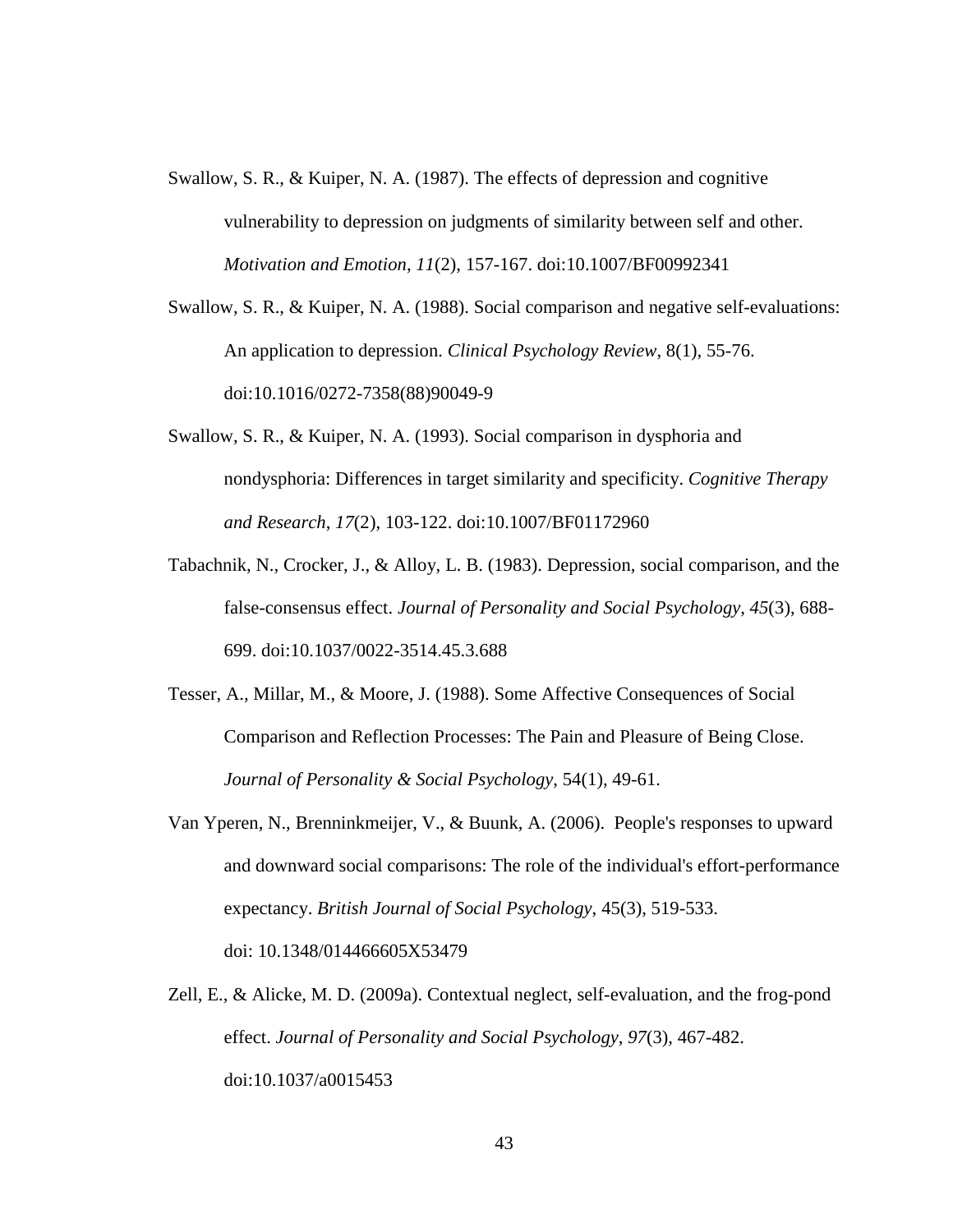Zell, E., & Alicke, M. D. (2009b). Self-evaluative effects of temporal and social comparison. *Journal of Experimental Social Psychology*, 45(1), 223-227. doi:10.1016/j.jesp.2008.09.007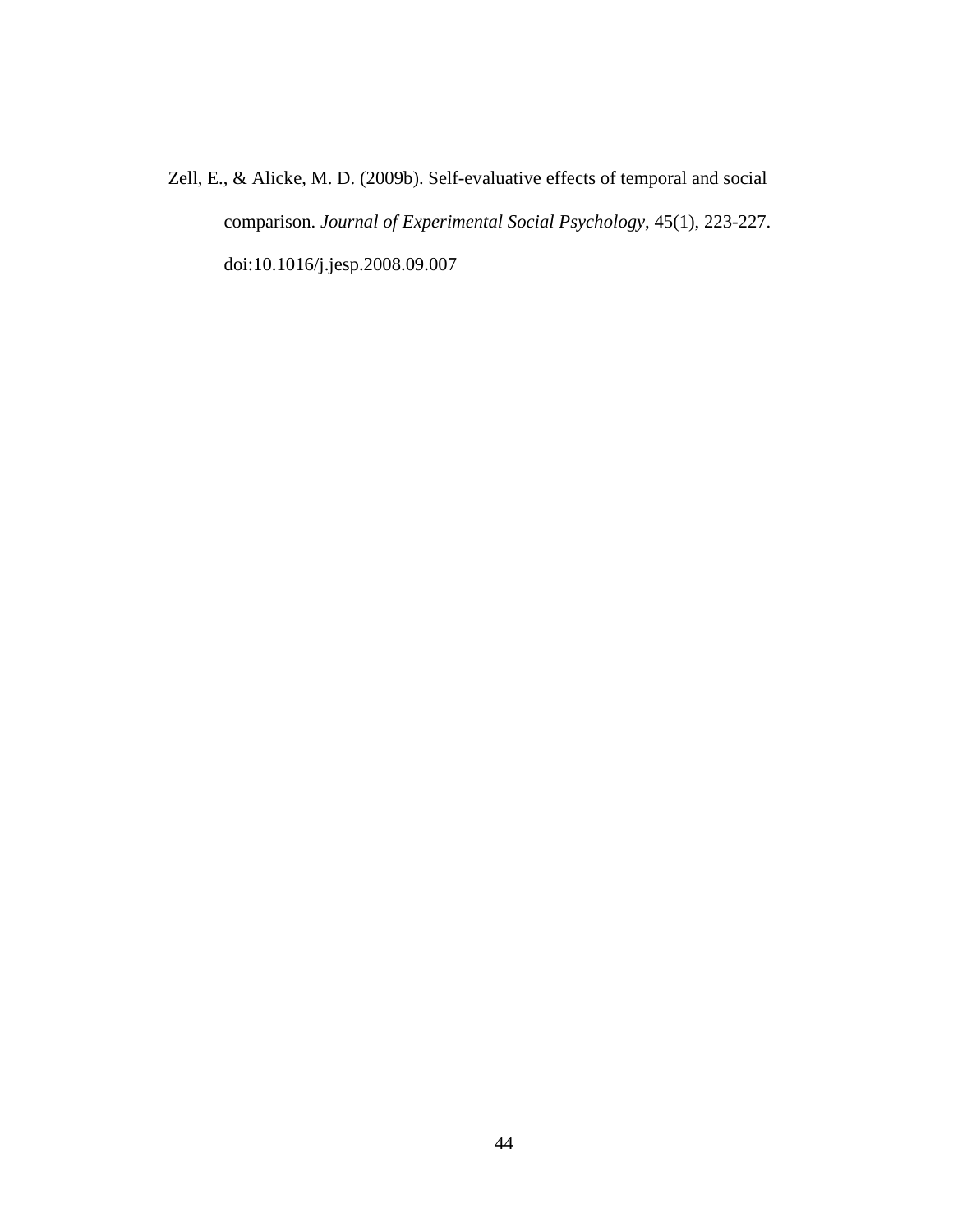# **APPENDIX A**

# **TABLES AND FIGURES**

Table 1.

|  |  | Inter-Item Correlation Matrix of Engagement Questionnaire |
|--|--|-----------------------------------------------------------|
|  |  |                                                           |

| Variables     |         | C       | 3       | 4      |        | 6    |
|---------------|---------|---------|---------|--------|--------|------|
| 1. Question 1 | 1.00    |         |         |        |        |      |
| 2. Question 2 | $-.10$  | 1.00    |         |        |        |      |
| 3. Question 3 | $.32**$ | $.41**$ | 1.00    |        |        |      |
| 4. Question 4 | $17**$  | $.35**$ | $.64**$ | 1.00   |        |      |
| 5. Question 5 | .05     | $.68**$ | $.54**$ | $51**$ | 1.00   |      |
| 6. Question 6 | $-31**$ | $34**$  | $24**$  | $24**$ | $34**$ | 1.00 |

*Note*. N=181. \*p < .05, \*\*p < .01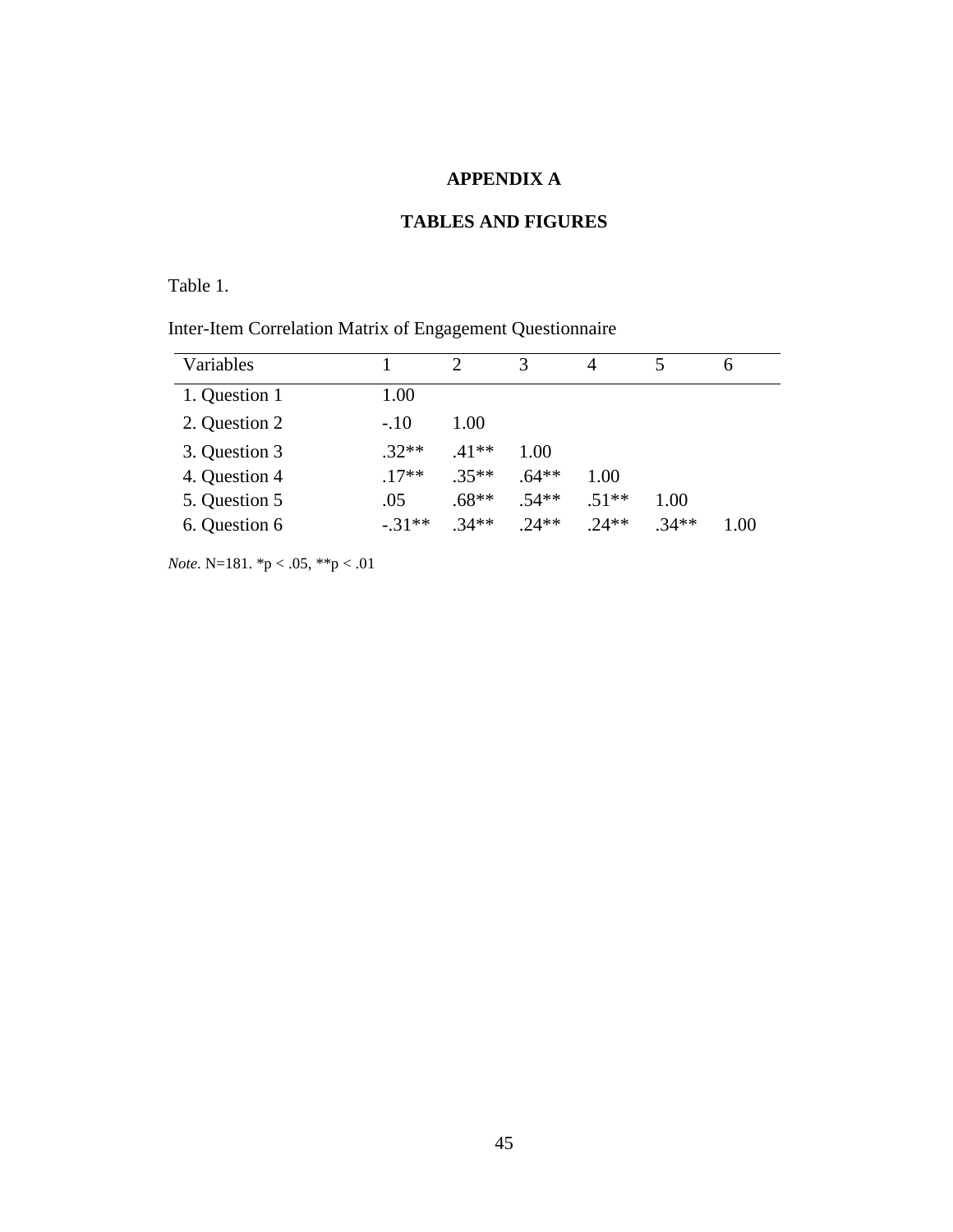Table 2a.

| Variables                        | Mean  | SD    | Range        |
|----------------------------------|-------|-------|--------------|
| Age                              | 19.33 | 1.45  | $18 - 25$    |
| Dysphoria                        | 13.77 | 10.04 | $0 - 50$     |
| Self-Esteem                      | 20.39 | 3.8   | $9 - 25$     |
| Other-Evaluation                 | 3.64  | 1.33  | $-4.8 - 5$   |
| Self-Evaluation                  | 2.38  | 1.85  | $-3.5 - 5$   |
| Anagram Score                    | 3.67  | 1.70  | $0 - 8$      |
| Anagram Total<br>Time in Minutes | 7.6   | 3.50  | $2.4 - 22.3$ |
| <b>Engagement Score</b>          | 1.24  | 1.10  | $-3-3$       |

Descriptive Statistics of Study Variables in Total Sample

*Note*. N=181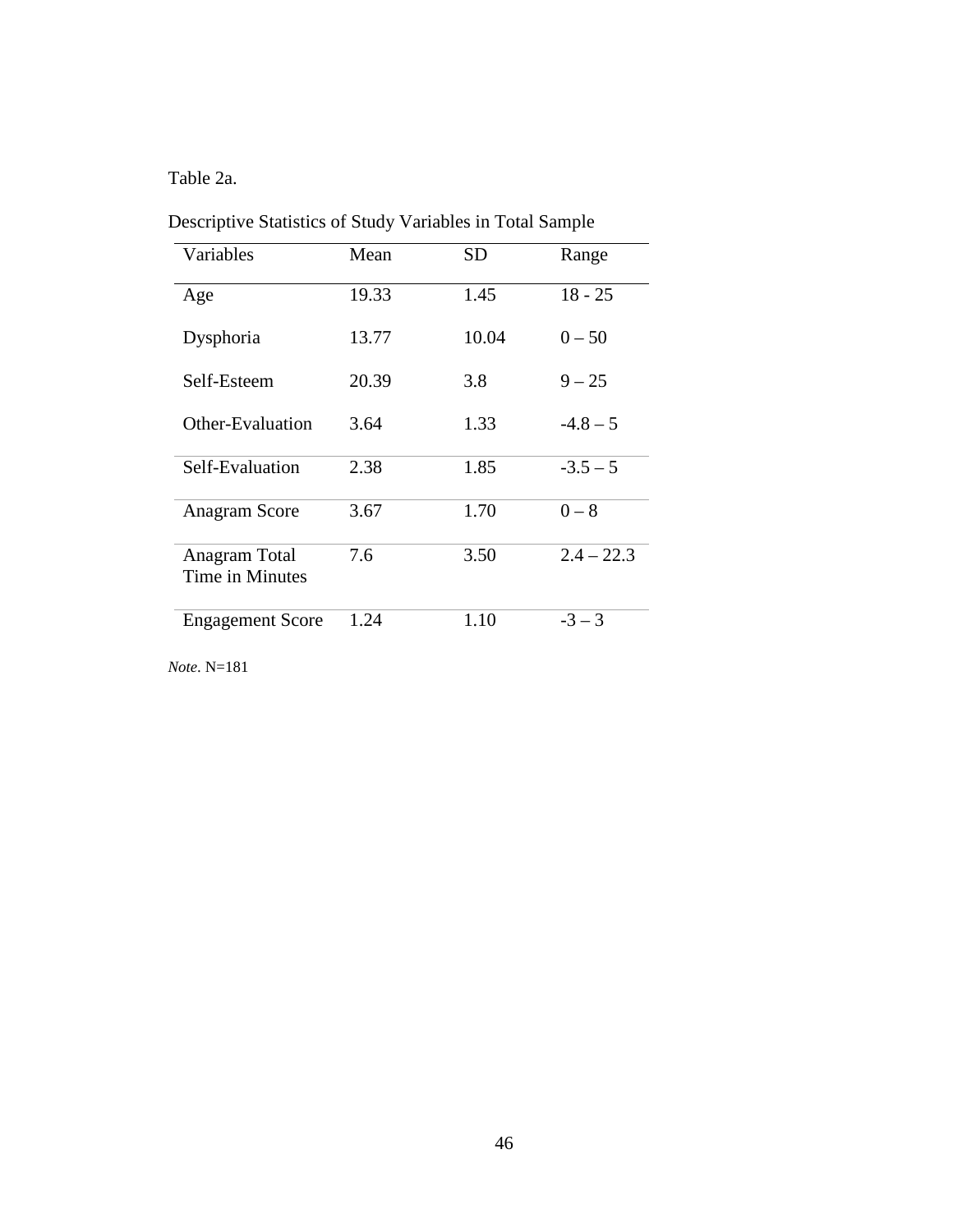# Table 2b.

| Variables               | Mean    | <b>SD</b> |
|-------------------------|---------|-----------|
| Age                     |         |           |
| Upward                  | 19.36   | 1.45      |
| Lateral                 | 19.29   | 1.47      |
|                         |         |           |
| Dysphoria               |         |           |
| Upward                  | 13.47   | 9.89      |
| Lateral                 | 14.15   | 10.27     |
| Self-Esteem             |         |           |
| Upward                  | 20.86   | 3.56      |
| Lateral                 | 19.80   | 4.12      |
| Other-Evaluation        |         |           |
| Upward                  | 4.19*** | 1.12      |
| Lateral                 | 2.94*** | 1.28      |
| Self-Evaluation         |         |           |
| Upward                  | 2.30    | 2.02      |
| Lateral                 | 2.47    | 1.60      |
| Anagram Score           |         |           |
| Upward                  | 3.77    | 1.68      |
| Lateral                 | 3.54    | 1.73      |
| Anagram Total Time      |         |           |
| Upward                  | 7.51    | 3.59      |
| Lateral                 | 7.34    | 3.39      |
| <b>Engagement Score</b> |         |           |
| Upward                  | 1.23    | 1.12      |
| Lateral                 | 1.27    | 1.08      |

Descriptive Statistics of Study Variables by Condition

*Note*. N=181, \*\*\*mean difference between upward and lateral conditions *p* <.001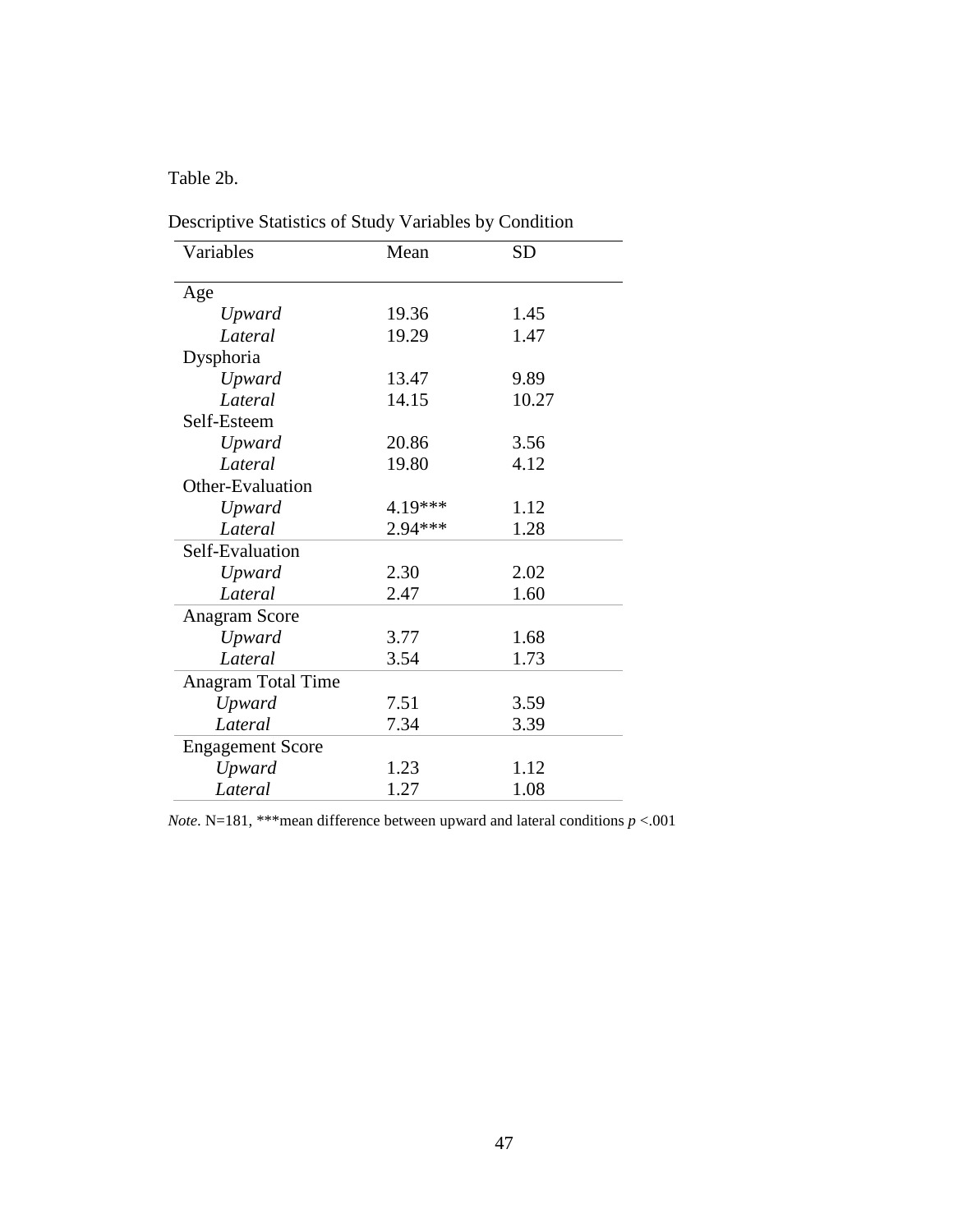Table 3.

Correlation Matrix of Study Variables

| Variables               |          | $\overline{2}$ | 3       | 4      | 5       | 6      | $\overline{7}$ | 8    |
|-------------------------|----------|----------------|---------|--------|---------|--------|----------------|------|
| 1. Dysphoria            | 1.00     |                |         |        |         |        |                |      |
| 2. Self-Esteem          | $-.70**$ | 1.00           |         |        |         |        |                |      |
| 3. Other-<br>Evaluation | .02      | .03            | 1.00    |        |         |        |                |      |
| 4. Self-                | $-.50**$ | $.70**$        | $.16*$  | 1.00   |         |        |                |      |
| Evaluation              |          |                |         |        |         |        |                |      |
| 5. Anagram              | $-.06$   | .12            | $-.04$  | $-.02$ | 1.00    |        |                |      |
| Score                   |          |                |         |        |         |        |                |      |
| 6.                      | $-.19**$ | .10            | .02     | $-.04$ | $.30**$ | 1.00   |                |      |
| Engagement              |          |                |         |        |         |        |                |      |
| Score                   |          |                |         |        |         |        |                |      |
| 7. Anagram              | $-.04$   | $-.02$         | $-.03$  | .01    | $29**$  | $.18*$ | 1.00           |      |
| <b>Total Time</b>       |          |                |         |        |         |        |                |      |
| 8. Comparison           | $-.04$   | .14            | $.46**$ | $-.03$ | .07     | $-.01$ | $-.01$         | 1.00 |

*Note*. N=181. \*p < .05, \*\*p < .01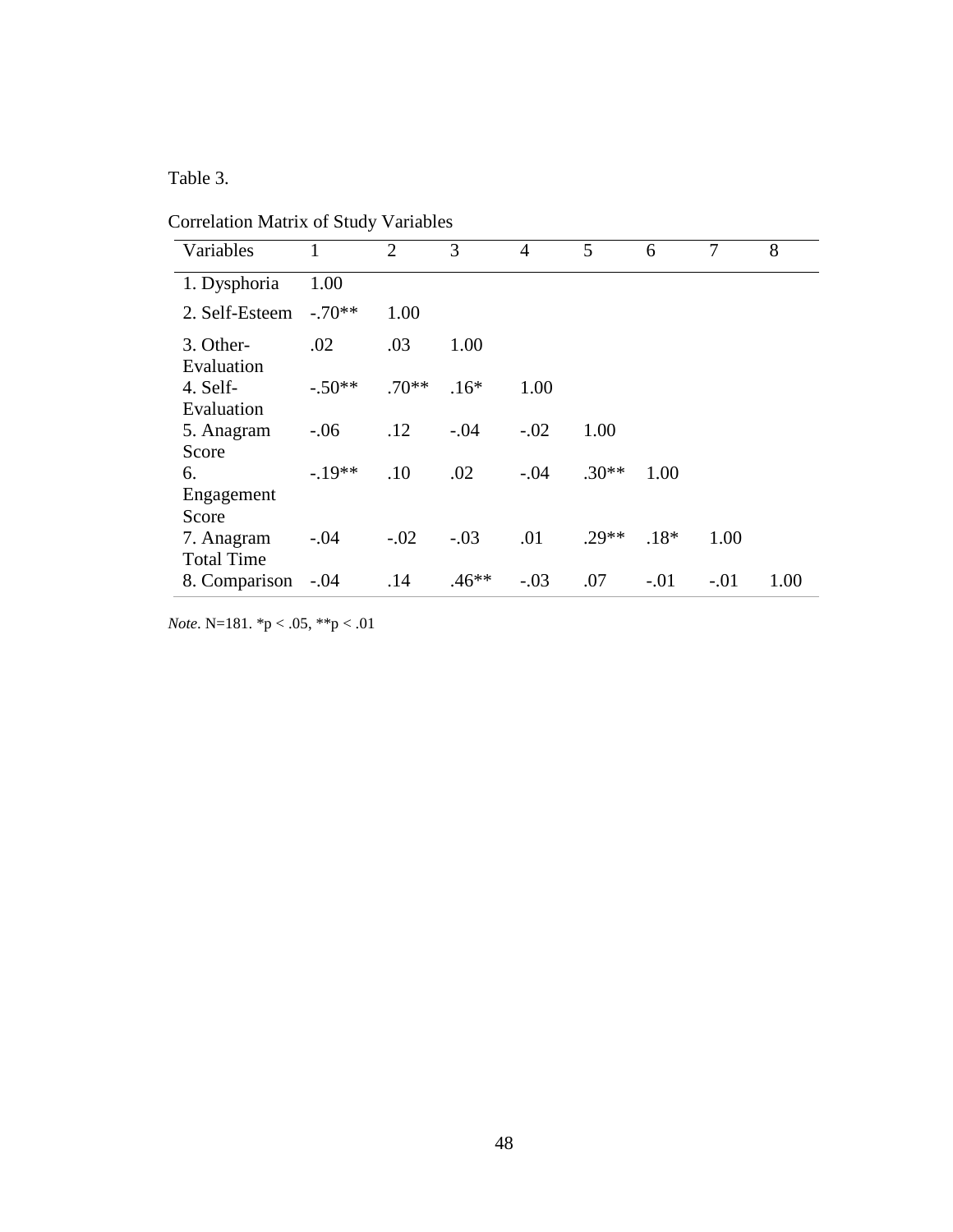Table 4a.

Dysphoria and Social Comparison Regressed on Self-Evaluation

| <b>Variable</b>                                                     | B        | SE B | β      | $R^2$    | $\Delta R^2$ |
|---------------------------------------------------------------------|----------|------|--------|----------|--------------|
| Step 1                                                              |          |      |        | $.47***$ |              |
| Self-Esteem                                                         | $.33***$ | .03  | .69    |          |              |
| Step 2                                                              |          |      |        |          | .02          |
| Self-Esteem                                                         | $.34***$ | .04  | .71    |          |              |
| Social Comparison                                                   | $-.49*$  | .20  | $-.13$ |          |              |
| Dysphoria                                                           | .002     | .01  | .01    |          |              |
| Step 3                                                              |          |      |        |          | .00          |
| Self-Esteem                                                         | $.34***$ | .04  | .71    |          |              |
| Social Comparison                                                   | $-.49*$  | .20  | $-.13$ |          |              |
| Dysphoria                                                           | .01      | .02  | .05    |          |              |
| Dysphoria X Social<br>Comparison                                    | $-.01$   | .02  | $-.06$ |          |              |
| <i>Note</i> . N=181. $^*p < .05$ , $^{**}p < .01$ , $^{**}p < .001$ |          |      |        |          |              |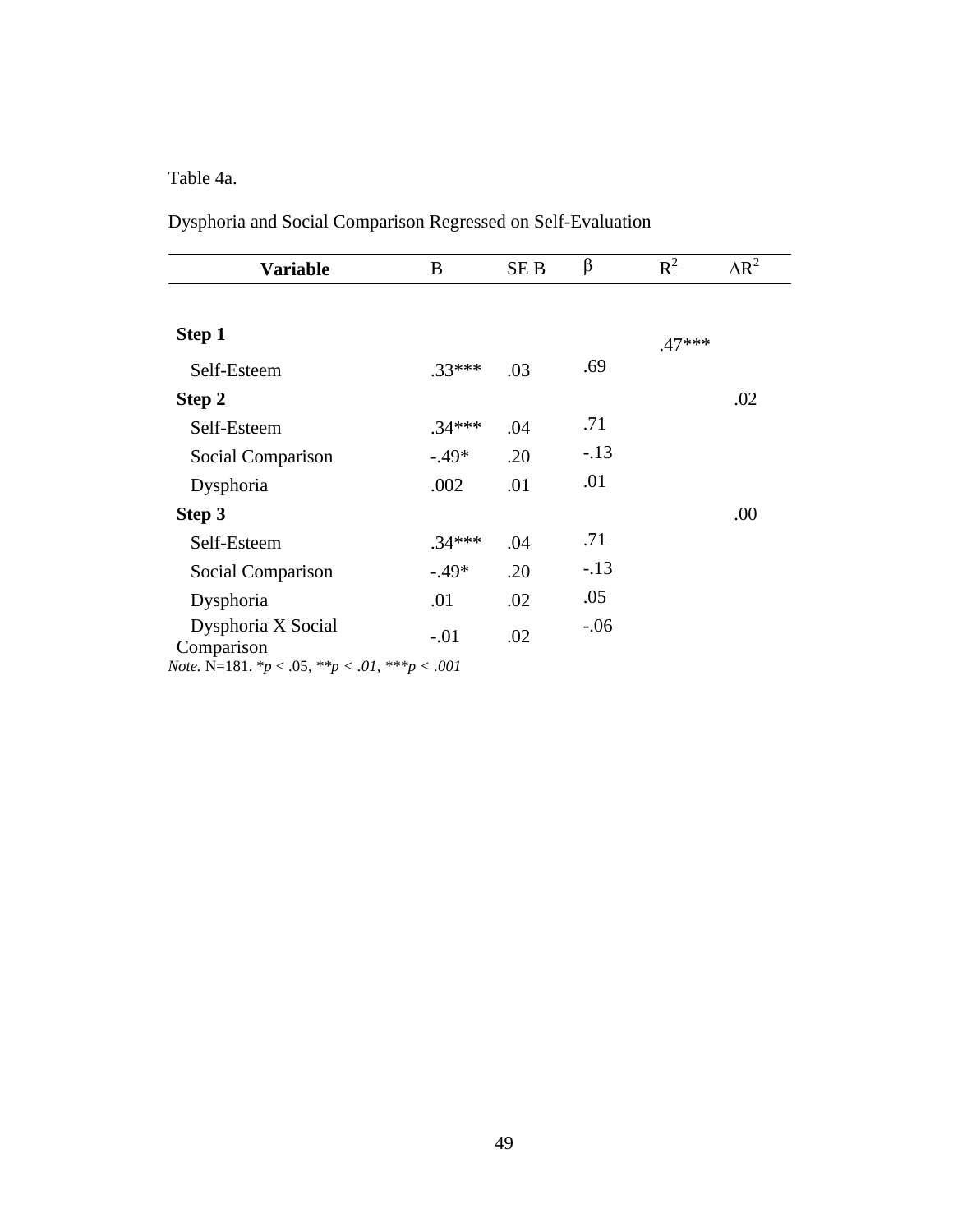Table 4b.

Dysphoria and Social Comparison Regressed on Anagram Score

| <b>Variable</b>                                                      | B      | SE <sub>B</sub> | β      | $R^2$ | $\Delta R^2$ |
|----------------------------------------------------------------------|--------|-----------------|--------|-------|--------------|
|                                                                      |        |                 |        |       |              |
| Step 1                                                               |        |                 |        | .01   |              |
| Self-Esteem                                                          | .05    | .03             | .12    |       |              |
| Step 2                                                               |        |                 |        |       | .00          |
| Self-Esteem                                                          | .04    | .05             | .10    |       |              |
| Social Comparison                                                    | .17    | .26             | .05    |       |              |
| Dysphoria                                                            | $-.00$ | .02             | $-.02$ |       |              |
| Step 3                                                               |        |                 |        |       | .00          |
| Self-Esteem                                                          | .04    | .05             | .10    |       |              |
| Social Comparison                                                    | .17    | .26             | .05    |       |              |
| Dysphoria                                                            | $-.01$ | .02             | $-.04$ |       |              |
| Dysphoria X Social<br>Comparison                                     | .01    | .03             | .04    |       |              |
| <i>Note</i> . N=181. $^*p < .05$ , $^{**}p < .01$ , $^{***}p < .001$ |        |                 |        |       |              |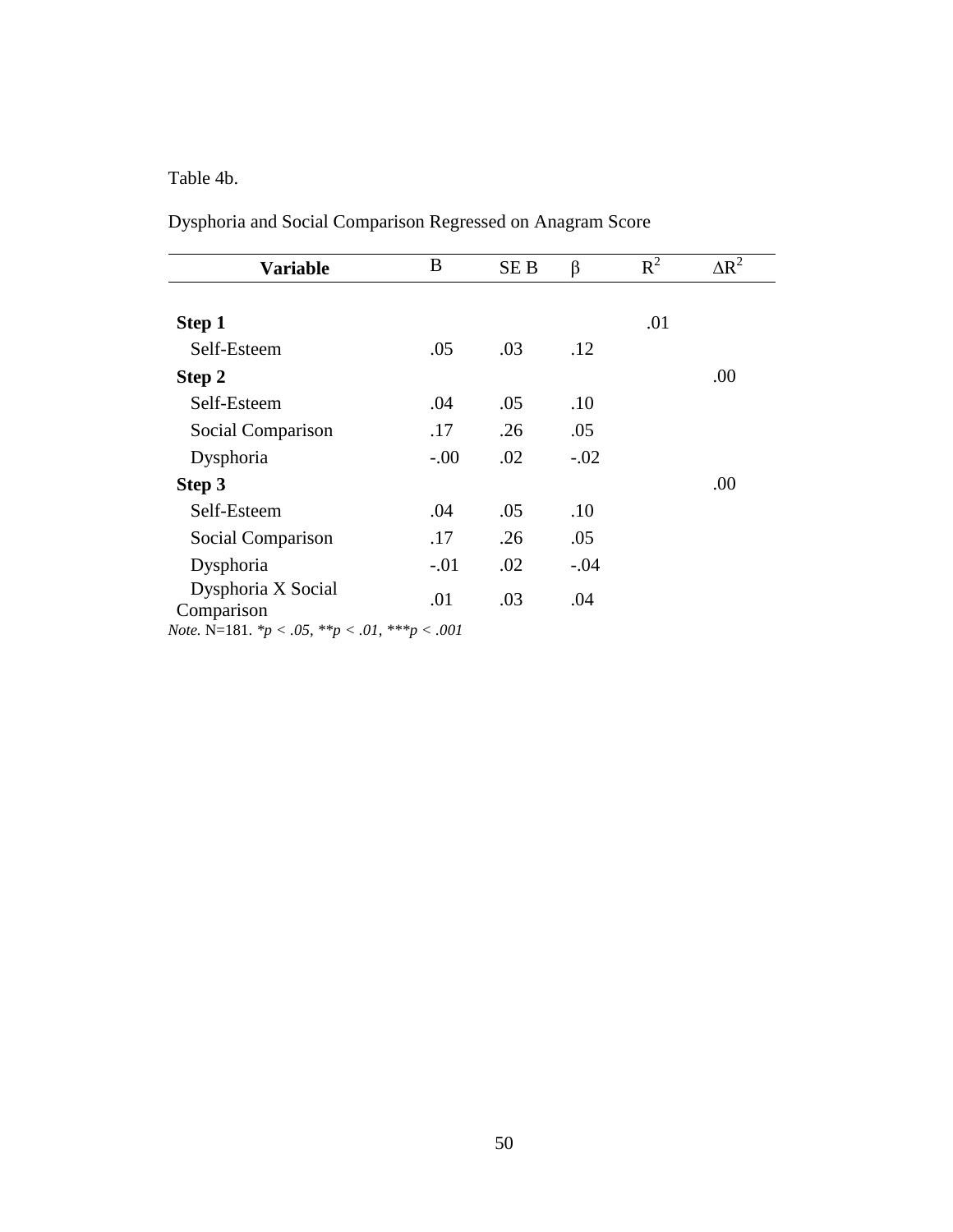Table 5.

| Dysphoria and Social Comparison Regressed on Total Time Spent on Anagram Task |  |
|-------------------------------------------------------------------------------|--|
|-------------------------------------------------------------------------------|--|

| <b>Variable</b>                                                  | B      | <b>SE</b> | β      | $R^2$ | $\Delta R^2$ |
|------------------------------------------------------------------|--------|-----------|--------|-------|--------------|
| Step 1                                                           |        |           |        | .00   |              |
| Self-Esteem                                                      | $-.01$ | .07       | $-.01$ |       |              |
| Step 2                                                           |        |           |        |       | .00          |
| Self-Esteem                                                      | $-.06$ | .10       | $-.06$ |       |              |
| Social Comparison                                                | $-.17$ | .54       | $-.02$ |       |              |
| Dysphoria                                                        | $-.03$ | .04       | .07    |       |              |
| Step 3                                                           |        |           |        |       | .00          |
| Self-Esteem                                                      | $-.06$ | .10       | $-.06$ |       |              |
| Social Comparison                                                | $-.17$ | .54       | $-.02$ |       |              |
| Dysphoria                                                        | $-.04$ | .05       | $-.12$ |       |              |
| Dysphoria X Social<br>Comparison                                 | .02    | .05       | .04    |       |              |
| <i>Note.</i> N=181. $* p < .05$ , $* p < .01$ , $* * p < .001$ , |        |           |        |       |              |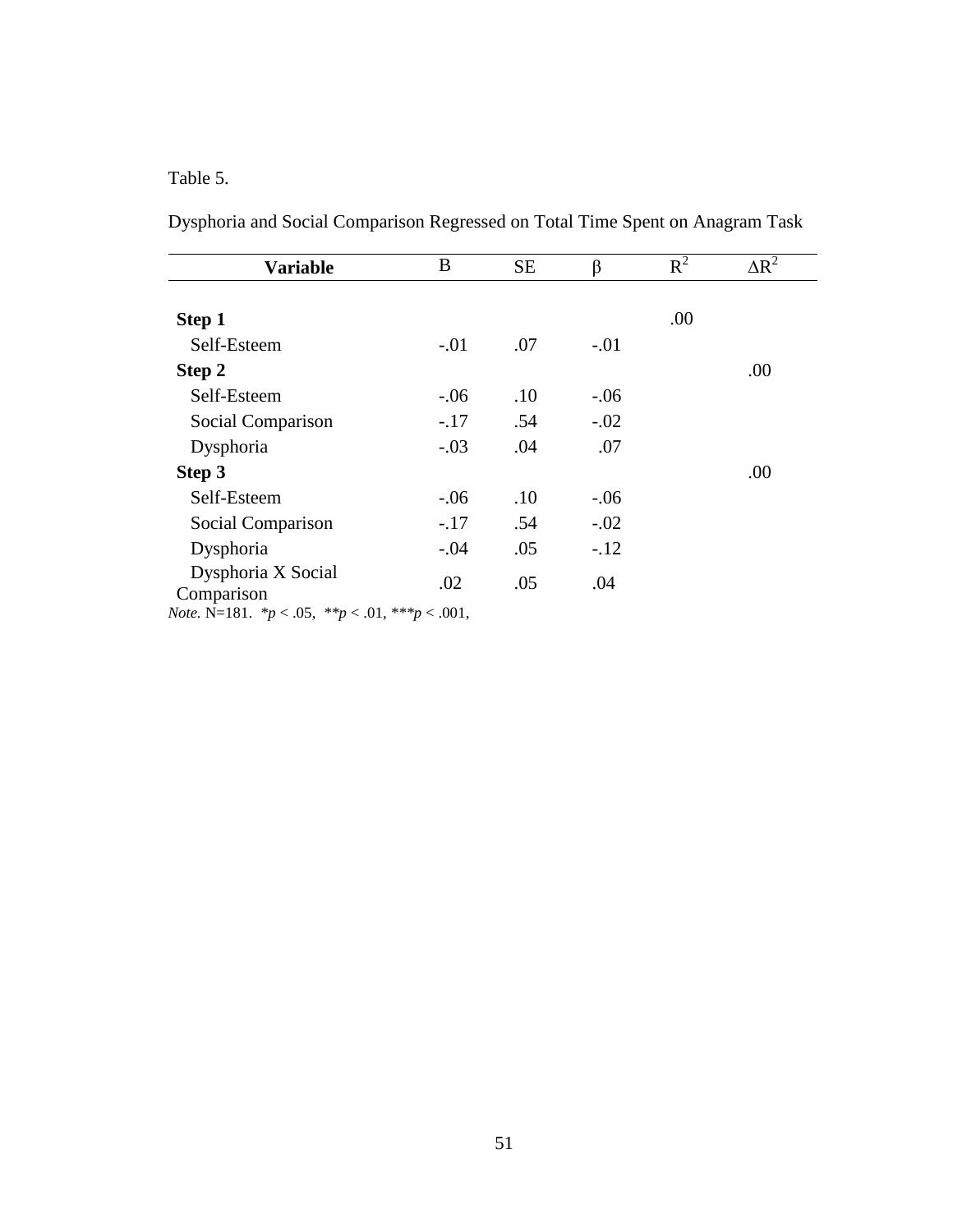Table 6.

Dysphoria and Social Comparison Regressed on Self-Reported Engagement

| <b>Variable</b>                                                   | B        | <b>SE</b> | ß      | $R^2$ | $\Delta R^2$ |
|-------------------------------------------------------------------|----------|-----------|--------|-------|--------------|
| Step 1                                                            |          |           |        | .01   |              |
| Self-Esteem                                                       |          |           |        |       |              |
|                                                                   | .03      | .02       | .10    |       |              |
| Step 2                                                            |          |           |        |       | .03          |
| Self-Esteem                                                       | $-.02$   | .03       | $-.07$ |       |              |
| Social Comparison                                                 | $-.05$   | .17       | $-.02$ |       |              |
| Dysphoria                                                         | $-.03*$  | .01       | $-.24$ |       |              |
| Step 3                                                            |          |           |        |       | $.04**$      |
| Self-Esteem                                                       | $-.02$   | .03       | $-.08$ |       |              |
| Social Comparison                                                 | $-.04$   | .16       | $-.02$ |       |              |
| Dysphoria                                                         | $-.05**$ | .01       | $-.44$ |       |              |
| Dysphoria X Social<br>Comparison                                  | $.04**$  | .02       | .27    |       |              |
| <i>Note</i> . N=181. $* p < .05$ , $* p < .01$ , $* * p < .001$ , |          |           |        |       |              |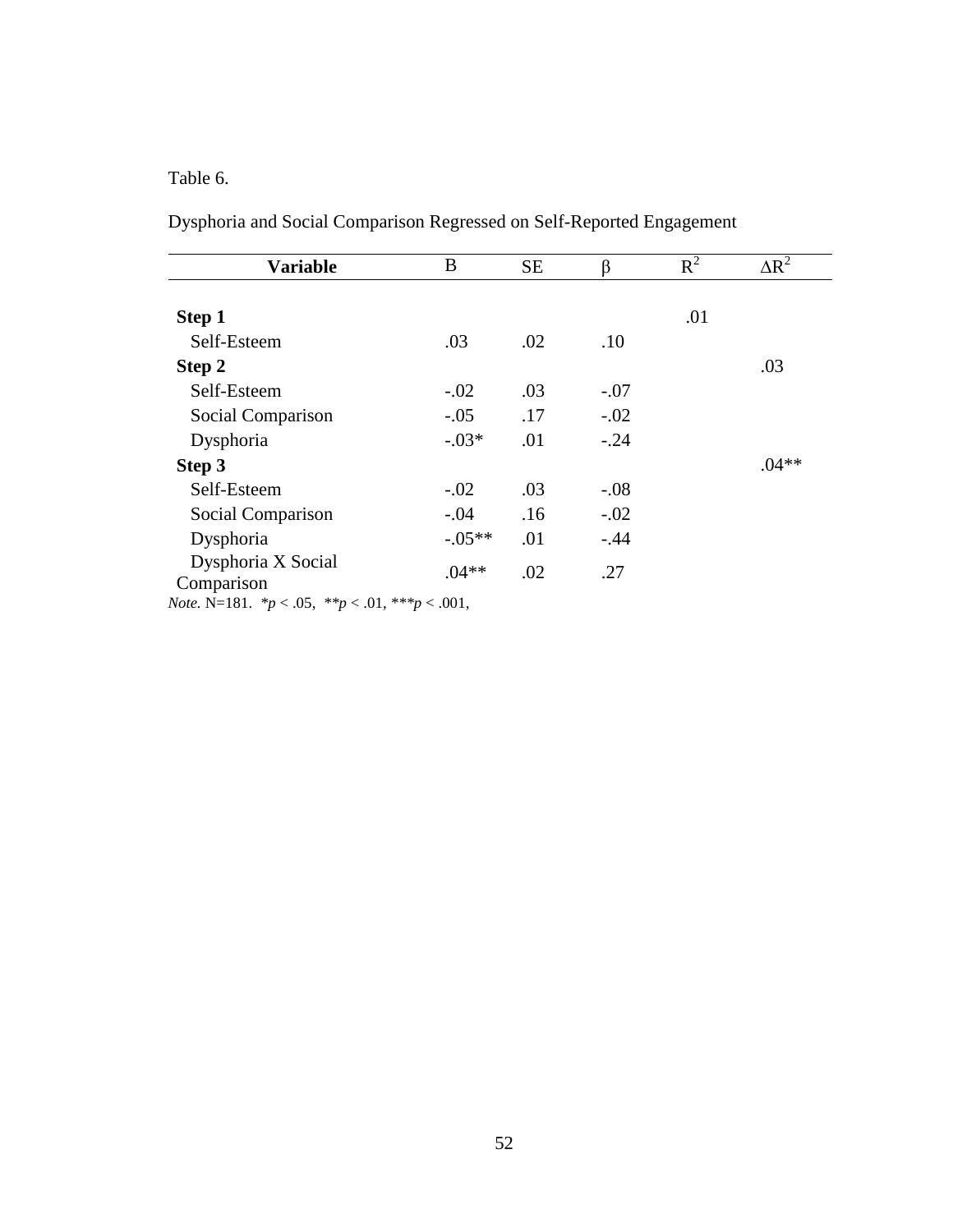Figure 1.

Interactive Effect of Dysphoria and Social Comparison on Engagement

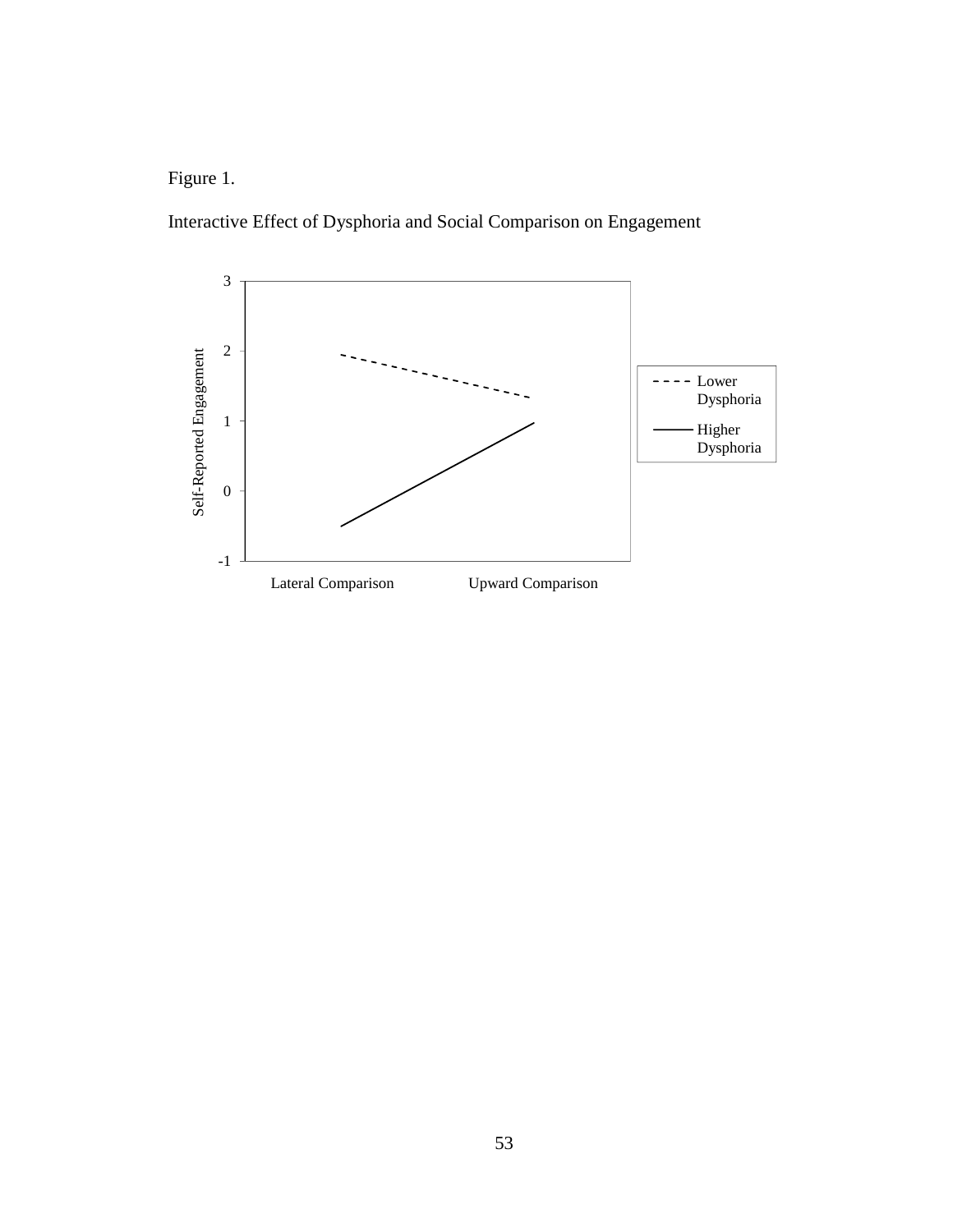## **APPENDIX B**

### **MEASURES**

#### **Social Comparison Pilot Data**

 In order to confirm that the social comparison manipulations are accurately taping into an upward and lateral comparison, pilot data was collected from 40 undergraduate students enrolled in one section of the General Psychology course at the University of North Carolina at Greensboro. Results indicate that the upward comparison resume is accurately represented however, the lateral comparison may be perceived as slightly more downward than lateral. For this reason, minor changes were made to the lateral comparison. The results are as followed:

Question 1: "By your senior year, how do you think your level of accomplishment will compare to the student you are evaluating?" Differences were significant  $(t(38)=4.694,$ p=.000). The mean of the upward comparison was 4.50 and the mean of the lateral comparison was 6.82.

Question 2: "By your senior year, how do you think your level of success with compare to the student you are evaluating?" Differences were significant  $(t(38)=-4.668, p=.000)$ . The mean of the upward comparison was 4.67 and the mean of the lateral comparison was 7.00.

Question 3: "When you are a senior, how do you think your resume will compare to the student you are evaluating?" Differences were significant  $(t(38)=4.474, p=.000)$ . The mean of the upward comparison was 4.72 and the mean of the lateral comparison was 6.86.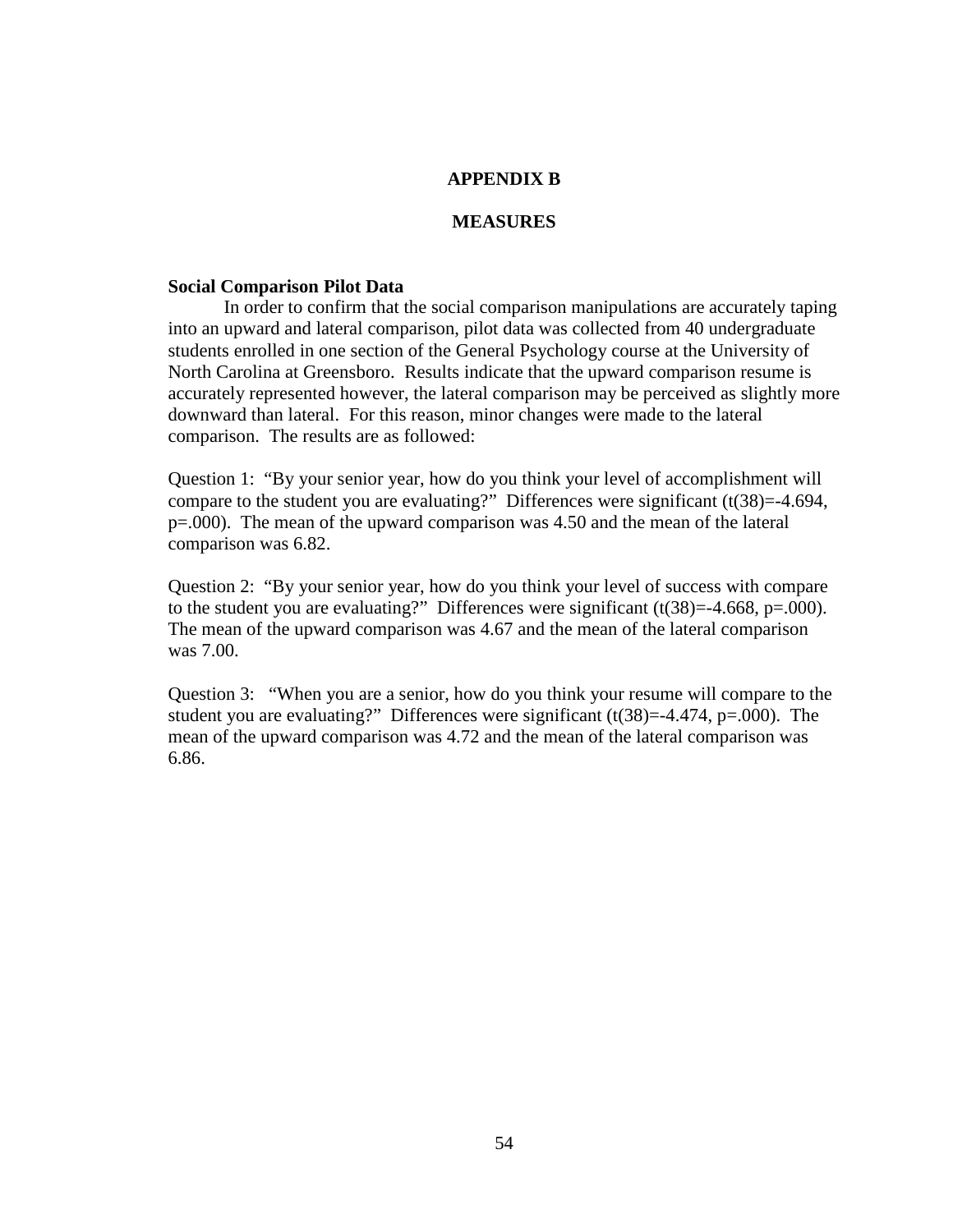## **CES-D Scale** (Department of Health and Human Services, National Institute of Mental Health)

*Circle the number for each statement that best describes how often you felt of behaved this way DURING THE PAST WEEK* 

|                                                                                                | Rarely or None<br>Of the Time<br>(Less than 1 Day) | Some or a Little<br>of the Time<br>$(1-2 \text{ Days})$ | Occasionally or<br>A Moderate<br>Amount of Time<br>$(3-4$ Days) | Most or all<br>of the Time<br>$(5-7 \text{ Days})$ |
|------------------------------------------------------------------------------------------------|----------------------------------------------------|---------------------------------------------------------|-----------------------------------------------------------------|----------------------------------------------------|
| I was bothered by things<br>that usually don't bother me                                       | $\overline{0}$                                     | $\mathbf{1}$                                            | $\overline{2}$                                                  | 3                                                  |
| I did not feel like eating:<br>my appetite was poor.                                           | $\theta$                                           | 1                                                       | $\overline{2}$                                                  | 3                                                  |
| I felt that I could not<br>shake off the blues even<br>with help from my family<br>or friends. | $\theta$                                           | $\mathbf{1}$                                            | $\overline{2}$                                                  | 3                                                  |
| I felt that I was just as good<br>as other people.                                             | $\theta$                                           | $\mathbf{1}$                                            | $\overline{2}$                                                  | 3                                                  |
| I had trouble keeping my<br>mind on what I was doing.<br>I felt depressed.                     | $\theta$                                           | $\mathbf{1}$                                            | $\overline{2}$                                                  | 3                                                  |
| I felt that everything I did<br>was an effort.                                                 | $\theta$                                           | 1                                                       | $\overline{2}$                                                  | 3                                                  |
| I felt hopeful about<br>the future.                                                            | $\overline{0}$                                     | $\mathbf{1}$                                            | $\overline{2}$                                                  | 3                                                  |
| I thought my life had<br>been a failure.                                                       | $\overline{0}$                                     | 1                                                       | $\overline{2}$                                                  | 3                                                  |
| I felt fearful.                                                                                | $\theta$                                           | 1                                                       | $\overline{2}$                                                  | 3                                                  |
| My sleep was restless.                                                                         | $\boldsymbol{0}$                                   | $\mathbf{1}$                                            | $\mathbf{2}$                                                    | 3                                                  |
| I was happy.                                                                                   | $\boldsymbol{0}$                                   | $\mathbf{1}$                                            | $\overline{2}$                                                  | 3                                                  |
| I talked less than usual.                                                                      | $\overline{0}$                                     | 1                                                       | $\overline{2}$                                                  | 3                                                  |
| I felt lonely.                                                                                 | $\boldsymbol{0}$                                   | $\mathbf{1}$                                            | $\overline{2}$                                                  | 3                                                  |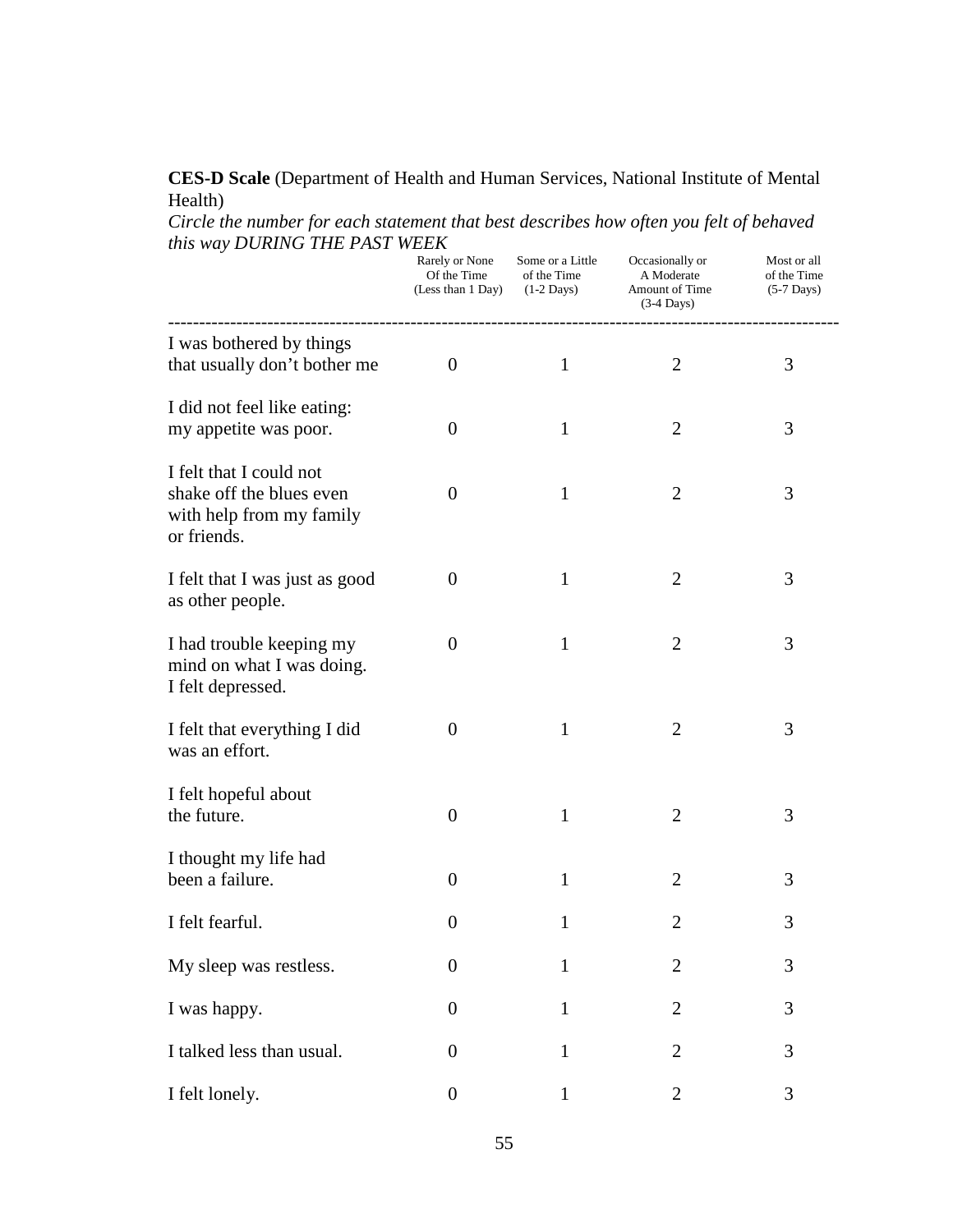| People were unfriendly.         |          | 2                           | 3 |
|---------------------------------|----------|-----------------------------|---|
| I enjoyed life.                 | 0        | 2                           | 3 |
| I had crying spells.            | 0        | $\mathcal{D}_{\mathcal{L}}$ | 3 |
| I felt sad.                     |          | $\mathcal{D}_{\mathcal{L}}$ | 3 |
| I felt that people disliked me. | $\theta$ | $\mathcal{D}_{\cdot}$       | 3 |
| I could not get "going."        |          | ി                           |   |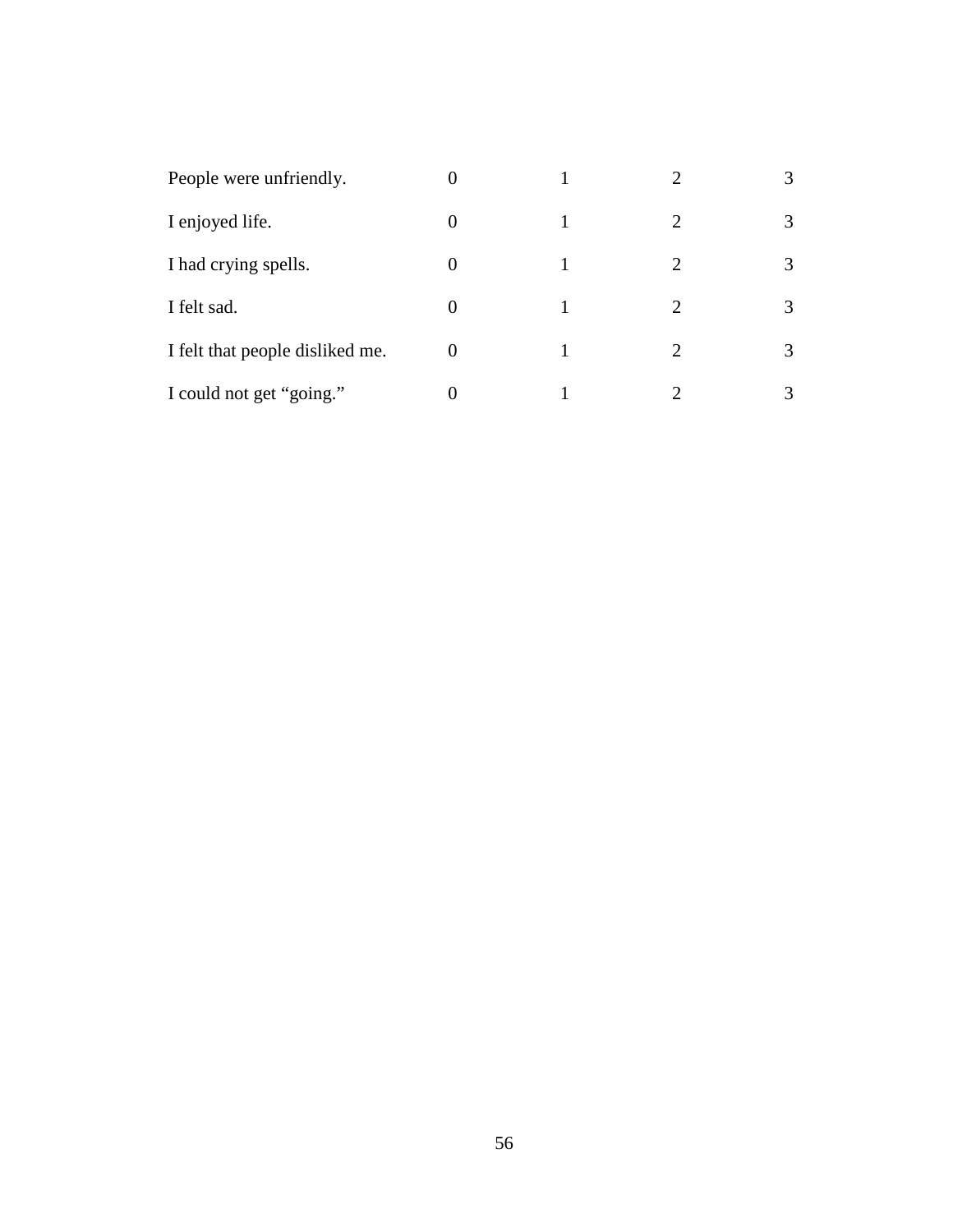## **Rosenberg Self-Esteem Scale**

*Instructions: Below is a list of statements dealing with your general feelings about yourself. If you strongly agree, circle SA. If you agree with the statement, circle A. If you disagree, circle D. If you strongly disagree, circle SD.* 

| 1. On the whole, I am satisfied with myself.                                     | SA A | D | <b>SD</b> |
|----------------------------------------------------------------------------------|------|---|-----------|
| 2. At times, I think I am no good at all.                                        | SA A | D | <b>SD</b> |
| 3. I feel that I have a number of good qualities.                                | SA A | D | <b>SD</b> |
| 4. I am able to do things as well as most other<br>people.                       | SA A | D | <b>SD</b> |
| 5. I feel I do not have much to be proud of.                                     | SA A | D | <b>SD</b> |
| 6. I certainly feel useless at times.                                            | SA A | D | <b>SD</b> |
| 7. I feel that I'm a person of worth, at least on<br>an equal plane with others. | SA A | D | <b>SD</b> |
| 8. I wish I could have more respect for myself.                                  | SA A | D | <b>SD</b> |
| 9. All in all, I am inclined to feel that<br>I am a failure.                     | SA A | D | <b>SD</b> |
| 10. I take a positive attitude toward myself.                                    | SA A | D | <b>SD</b> |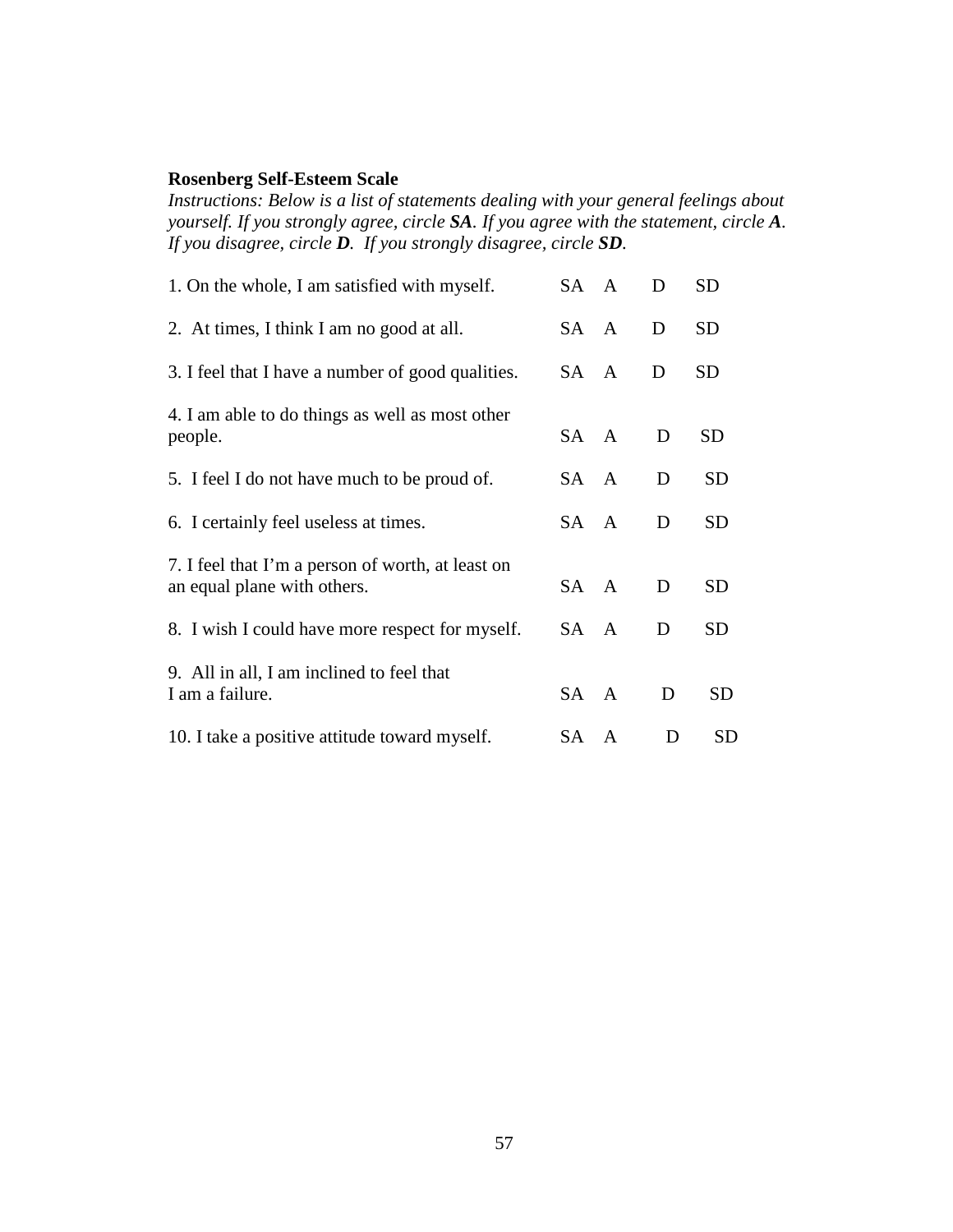## **Other-Evaluation Measure**

*Please answer the following questions about the student resume you just read (-5=not at all, 5=very)* 

- 1. How successful do you think this student is at UNCG
- 2. How impressive is this student's resume?
- 3. How accomplished do you think this student is?
- 4. How attainable is this student's success?
- 5. How qualified do you think this student is for the position?
- 6. Would you recommend that we hire this student?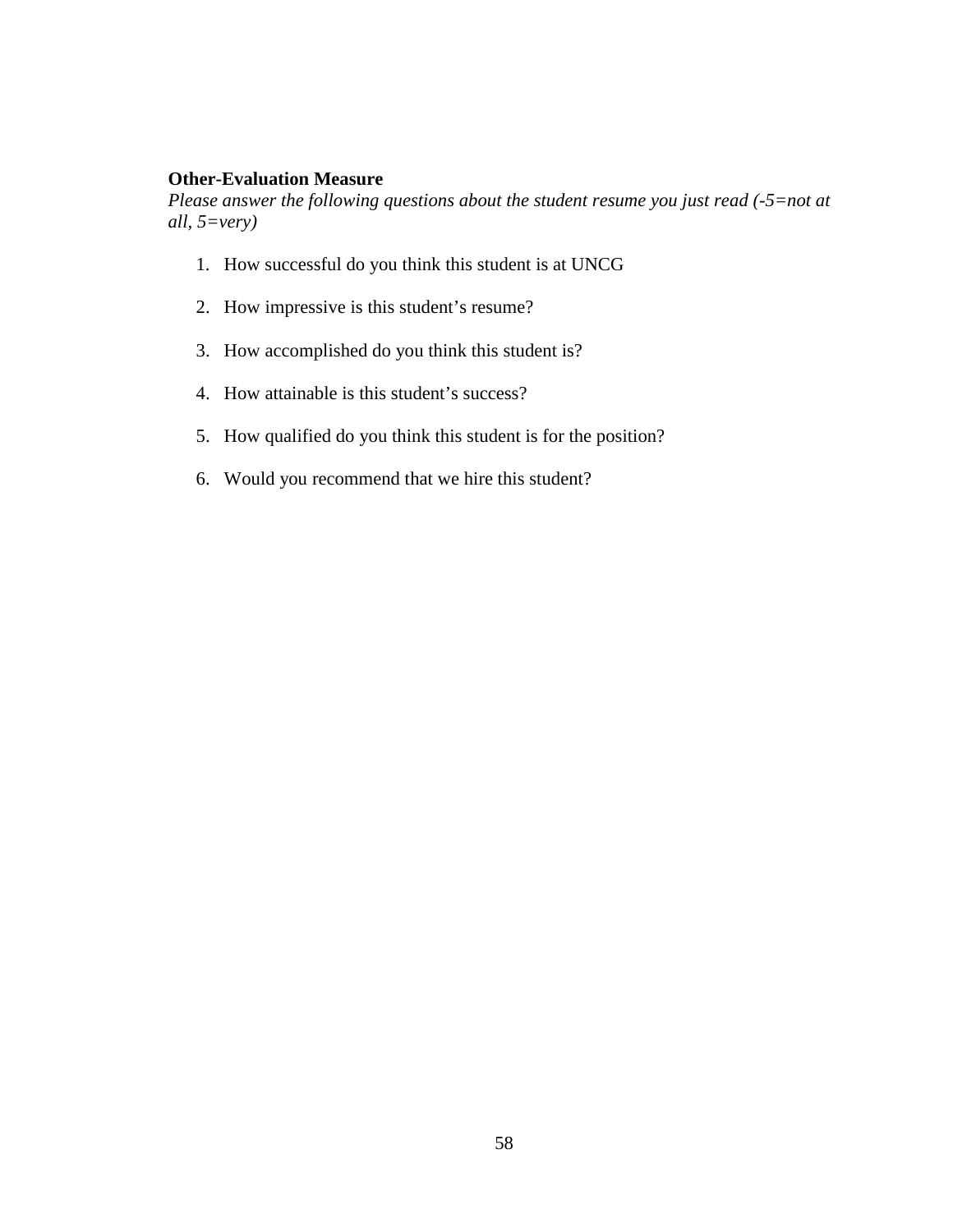## **Self-Evaluation Measure**

*Please answer the following questions based on how you feel at this time. (-5=not at all, 5=very)* 

- 1. How successful do you think you are?
- 2. How satisfied are you by your own success?
- 3. How confident are you in your abilities
- 4. How qualified for the position do you think you will be by your senior year?

*Please answer the following questions based on the student you just evaluated (-5=much worse, 0=as good, 5=much better)* 

- 5. By your senior year, how do you think your level of accomplishment will compare to the student you are evaluating?
- 6. By your senior year, how do you think your level of success will compare to the student you are evaluating?
- 7. When you are a senior, how do you think your resume will compare to the student you are evaluating?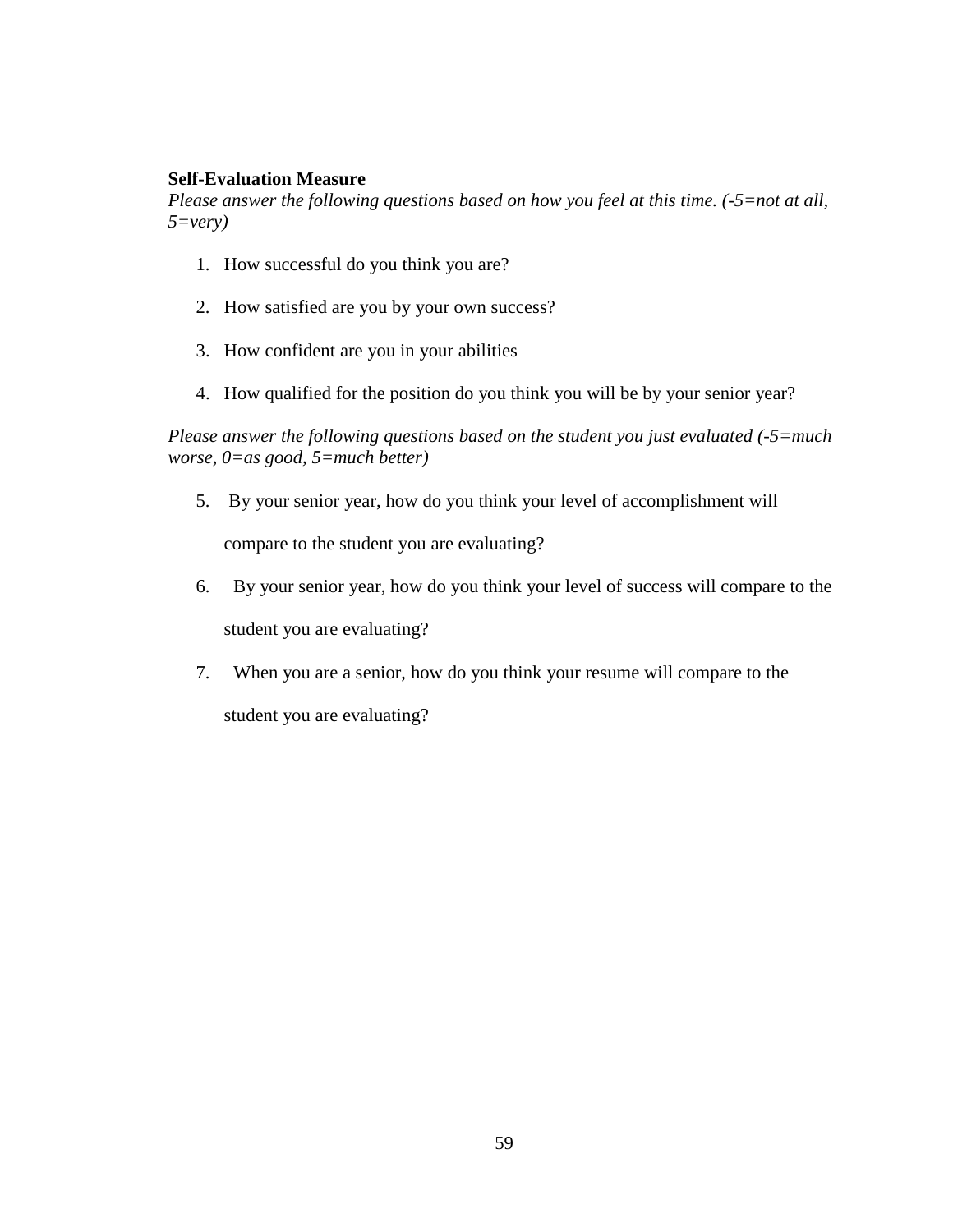## **Engagement Questions**

*For the following questions, please answer based on a 5 point Likert scale where -3=not at all and 3=very.* 

- 1. I found this task to be challenging.
- 2. I enjoyed participating in this task.
- 3. I put in a lot of effort into completing this task.
- 4. It was important for me to do well on this task.
- 5. I found this task to be interesting.
- 6. I did well on this task as compared to others.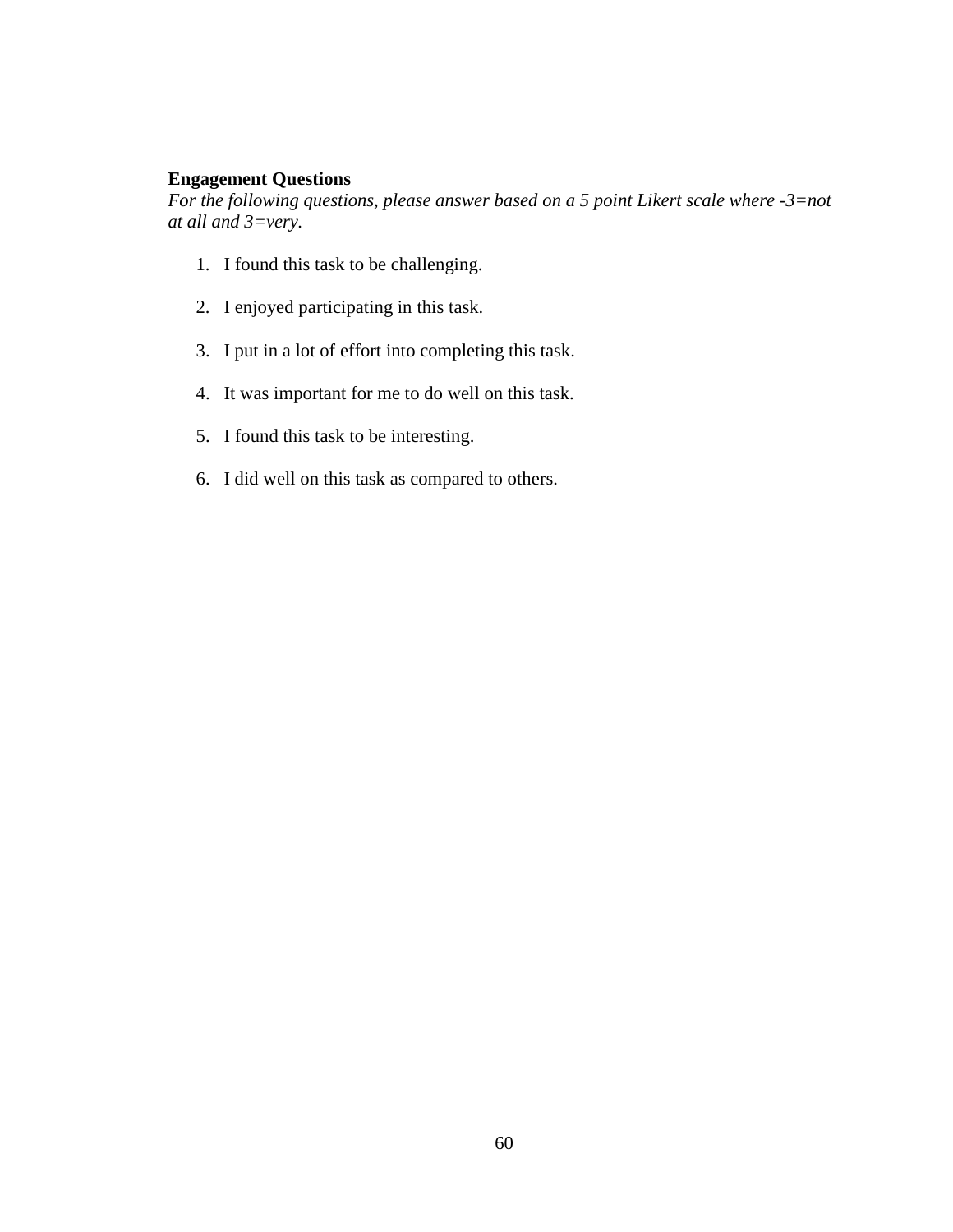## **Anagram Task**

In an attempt to test motivation, defined as performance, a computer-based anagram task will be used. In this task, participants will be given 10 anagrams and asked to answer as many as possible. An example of the task can be seen below:

## ANAGRAMS

when itch cause codes finer lamb moist ocean mined broth ANSWER hewn chit sauce decos infer balm

omits canoe denim throb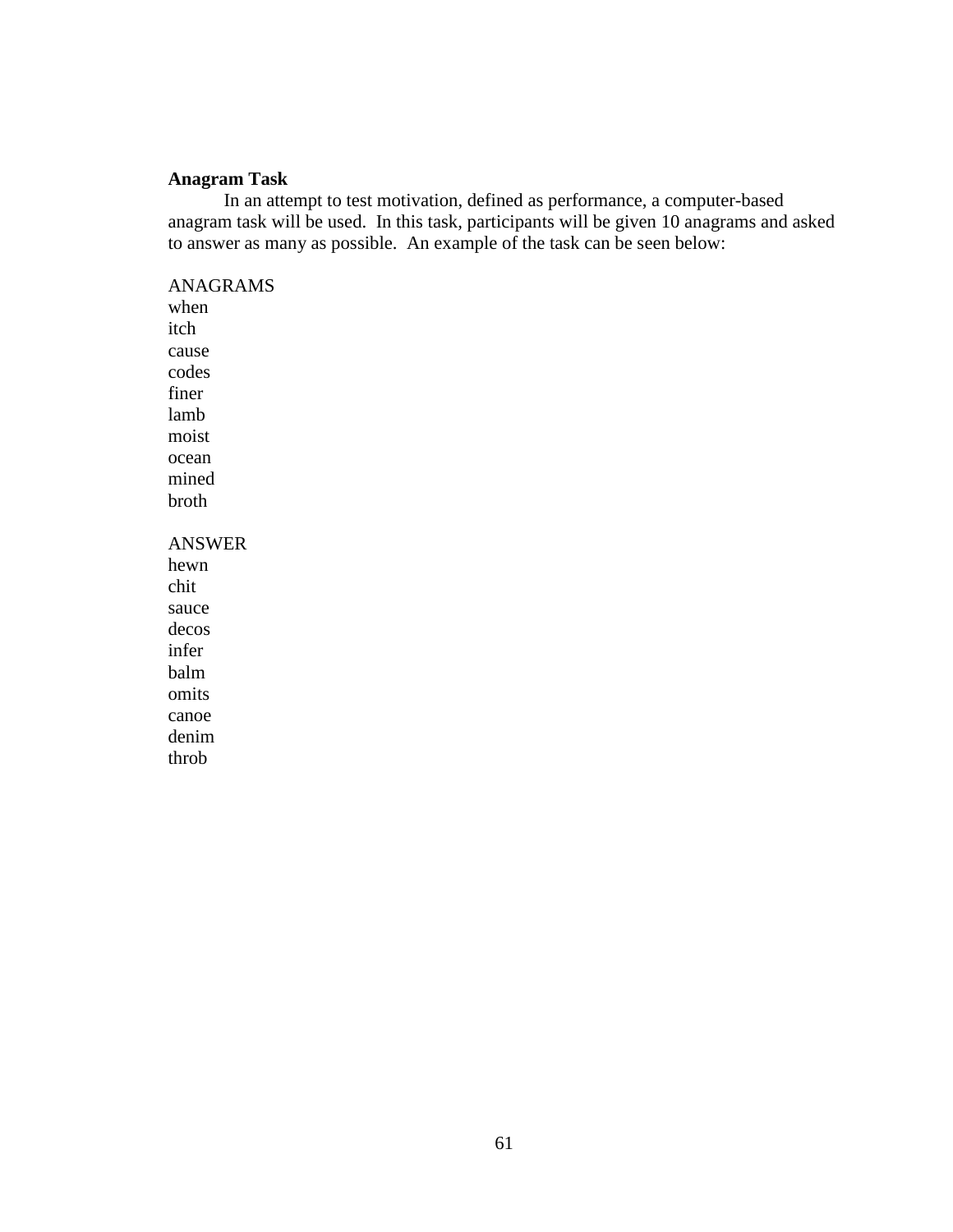## **Social Comparison Script:**

*"There is an undergraduate research assistant opening in our lab and we would like your help evaluating one of the potential students. This particular student is a Senior Psychology major at UNCG. Please keep in mind that we are looking for students that are intelligent, reliable, independent and motivated. Please read the following resume from a student."* 

## **Social Comparison Resumes EDUCATION** (upward comparison)

#### **University of North Carolina at Greensboro** August 2008- Present Psychology Major, Biology Minor

Cumulative GPA: 3.99

## **HONORS / AWARDS**

Dean's List: Fall and Spring Semesters 2008-2011 Phi Beta Kappa Society Member of Psychology Honor Society, Psi Chi: 2010-Present Piedmont Leadership Award: 2010 High School Valedictorian: 2008

## **EXPERIENCE**

#### **Research Assistant, 2009-**2011

- Performed data analysis
- Ran study participants
- Co-author on published journal article
- Collaborated on a pending journal article
- Co-authored an abstract presented at a poster conference Spring 2010

#### **Triangle YMCA Summer camp**, Wake Forest, NC June-July 2010

- Supervised the overnight care of teen campers
- Planned and organized daily activities
- Delegated responsibilities to fellow counselors
- Provided support and encouragement to campers

#### **Sales Associate, Barnes and Noble**, Raleigh, NC February-May 2008-2009

- Maintained and restocked inventory
- Provided customer service
- Operated computerized cash register system

#### **Childcare**, Raleigh, NC 2008-2010

• Provided child care several families on the weekends

## **SKILLS/ EQUIPMENT KNOWLEDGE**

Microsoft Word, PowerPoint, Excel, Reference Manager, Access, SPSS Organizational and communication skills